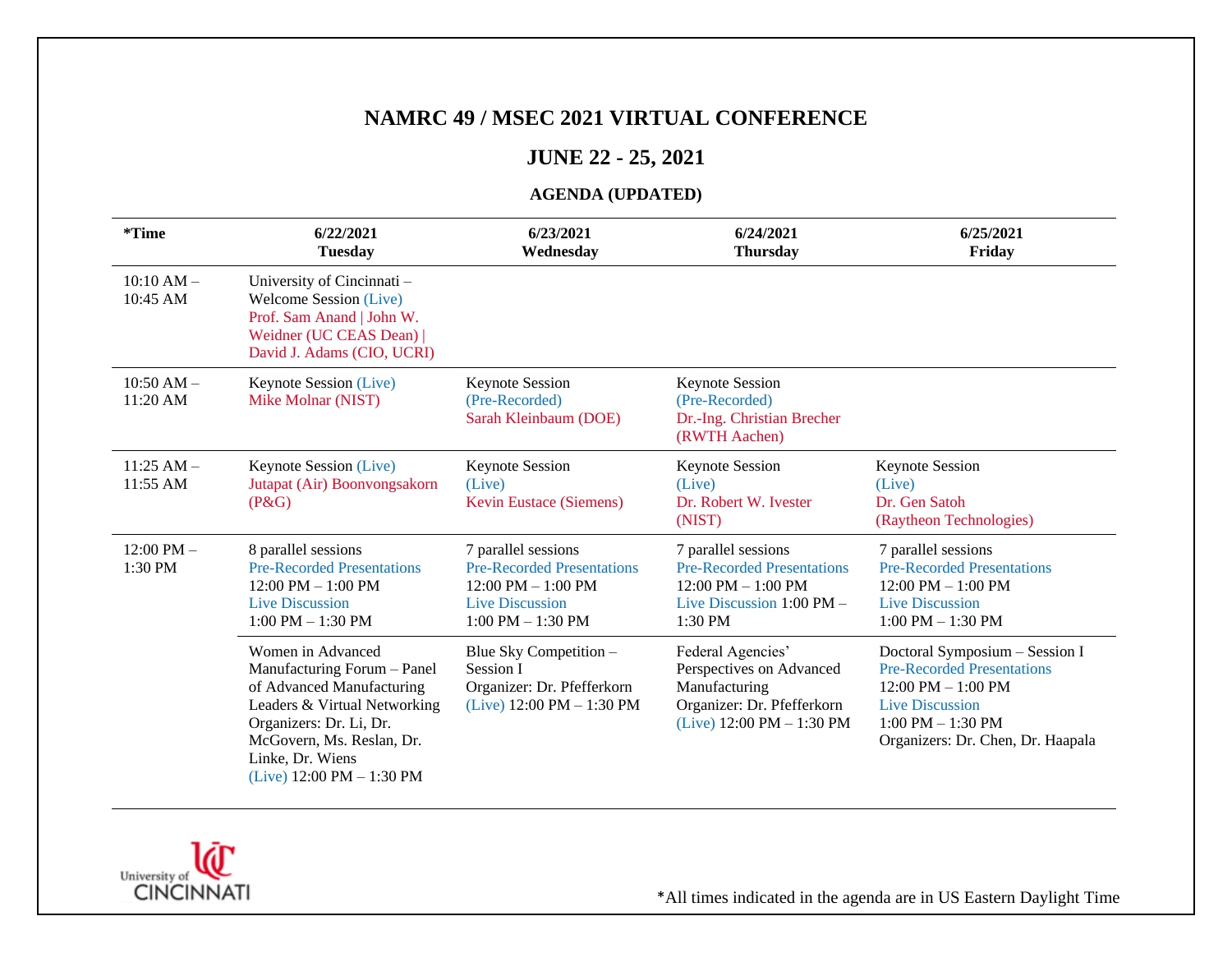|                                | <b>Student Manufacturing Design</b><br>Competition - Session I<br>Organizer: Dr. Pfefferkorn<br>(Live) $12:00 \text{ PM} - 1:30 \text{ PM}$                                                                                                     |                                                                                                                                     |                                                                                                                                     |                                                                                                                                                                                      |
|--------------------------------|-------------------------------------------------------------------------------------------------------------------------------------------------------------------------------------------------------------------------------------------------|-------------------------------------------------------------------------------------------------------------------------------------|-------------------------------------------------------------------------------------------------------------------------------------|--------------------------------------------------------------------------------------------------------------------------------------------------------------------------------------|
| 1:30 PM $-$<br>3:00 PM         | 8 parallel sessions<br><b>Pre-Recorded Presentations</b><br>$1:30$ PM $- 2:30$ PM<br><b>Live Discussion</b><br>$2:30$ PM $-3:00$ PM                                                                                                             | 8 parallel sessions<br><b>Pre-Recorded Presentations</b><br>$1:30$ PM $- 2:30$ PM<br><b>Live Discussion</b><br>$2:30$ PM $-3:00$ PM | 8 parallel sessions<br><b>Pre-Recorded Presentations</b><br>$1:30$ PM $- 2:30$ PM<br><b>Live Discussion</b><br>$2:30$ PM $-3:00$ PM | 8 parallel sessions<br><b>Pre-Recorded Presentations</b><br>1:30 PM $-$ 2:30 PM<br><b>Live Discussion</b><br>$2:30$ PM $-3:00$ PM                                                    |
|                                | Women in Advanced<br>Manufacturing Forum -<br>Professional Development<br>Workshop & Post-Forum<br><b>Discussions</b><br>Organizers: Dr. Li, Dr.<br>McGovern, Ms. Reslan, Dr.<br>Linke, Dr. Wiens<br>(Live) $1:30 \text{ PM} - 3:00 \text{ PM}$ | Blue Sky Competition -<br>Session II<br>Organizer: Dr. Pfefferkorn<br>(Live) $1:30 \text{ PM} - 3:00 \text{ PM}$                    | NSF's Advanced<br>Manufacturing Program:<br>Overview, Update and Q&A<br>Organizer: Dr. ZJ Pei<br>$(Live)$ 1:30 PM $-$ 3:00 PM       | Doctoral Symposium - Session II<br><b>Pre-Recorded Presentations</b><br>$1:30$ PM $- 2:30$ PM<br><b>Live Discussion</b><br>$2:30$ PM $-3:00$ PM<br>Organizers: Dr. Chen, Dr. Haapala |
|                                | <b>Student Manufacturing Design</b><br>Competition - Session II<br>Organizer: Dr. Pfefferkorn<br>(Live) $1:30 \text{ PM} - 3:00 \text{ PM}$                                                                                                     |                                                                                                                                     |                                                                                                                                     |                                                                                                                                                                                      |
| $3:10$ PM $-4:40$<br><b>PM</b> | <b>ASME Awards Ceremony</b><br>Organizer: Dr. Pfefferkorn<br>(Live)                                                                                                                                                                             | NSF Early Career Forum<br>Organizers: Dr. Linke, Dr. ZJ<br>Pei<br>$(Live)$ 3:10 PM $-$ 4:40 PM                                      | <b>SME Awards Ceremony</b><br>Organizer: Suzy Marzano<br>(Live)                                                                     | Doctoral Symposium - Session III<br><b>Pre-Recorded Presentations</b><br>$3:10$ PM $-4:10$ PM<br><b>Live Discussion</b><br>4:10 PM $-$ 4:40 PM<br>Organizers: Dr. Chen, Dr. Haapala  |
|                                |                                                                                                                                                                                                                                                 |                                                                                                                                     |                                                                                                                                     | Poster Session (5 parallel sessions)<br><b>Live Discussion</b><br>Organizers: Dr. Chen, Dr. Haapala<br>$3:10$ PM $-4:40$ PM                                                          |

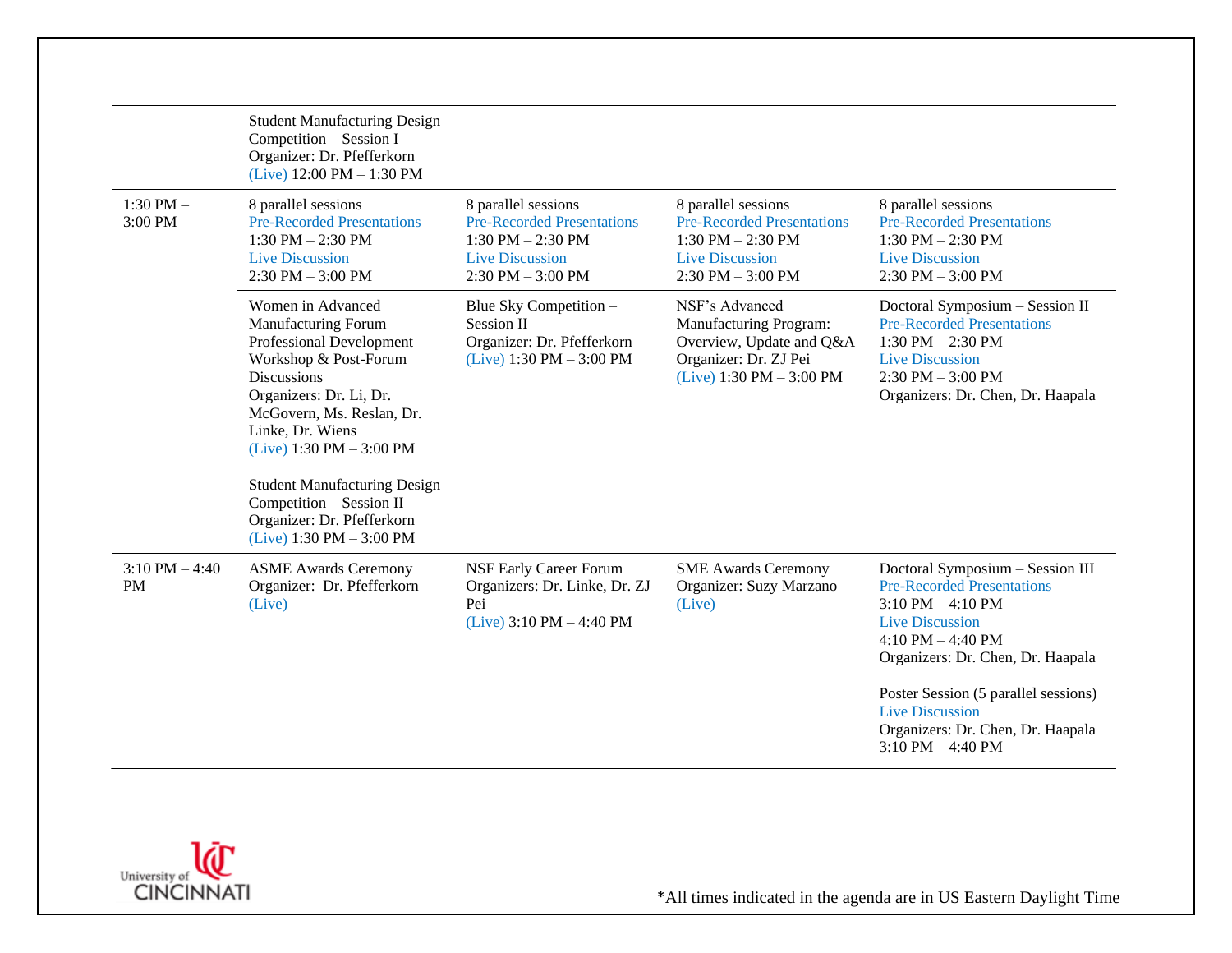## Tuesday, June 22, 2021

| Time*                | <b>Event</b>                                                                    | <b>Organizers</b> |
|----------------------|---------------------------------------------------------------------------------|-------------------|
| 10:10 AM to 10:15 AM | Welcome Note from the Organizing Committee- University of Cincinnati            | Dr. Sam Anand     |
| 10:20 AM to 10:30 AM | Welcome Note from Dr. John W. Weidner,                                          | Dr. Sam Anand     |
|                      | Dean of the University of Cincinnati College of Engineering and Applied Science |                   |
| 10:35 AM to 10:45 AM | Welcome Note from David J. Adams,                                               | Dr. Sam Anand     |
|                      | Chief Innovation Officer and Architect of the Cincinnati Innovation District    |                   |
| 10:50 AM to 11:20 AM | Keynote Session 1 (Live Event) by Mike Molnar,                                  | Dr. Sam Anand     |
|                      | Director of the Advanced Manufacturing National Program Office & the Office of  |                   |
|                      | Advanced Manufacturing (OAM) at NIST                                            |                   |
| 11:25 AM to 11:55 AM | Keynote Session 2 (Live Event) by Jutapat (Air) Boonvongsakorn,                 | Dr. Sam Anand     |
|                      | Global Transformational Engineering Senior Director at P&G                      |                   |
| 12:00 PM to 1:00 PM  | <b>Pre-recorded Technical Presentations</b>                                     |                   |
|                      | NAMRC Track 1- Manufacturing Systems Session 1<br>٠                             |                   |
|                      | <b>NAMRC Track 2- Manufacturing Processes Session 1</b>                         |                   |
|                      | <b>NAMRC Track 3- Material Removal Session 1</b><br>п                           |                   |
|                      | MSEC 01-01-01 Advances in Metal Additive Manufacturing Processes 1              |                   |
|                      | MSEC 04-01-01 Smart Manufacturing for Resilient and Environmentally-Efficient   |                   |
|                      | Systems 1                                                                       |                   |
|                      | MSEC 05-02-01 Innovations in the Design and Control of Manufacturing Machines   |                   |
|                      | and Equipment (ASME- JSME Joint Symposium) 1                                    |                   |
|                      | MSEC 06-01 Advances in Mechanics of Materials in Modern Manufacturing and       |                   |
|                      | <b>Materials Processing Techniques</b>                                          |                   |

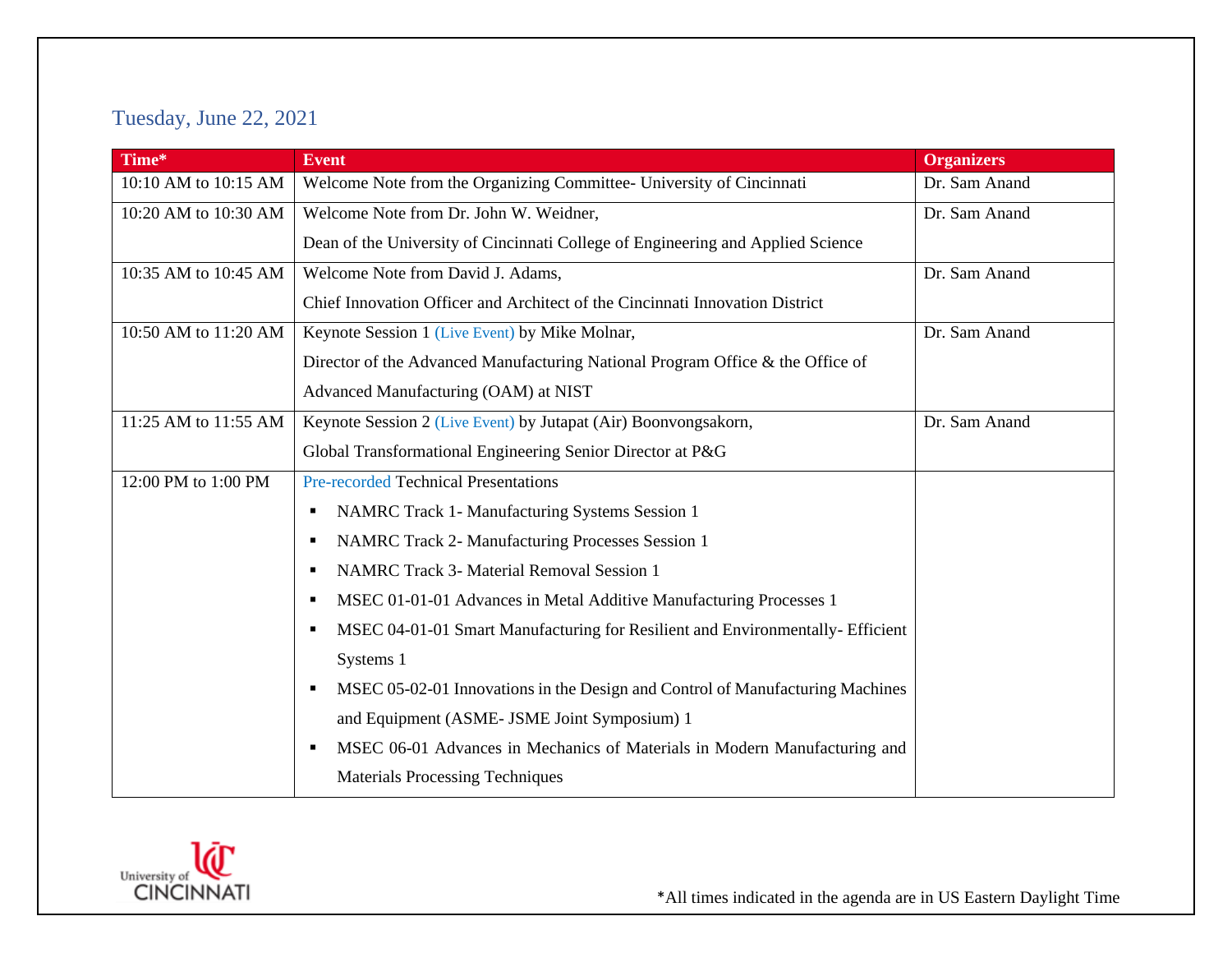|                     | MSEC 07-06-01 Industrial Internet, Cloud and Digital Twins in the Wake of<br>$COVID-19(1)$                         |                                                              |
|---------------------|--------------------------------------------------------------------------------------------------------------------|--------------------------------------------------------------|
| 12:00 PM to 1:30 PM | Women in Advanced Manufacturing Forum-Panel of Advanced Manufacturing<br>Leaders & Virtual Networking (Live Event) | Dr. Li, Dr. McGovern,<br>Ms. Reslan, Dr. Linke,<br>Dr. Wiens |
| 12:00 PM to 1:30 PM | Student Manufacturing Design Competition -Session I (Live Event)                                                   | Dr. Pfefferkorn                                              |
| 1:00 PM to 1:30 PM  | Live discussion for Technical Presentations                                                                        |                                                              |
| 1:30 PM to 2:30 PM  | <b>Pre-recorded Technical Presentations</b>                                                                        |                                                              |
|                     | NAMRC Track 4- Additive Manufacturing Session 1                                                                    |                                                              |
|                     | NAMRC Track 5- Smart Manufacturing and Cyber Physical Systems Session 1<br>п                                       |                                                              |
|                     | NAMRC Track 6- Manufacturing Education Session 1                                                                   |                                                              |
|                     | MSEC 01-01-02 Advances in Metal Additive Manufacturing Processes 2<br>п                                            |                                                              |
|                     | MSEC 04-01-02 Smart Manufacturing for Resilient and Environmentally- Efficient                                     |                                                              |
|                     | Systems 2                                                                                                          |                                                              |
|                     | MSEC 05-02-02 Innovations in the Design and Control of Manufacturing Machines                                      |                                                              |
|                     | and Equipment (ASME-JSME Joint Symposium) 2                                                                        |                                                              |
|                     | MSEC 06-02 Tool Wear Mechanisms, Measurements, and Monitoring                                                      |                                                              |
|                     | MSEC 07-06-02 Industrial Internet, Cloud and Digital Twins in the Wake of COVID-                                   |                                                              |
|                     | 19(2)                                                                                                              |                                                              |
| 1:30 PM to 3:00 PM  | Women in Advanced Manufacturing Forum -Panel of Advanced Manufacturing                                             | Dr. Li, Dr. McGovern,                                        |
|                     | Leaders & Virtual Networking (Live Event)                                                                          | Ms. Reslan, Dr. Linke,                                       |
|                     |                                                                                                                    | Dr. Wiens                                                    |
| 1:30 PM to 3:00 PM  | Student Manufacturing Design Competition -Session II (Live Event)                                                  | Dr. Pfefferkorn                                              |
| 2:30 PM to 3:00 PM  | Live discussion for Technical Presentations                                                                        |                                                              |
| 3:10 PM to 4:40 PM  | <b>ASME Awards Ceremony (Live Event)</b>                                                                           | Dr. Pfefferkorn                                              |

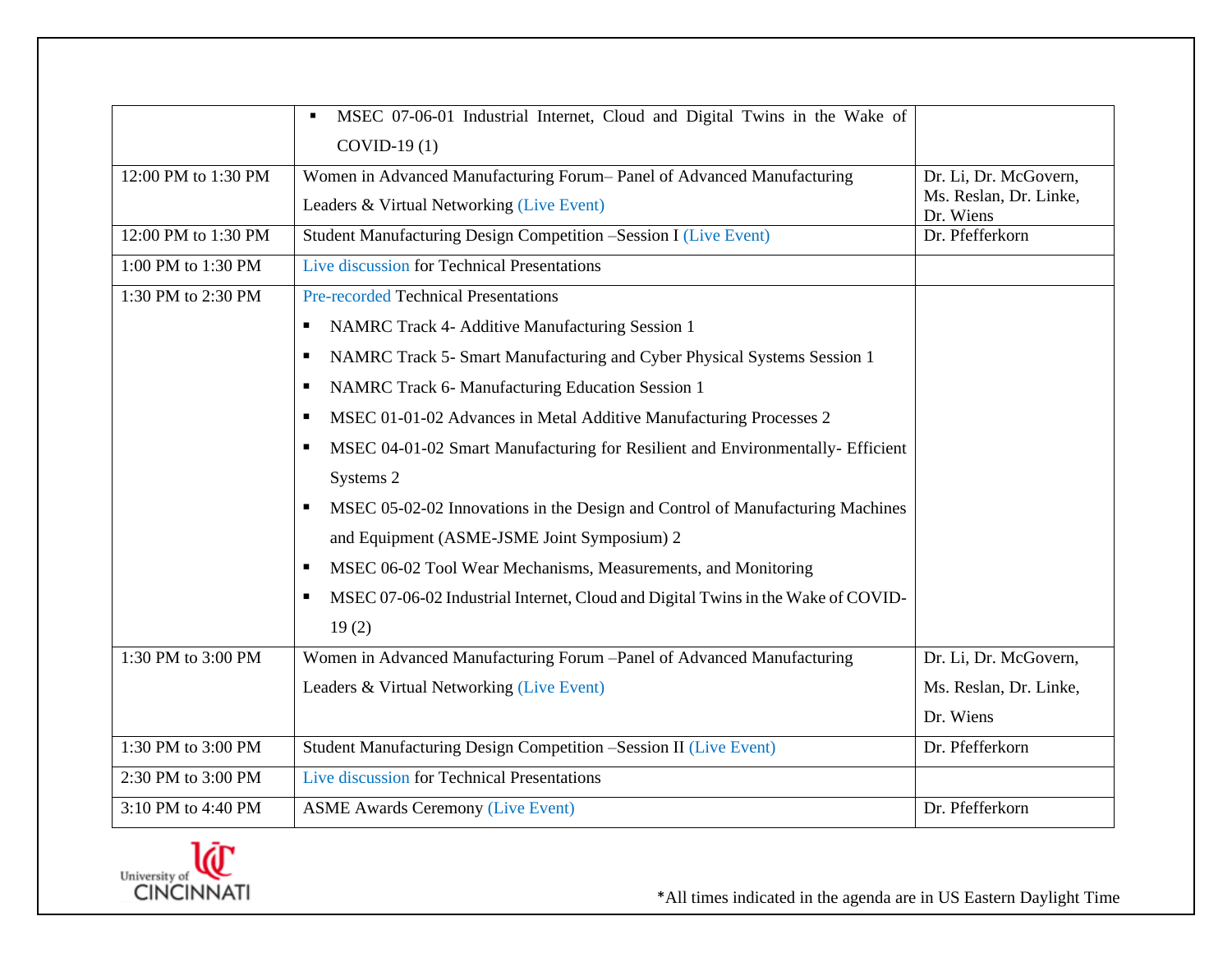## Presentation Details for Tuesday, June 22, 2021

| <b>Tuesday, June 22</b> | <b>NAMRC Track 1 Manufacturing Systems 1</b>                   |                                                                |
|-------------------------|----------------------------------------------------------------|----------------------------------------------------------------|
| 12:00 PM - 1:30 PM      | Session Chair: Xun Xu   Session Co-chair: Shiv Kapoor          |                                                                |
| <b>NAMRC</b> Paper 10   | Wei Li, Barrie R. Nault, Jingjing You and Briscoe              | Balancing Trade-offs in One-Stage Production with Processing   |
|                         | <b>Bilderback</b>                                              | Time Uncertainty                                               |
| <b>NAMRC</b> Paper 71   | Zhangyue Shi, Soumya Mandal,                                   | Surface Morphology Analysis Using Convolutional Autoencoder    |
|                         | Sandip Harimkar and Chenang Liu                                | in Additive Manufacturing with Laser Engineered Net Shaping    |
| <b>NAMRC</b> Paper 111  | Santhana Pandiyan Muniraj and Xun Xu                           | An Implementation of OPC UA for Machine-to-Machine             |
|                         |                                                                | Communications in a Smart Factory                              |
| <b>NAMRC</b> Paper 104  | Matthew Krugh and Laine Mears                                  | Pervasive Environmental Sensing for Industry 4.0 as an         |
|                         |                                                                | <b>Educational Tool</b>                                        |
| <b>NAMRC</b> Paper 99   | Partha Protim Mondal, Placid Matthew Ferreira, Shiv            | Monitoring and Diagnosis of Multistage Manufacturing           |
|                         | Gopal Kapoor and Patrick N Bless                               | Processes Using Hierarchical Bayesian Networks                 |
| <b>Tuesday, June 22</b> | <b>NAMRC Track 2 Manufacturing Processes 1</b>                 |                                                                |
| $12:00$ PM $- 1:30$ PM  | Session Chair: Brad Kinsey   Session Co-chair: Brigid Mullany  |                                                                |
| <b>NAMRC</b> Keynote    | <b>Brad Kinsey</b>                                             | Driving Manufacturing Process Innovations through              |
|                         |                                                                | <b>Fundamental Science Phenomena</b>                           |
| <b>NAMRC</b> Paper 119  | Nakul Ghate and Amber Shrivastava                              | Power Spectral Analysis of Surface Microtopography Formed in   |
|                         |                                                                | <b>CW Laser Surface Texturing</b>                              |
| <b>NAMRC</b> Paper 90   | Aarush Sood and Brigid Mullany                                 | Advanced Surface Analysis to Identify Media Workpiece          |
|                         |                                                                | Contact Modes in a Vibratory Finishing Processes               |
| <b>Tuesday, June 22</b> | <b>NAMRC Track 3 Material Removal 1</b>                        |                                                                |
| 12:00 PM - 1:30 PM      | Session Chair: Tony Schmitz   Session Co-chair: Muhammad Jahan |                                                                |
| <b>NAMRC</b> Paper 3    | Al Mazedur Rahman, S M Abdur Rob and Anil K.                   | Modeling and Optimization of Process Parameters in Face        |
|                         | Srivastava                                                     | Milling of Ti6Al4V Alloy using Taguchi and Grey Relational     |
|                         |                                                                | Analysis                                                       |
| <b>NAMRC</b> Paper 15   | Timothy No, Michael Gomez, Jaydeep Karandikar,                 | Propagation of Johnson-Cook Flow Stress Model Uncertainty to   |
|                         | Jarred Heigel, Ryan Copenhaver and Tony Schmitz                | Milling Force Uncertainty using Finite Element Analysis and    |
|                         |                                                                | <b>Time Domain Simulation</b>                                  |
| <b>NAMRC</b> Paper 32   | Mark Gueli, Jianfeng Ma, Nicholas Cococcetta, David            | Experimental Investigation into Tool Wear, Cutting Forces, and |
|                         | Pearl and Muhammad Jahan                                       | Resulting Surface Finish During Dry and Flood Coolant Slot     |
|                         |                                                                | Milling of Inconel 718                                         |
| <b>NAMRC</b> Paper 43   | Takenori Ono                                                   | Sharpening and Re-Shaping of the Diamond Tool                  |
|                         |                                                                | Edge by the Ar Ion Beam Machine Tool                           |

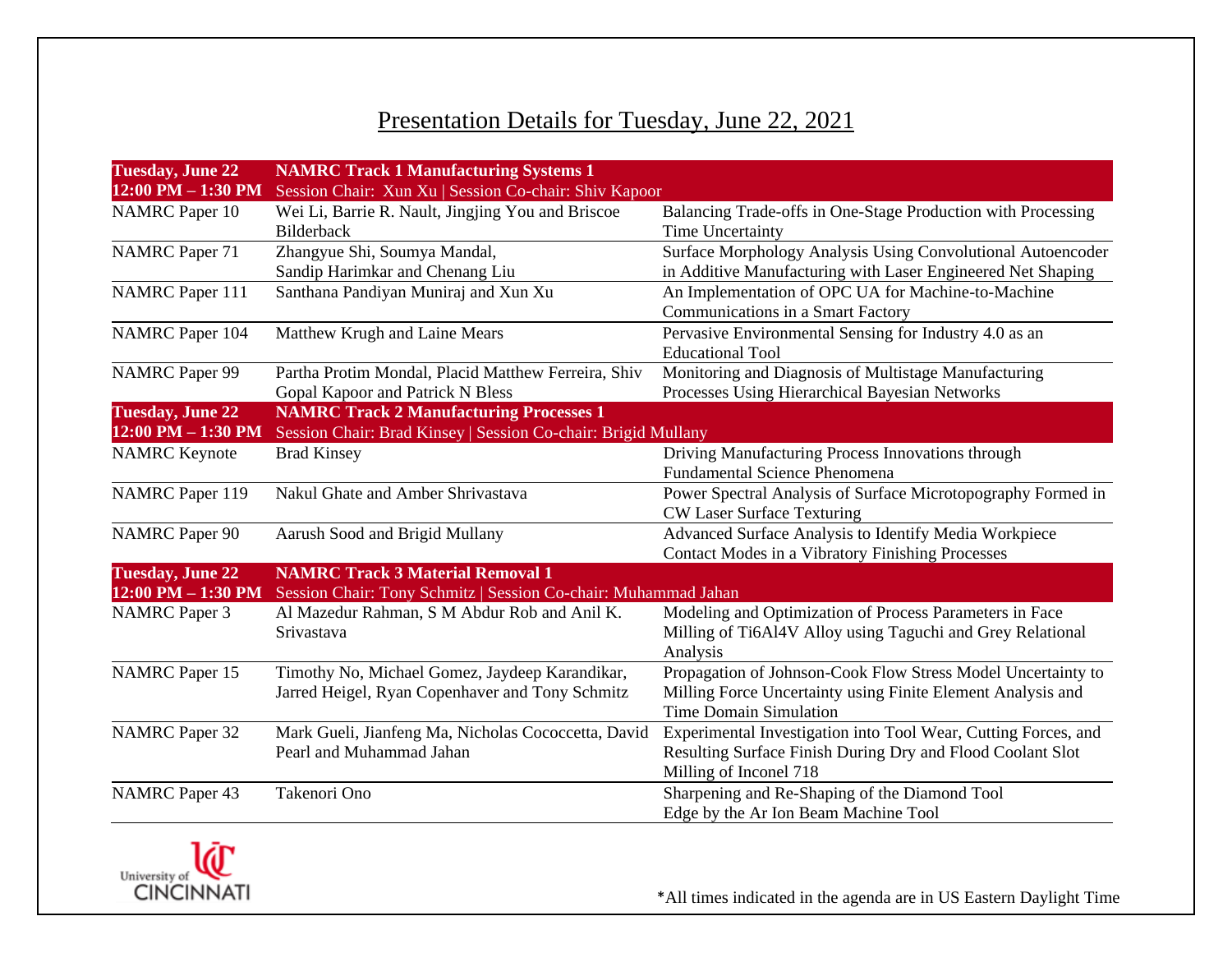| <b>NAMRC</b> Paper 106                        | Gustavo Fernandes, Guilherme Lopes, Lucas Barbosa,                                                                                                      | Wear Mechanism of Diamond-like Carbon Coated Tools in                                                                                     |
|-----------------------------------------------|---------------------------------------------------------------------------------------------------------------------------------------------------------|-------------------------------------------------------------------------------------------------------------------------------------------|
|                                               | Paulo Martins and Álisson Machado                                                                                                                       | Tapping of AA6351 T6 Aluminium Alloy                                                                                                      |
| <b>Tuesday, June 22</b>                       | <b>MSEC</b> 01-01-01 Advances in Additive Manufacturing Processes 1                                                                                     |                                                                                                                                           |
| 12:00 PM - 1:30 PM                            | Session Chair: Wenchao Zhou  Session Co-chair: Qiong Nian                                                                                               |                                                                                                                                           |
| MSEC2021-60448                                | Sebastian Greco, Kevin Gutzeit, Hendrik Hotz, Marc<br>Schmidt, Marco Zimmermann, Benjamin<br>Kirsch and Jan C. Aurich                                   | Influence of Machine Type and Powder Batch During Laser-<br>Based Powder Bed Fusion (L-PBF) of AISI 316L                                  |
| MSEC2021-61726                                | Jin Fu, Shuo Qu, Junhao Ding, Xu Song and Ming<br>Wang Fu                                                                                               | Effect of Heat Treatment on Microstructure and Mechanical<br>Property of 316L Stainless Steel by Micro Selective Laser<br>Melting         |
| MSEC2021-64108                                | Yash Parikh and Mathew Kuttolamadom                                                                                                                     | Selective Laser Melting of Stainless Steel 316L for Mechanical<br>Property-Gradation                                                      |
| MSEC2021-63402                                | Dipesh Kumar Mishra and Pulak Mohan Pandey                                                                                                              | Experimental Investigation into the Fabrication of Porous<br>Biodegradable Fe Scaffold by Microwave Sintering of<br>3D Printed Green Body |
| MSEC2021-64111                                | Michael Liu and Mathew Kuttolamadom                                                                                                                     | Manufacturing of Co-Cr-Mo Alloy via Directed Energy<br>Deposition                                                                         |
| <b>Tuesday, June 22</b>                       | MSEC 04-01-01 Smart Manufacturing for Resilient and Environmentally-Efficient Systems 1                                                                 |                                                                                                                                           |
| $12:00$ PM $- 1:30$ PM                        | Session Chair: Nancy Diaz-Elsayed   Session Co-chair: KC Morris                                                                                         |                                                                                                                                           |
| MSEC2021-72892                                | Björn Johansson                                                                                                                                         | Tradeoff Analysis Using Digital Tools for Sustainable<br>Manufacturing                                                                    |
| MSEC2021-62227                                | Nancy Diaz-Elsayed, KC Morris and Julius Schoop                                                                                                         | Towards a Digital Depot to Support Sustainable Manufacturing<br>During Crisis Response                                                    |
| MSEC2021-62394                                | Arpita Chari, Johan Vogt Duberg, Emma<br>Lindahl, Johan Stahre, Mélanie Despeisse, Erik<br>Sundin, Björn Johansson and Magnus Wiktorsson                | Swedish Manufacturing Practices Towards a Sustainability<br>Transition in Industry 4.0: A Resilience Perspective                          |
| <b>Tuesday, June 22</b><br>12:00 PM - 1:30 PM | <b>JSME Joint Symposium) 1</b><br>Session Chair: Martin Jun   Session Co-chair: Chandra Nath                                                            | MSEC 05-02-01 Innovations in the Design and Control of Manufacturing Machines and Equipment (ASME-                                        |
| MSEC2021-72999                                | Yuefeng Luo                                                                                                                                             | An Investigation into the Equipment Robustness of 3d<br>Printing/L-PBF                                                                    |
| MSEC2021-63900                                | Yi-Wei Chen, Rex Joseph, Alec Kanyuck, Shahwaz<br>Khan, Rishi Malhan, Omey Manyar, Zachary<br>Mcnulty, Bohan Wang, Jernej Barbic and Satyandra<br>Gupta | A Digital Twin for Automated Layup of Prepreg Composite<br><b>Sheets</b>                                                                  |

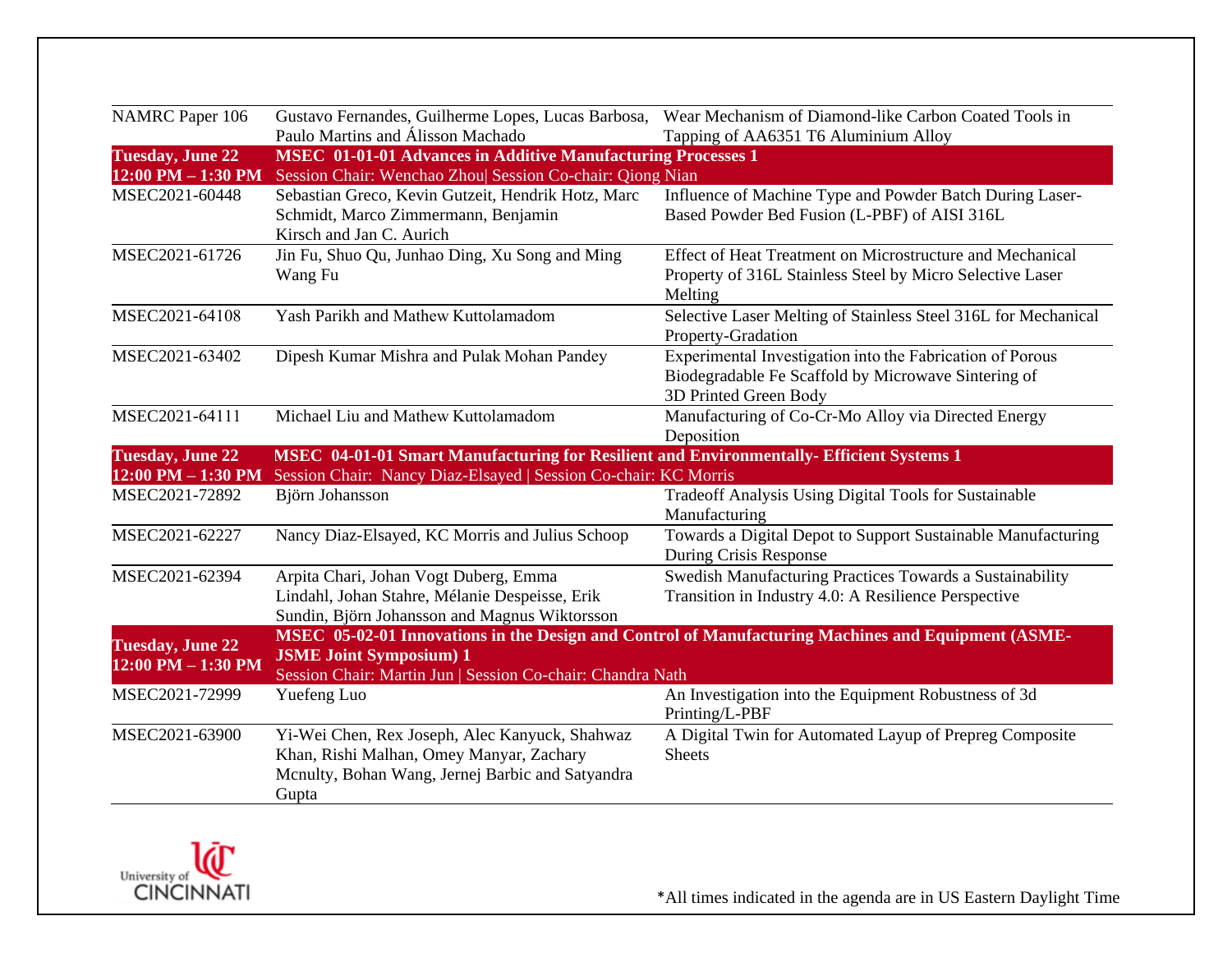| MSEC 06-01 Advances in Mechanics of Materials in Modern Manufacturing and Materials Processing<br>$12:00$ PM $- 1:30$ PM<br><b>Techniques</b><br>Session Chair: Dinakar Sagapuram   Session Co-chair: Koushik Viswanathan<br>Elizabeth Mamros, Matthew Eaton, Jinjin Ha and Brad Numerical Analysis of Stainless Steel 316L Biaxial Cruciform<br>MSEC2021-59877<br>Specimens Under Proportional Loading Paths<br>Kinsey<br>MSEC2021-63417<br>Fabian Stiebert, Heinrich Traphöner, Rickmer<br>Characterization of Flow Curves for Ultra-Thin Steel Sheets with<br>Meya and A. Erman Tekkaya<br>the In-Plane Torsion Test<br>MSEC2021-63614<br>Haseung Chung, Guangchao Song, Bibek<br>Development of Magnetic-Field Assisted Finishing (MAF)<br>Poudel, Patrick Kwon, Zachary Detweiler<br>Process for Chromium-Alloyed Low Carbon Steel Sheet Metal<br>and Guangchun Quan<br>Wolfgang Lortz and Radu Pavel<br>MSEC2021-63790<br>Advanced Modeling of Drilling - Realistic Process Mechanics<br>Leading to Helical Chip Formation<br>Study of Formability Limit Based on Ductile Damage Criteria of<br>MSEC2021-64005<br>Mainak Pal, Vandit Pandya and Anupam Agrawal<br>Incremental Sheet Forming of Titanium Grade 2 Sheet<br>MSEC 07-06-01 Industrial Internet, Cloud and Digital Twins in the Wake of COVID-19 (1)<br>Session Chair: Xi (Vincent) Wang   Session Co-chair: Yujie Chen<br><b>Thomas Kurfess</b><br>Democratizing Advanced Manufacturing - Ensuring Prosperity<br>and Security<br>Collaborative Platform for Remote Manufacturing Systems<br>Jay Lee, Xiang Li, Qibo Yang, Xiaodong Jia and Keyi<br>Using Industrial Internet and Digital Twin in the Covid-19 Era<br>Sun<br><b>NAMRC Track 4 Additive Manufacturing 1</b><br>Session Chair: Tsz-Ho Kwok   Session Co-chair: Sam Anand<br>Michael Borish and Charles Wade<br>A GPU-based Approach for Path Planning Optimization via<br><b>Travel Length Reduction</b><br>Data- driven Design of Customized Porous Lattice Sole<br>Yunlong Tang, Guoying Dong, Yi Xiong and Qiusen<br>Fabricated by Additive Manufacturing<br>Wang<br>Vysakh Venugopal, Nathan Hertlein and Sam Anand<br>Multi-Material Topology Optimization Using Variable Density | MSEC2021-64036          | Eunseob Kim, Huitaek Yun, Kyunghyun Kim, Suk-<br>Won Cha and Martin Jun | Multiple Sound Sensors and Fusion in Modern CNN-Based<br><b>Machine State Prediction</b> |
|-----------------------------------------------------------------------------------------------------------------------------------------------------------------------------------------------------------------------------------------------------------------------------------------------------------------------------------------------------------------------------------------------------------------------------------------------------------------------------------------------------------------------------------------------------------------------------------------------------------------------------------------------------------------------------------------------------------------------------------------------------------------------------------------------------------------------------------------------------------------------------------------------------------------------------------------------------------------------------------------------------------------------------------------------------------------------------------------------------------------------------------------------------------------------------------------------------------------------------------------------------------------------------------------------------------------------------------------------------------------------------------------------------------------------------------------------------------------------------------------------------------------------------------------------------------------------------------------------------------------------------------------------------------------------------------------------------------------------------------------------------------------------------------------------------------------------------------------------------------------------------------------------------------------------------------------------------------------------------------------------------------------------------------------------------------------------------------------------------------------------------------------------------------------------------------------------------------------------|-------------------------|-------------------------------------------------------------------------|------------------------------------------------------------------------------------------|
|                                                                                                                                                                                                                                                                                                                                                                                                                                                                                                                                                                                                                                                                                                                                                                                                                                                                                                                                                                                                                                                                                                                                                                                                                                                                                                                                                                                                                                                                                                                                                                                                                                                                                                                                                                                                                                                                                                                                                                                                                                                                                                                                                                                                                       | <b>Tuesday, June 22</b> |                                                                         |                                                                                          |
|                                                                                                                                                                                                                                                                                                                                                                                                                                                                                                                                                                                                                                                                                                                                                                                                                                                                                                                                                                                                                                                                                                                                                                                                                                                                                                                                                                                                                                                                                                                                                                                                                                                                                                                                                                                                                                                                                                                                                                                                                                                                                                                                                                                                                       |                         |                                                                         |                                                                                          |
|                                                                                                                                                                                                                                                                                                                                                                                                                                                                                                                                                                                                                                                                                                                                                                                                                                                                                                                                                                                                                                                                                                                                                                                                                                                                                                                                                                                                                                                                                                                                                                                                                                                                                                                                                                                                                                                                                                                                                                                                                                                                                                                                                                                                                       |                         |                                                                         |                                                                                          |
|                                                                                                                                                                                                                                                                                                                                                                                                                                                                                                                                                                                                                                                                                                                                                                                                                                                                                                                                                                                                                                                                                                                                                                                                                                                                                                                                                                                                                                                                                                                                                                                                                                                                                                                                                                                                                                                                                                                                                                                                                                                                                                                                                                                                                       |                         |                                                                         |                                                                                          |
|                                                                                                                                                                                                                                                                                                                                                                                                                                                                                                                                                                                                                                                                                                                                                                                                                                                                                                                                                                                                                                                                                                                                                                                                                                                                                                                                                                                                                                                                                                                                                                                                                                                                                                                                                                                                                                                                                                                                                                                                                                                                                                                                                                                                                       |                         |                                                                         |                                                                                          |
|                                                                                                                                                                                                                                                                                                                                                                                                                                                                                                                                                                                                                                                                                                                                                                                                                                                                                                                                                                                                                                                                                                                                                                                                                                                                                                                                                                                                                                                                                                                                                                                                                                                                                                                                                                                                                                                                                                                                                                                                                                                                                                                                                                                                                       |                         |                                                                         |                                                                                          |
|                                                                                                                                                                                                                                                                                                                                                                                                                                                                                                                                                                                                                                                                                                                                                                                                                                                                                                                                                                                                                                                                                                                                                                                                                                                                                                                                                                                                                                                                                                                                                                                                                                                                                                                                                                                                                                                                                                                                                                                                                                                                                                                                                                                                                       |                         |                                                                         |                                                                                          |
|                                                                                                                                                                                                                                                                                                                                                                                                                                                                                                                                                                                                                                                                                                                                                                                                                                                                                                                                                                                                                                                                                                                                                                                                                                                                                                                                                                                                                                                                                                                                                                                                                                                                                                                                                                                                                                                                                                                                                                                                                                                                                                                                                                                                                       |                         |                                                                         |                                                                                          |
|                                                                                                                                                                                                                                                                                                                                                                                                                                                                                                                                                                                                                                                                                                                                                                                                                                                                                                                                                                                                                                                                                                                                                                                                                                                                                                                                                                                                                                                                                                                                                                                                                                                                                                                                                                                                                                                                                                                                                                                                                                                                                                                                                                                                                       |                         |                                                                         |                                                                                          |
|                                                                                                                                                                                                                                                                                                                                                                                                                                                                                                                                                                                                                                                                                                                                                                                                                                                                                                                                                                                                                                                                                                                                                                                                                                                                                                                                                                                                                                                                                                                                                                                                                                                                                                                                                                                                                                                                                                                                                                                                                                                                                                                                                                                                                       |                         |                                                                         |                                                                                          |
|                                                                                                                                                                                                                                                                                                                                                                                                                                                                                                                                                                                                                                                                                                                                                                                                                                                                                                                                                                                                                                                                                                                                                                                                                                                                                                                                                                                                                                                                                                                                                                                                                                                                                                                                                                                                                                                                                                                                                                                                                                                                                                                                                                                                                       |                         |                                                                         |                                                                                          |
|                                                                                                                                                                                                                                                                                                                                                                                                                                                                                                                                                                                                                                                                                                                                                                                                                                                                                                                                                                                                                                                                                                                                                                                                                                                                                                                                                                                                                                                                                                                                                                                                                                                                                                                                                                                                                                                                                                                                                                                                                                                                                                                                                                                                                       |                         |                                                                         |                                                                                          |
|                                                                                                                                                                                                                                                                                                                                                                                                                                                                                                                                                                                                                                                                                                                                                                                                                                                                                                                                                                                                                                                                                                                                                                                                                                                                                                                                                                                                                                                                                                                                                                                                                                                                                                                                                                                                                                                                                                                                                                                                                                                                                                                                                                                                                       |                         |                                                                         |                                                                                          |
|                                                                                                                                                                                                                                                                                                                                                                                                                                                                                                                                                                                                                                                                                                                                                                                                                                                                                                                                                                                                                                                                                                                                                                                                                                                                                                                                                                                                                                                                                                                                                                                                                                                                                                                                                                                                                                                                                                                                                                                                                                                                                                                                                                                                                       | <b>Tuesday, June 22</b> |                                                                         |                                                                                          |
|                                                                                                                                                                                                                                                                                                                                                                                                                                                                                                                                                                                                                                                                                                                                                                                                                                                                                                                                                                                                                                                                                                                                                                                                                                                                                                                                                                                                                                                                                                                                                                                                                                                                                                                                                                                                                                                                                                                                                                                                                                                                                                                                                                                                                       | $12:00$ PM $- 1:30$ PM  |                                                                         |                                                                                          |
|                                                                                                                                                                                                                                                                                                                                                                                                                                                                                                                                                                                                                                                                                                                                                                                                                                                                                                                                                                                                                                                                                                                                                                                                                                                                                                                                                                                                                                                                                                                                                                                                                                                                                                                                                                                                                                                                                                                                                                                                                                                                                                                                                                                                                       | MSEC2021-72937          |                                                                         |                                                                                          |
|                                                                                                                                                                                                                                                                                                                                                                                                                                                                                                                                                                                                                                                                                                                                                                                                                                                                                                                                                                                                                                                                                                                                                                                                                                                                                                                                                                                                                                                                                                                                                                                                                                                                                                                                                                                                                                                                                                                                                                                                                                                                                                                                                                                                                       |                         |                                                                         |                                                                                          |
|                                                                                                                                                                                                                                                                                                                                                                                                                                                                                                                                                                                                                                                                                                                                                                                                                                                                                                                                                                                                                                                                                                                                                                                                                                                                                                                                                                                                                                                                                                                                                                                                                                                                                                                                                                                                                                                                                                                                                                                                                                                                                                                                                                                                                       | MSEC2021-64237          |                                                                         |                                                                                          |
|                                                                                                                                                                                                                                                                                                                                                                                                                                                                                                                                                                                                                                                                                                                                                                                                                                                                                                                                                                                                                                                                                                                                                                                                                                                                                                                                                                                                                                                                                                                                                                                                                                                                                                                                                                                                                                                                                                                                                                                                                                                                                                                                                                                                                       |                         |                                                                         |                                                                                          |
|                                                                                                                                                                                                                                                                                                                                                                                                                                                                                                                                                                                                                                                                                                                                                                                                                                                                                                                                                                                                                                                                                                                                                                                                                                                                                                                                                                                                                                                                                                                                                                                                                                                                                                                                                                                                                                                                                                                                                                                                                                                                                                                                                                                                                       | <b>Tuesday, June 22</b> |                                                                         |                                                                                          |
|                                                                                                                                                                                                                                                                                                                                                                                                                                                                                                                                                                                                                                                                                                                                                                                                                                                                                                                                                                                                                                                                                                                                                                                                                                                                                                                                                                                                                                                                                                                                                                                                                                                                                                                                                                                                                                                                                                                                                                                                                                                                                                                                                                                                                       | $1:30$ PM $-3:00$ PM    |                                                                         |                                                                                          |
|                                                                                                                                                                                                                                                                                                                                                                                                                                                                                                                                                                                                                                                                                                                                                                                                                                                                                                                                                                                                                                                                                                                                                                                                                                                                                                                                                                                                                                                                                                                                                                                                                                                                                                                                                                                                                                                                                                                                                                                                                                                                                                                                                                                                                       | <b>NAMRC</b> Paper 9    |                                                                         |                                                                                          |
|                                                                                                                                                                                                                                                                                                                                                                                                                                                                                                                                                                                                                                                                                                                                                                                                                                                                                                                                                                                                                                                                                                                                                                                                                                                                                                                                                                                                                                                                                                                                                                                                                                                                                                                                                                                                                                                                                                                                                                                                                                                                                                                                                                                                                       |                         |                                                                         |                                                                                          |
|                                                                                                                                                                                                                                                                                                                                                                                                                                                                                                                                                                                                                                                                                                                                                                                                                                                                                                                                                                                                                                                                                                                                                                                                                                                                                                                                                                                                                                                                                                                                                                                                                                                                                                                                                                                                                                                                                                                                                                                                                                                                                                                                                                                                                       | <b>NAMRC</b> Paper 23   |                                                                         |                                                                                          |
|                                                                                                                                                                                                                                                                                                                                                                                                                                                                                                                                                                                                                                                                                                                                                                                                                                                                                                                                                                                                                                                                                                                                                                                                                                                                                                                                                                                                                                                                                                                                                                                                                                                                                                                                                                                                                                                                                                                                                                                                                                                                                                                                                                                                                       |                         |                                                                         |                                                                                          |
|                                                                                                                                                                                                                                                                                                                                                                                                                                                                                                                                                                                                                                                                                                                                                                                                                                                                                                                                                                                                                                                                                                                                                                                                                                                                                                                                                                                                                                                                                                                                                                                                                                                                                                                                                                                                                                                                                                                                                                                                                                                                                                                                                                                                                       | <b>NAMRC</b> Paper 26   |                                                                         |                                                                                          |
| Lattice Structures for Additive Manufacturing                                                                                                                                                                                                                                                                                                                                                                                                                                                                                                                                                                                                                                                                                                                                                                                                                                                                                                                                                                                                                                                                                                                                                                                                                                                                                                                                                                                                                                                                                                                                                                                                                                                                                                                                                                                                                                                                                                                                                                                                                                                                                                                                                                         |                         |                                                                         |                                                                                          |
| Halil Tetik, Keren Zhao, Nasrullah Shah and Dong Lin<br>3D Freeze- printed Cellulose-based Aerogels: Obtaining Truly                                                                                                                                                                                                                                                                                                                                                                                                                                                                                                                                                                                                                                                                                                                                                                                                                                                                                                                                                                                                                                                                                                                                                                                                                                                                                                                                                                                                                                                                                                                                                                                                                                                                                                                                                                                                                                                                                                                                                                                                                                                                                                  | <b>NAMRC</b> Paper 30   |                                                                         |                                                                                          |
| 3D Shapes, and Functionalization with Cross-linking and                                                                                                                                                                                                                                                                                                                                                                                                                                                                                                                                                                                                                                                                                                                                                                                                                                                                                                                                                                                                                                                                                                                                                                                                                                                                                                                                                                                                                                                                                                                                                                                                                                                                                                                                                                                                                                                                                                                                                                                                                                                                                                                                                               |                         |                                                                         |                                                                                          |
| <b>Conductive Additives</b>                                                                                                                                                                                                                                                                                                                                                                                                                                                                                                                                                                                                                                                                                                                                                                                                                                                                                                                                                                                                                                                                                                                                                                                                                                                                                                                                                                                                                                                                                                                                                                                                                                                                                                                                                                                                                                                                                                                                                                                                                                                                                                                                                                                           |                         |                                                                         |                                                                                          |
| Optimizing the Expected Utility of Shape Distortion<br>Nathan Decker and Qiang Huang                                                                                                                                                                                                                                                                                                                                                                                                                                                                                                                                                                                                                                                                                                                                                                                                                                                                                                                                                                                                                                                                                                                                                                                                                                                                                                                                                                                                                                                                                                                                                                                                                                                                                                                                                                                                                                                                                                                                                                                                                                                                                                                                  | <b>NAMRC</b> Paper 37   |                                                                         |                                                                                          |
| <b>Compensation Strategies for Additive Manufacturing</b>                                                                                                                                                                                                                                                                                                                                                                                                                                                                                                                                                                                                                                                                                                                                                                                                                                                                                                                                                                                                                                                                                                                                                                                                                                                                                                                                                                                                                                                                                                                                                                                                                                                                                                                                                                                                                                                                                                                                                                                                                                                                                                                                                             |                         |                                                                         |                                                                                          |

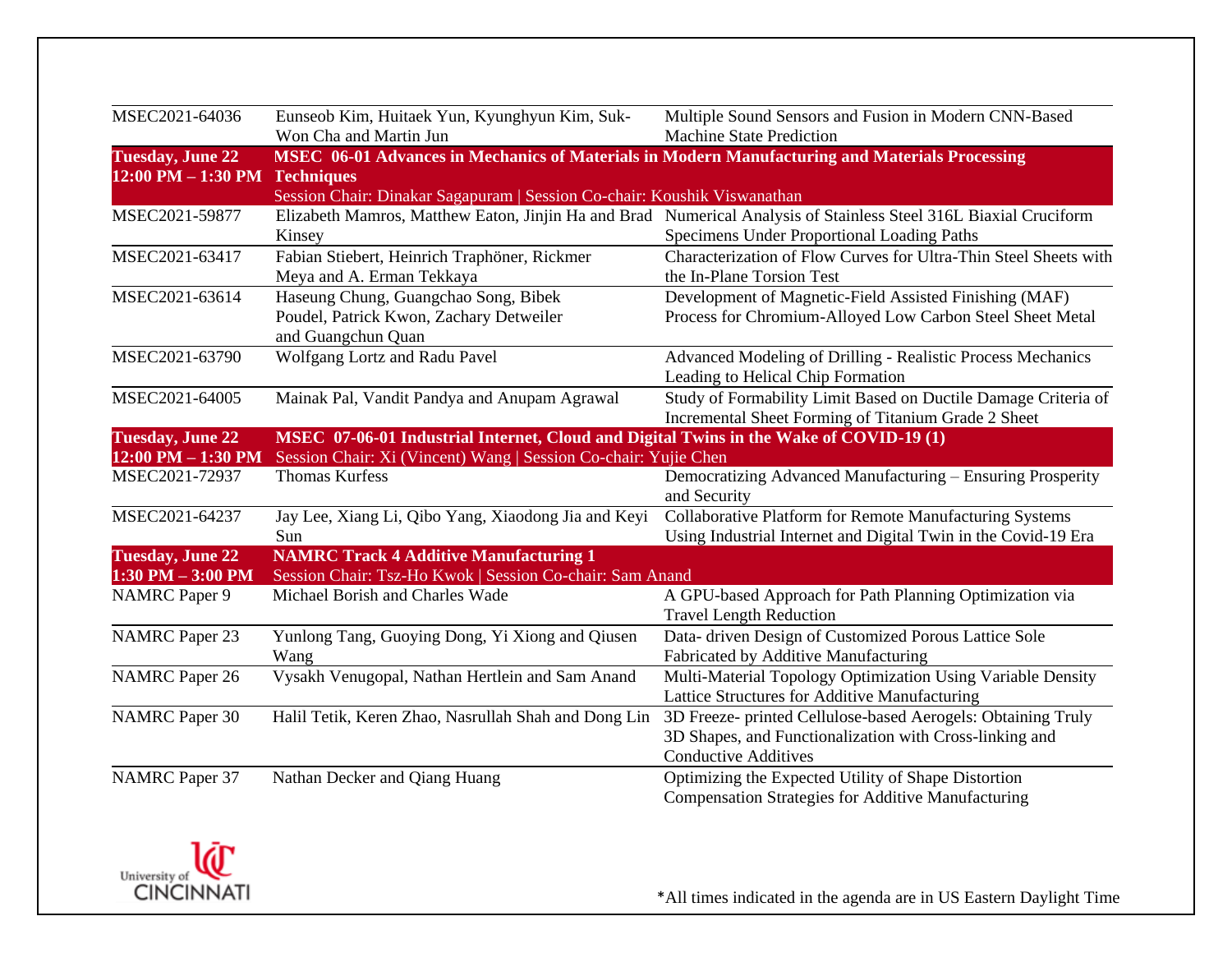| <b>Tuesday, June 22</b><br>$1:30$ PM $-3:00$ PM | NAMRC Track 5 Smart Manufacturing - Processes, Systems and Integration 1<br>Session Chair: Peng Wang   Session Co-chair: Carlos Escobar |                                                                                                                                                                |
|-------------------------------------------------|-----------------------------------------------------------------------------------------------------------------------------------------|----------------------------------------------------------------------------------------------------------------------------------------------------------------|
| <b>NAMRC</b> Keynote                            | S Jack Hu                                                                                                                               | Industrial Internet of Things and smart, personalized<br>manufacturing                                                                                         |
| <b>NAMRC</b> Paper 132                          | Carlos Escobar, Debejyo Chakraborty, Megan<br>McGovern, Daniela Macias and Ruben Morales-<br>Menedez                                    | Quality 4.0 - Green Belt, Black Belt and Master Black Belt<br>Curricula                                                                                        |
| <b>NAMRC</b> Paper 117                          | Bhaskar Botcha, Ashif Sikandar Iquebal and<br>Satish Bukkapatnam                                                                        | <b>Efficient Manufacturing Processes and Performance</b><br>Qualification via Active Learning: Application to a Cylindrical<br><b>Plunge Grinding Platform</b> |
| <b>Tuesday, June 22</b><br>$1:30$ PM $-3:00$ PM | <b>NAMRC Track 6 Industrial Applications and Manufacturing Education</b><br>Session Chair: Brian Paul   Session Co-chair: Albert Shih   |                                                                                                                                                                |
| <b>NAMRC</b> Keynote<br>Paper 133               | Brian Paul, Laine Mears and Albert Shih                                                                                                 | Teaching Manufacturing Processes from an Innovation<br>Perspective                                                                                             |
| <b>NAMRC</b> Paper 84                           | Suryanarayanan Gunasekar, Scott Kerner,<br>Matthew Krugh and Laine Mears                                                                | Wearable Shear Force-Sensing for Augmenting Manual Hose<br>Connections in an Automotive Assembly                                                               |
| <b>NAMRC</b> Paper 81                           | John Hart, Dawn Wendell, John Liu, John<br>Lewandowski, Miguel Funes and Albert Shih                                                    | Teaching Manufacturing Processes Using a Flipped Classroom<br>Model                                                                                            |
| <b>Tuesday, June 22</b><br>$1:30$ PM $-3:00$ PM | <b>MSEC</b> 01-01-02 Advances in Metal Additive Manufacturing Processes 2<br>Session Chair: Ho Yeung   Session Co-chair: Wenchao Zhou   |                                                                                                                                                                |
| MSEC2021-63263                                  | Basil Paudel, Garrett Marshall and Scott Thompson                                                                                       | Monitoring and Modeling of Ti-6AI-4V Thin Wall Temperature<br>Distribution During Blown Powder Laser Directed Energy<br>Deposition                             |
| MSEC2021-63632                                  | Hanyu Zhu, Nanzhu Zhao, Sandeep Patil,<br>Amit Bhasin and Wei Li                                                                        | A Method to Predict Fatigue Life of Additively Manufactured<br><b>Metallic Parts</b>                                                                           |
| MSEC2021-63841                                  | Lauren Heinrich, Thomas Feldhausen, Kyle Saleeby,<br>Christopher Saldana and Thomas Kurfess                                             | Prediction of Thermal Conditions of DED with FEA Metal<br><b>Additive Simulation</b>                                                                           |
| MSEC2021-63877                                  | Bilal Taha, Sandeep Patil and Brian Dennis                                                                                              | Design and Manufacturing of Topology Optimized Heat Sinks<br>Made of Copper Using 3D Printing                                                                  |
| <b>Tuesday, June 22</b>                         | <b>MSEC 04-01-02 Smart Manufacturing for Resilient and Environmentally Efficient Systems 2</b>                                          |                                                                                                                                                                |
| $1:30$ PM $-3:00$ PM<br>MSEC2021-63460          | Session Chair: Julius Schoop   Session Co-chair: Nancy Diaz-Elsayed<br>David Adeniji and Julius Schoop                                  | In-Situ Calibrated Digital Process Twin Models for Resource<br><b>Efficient Manufacturing</b>                                                                  |

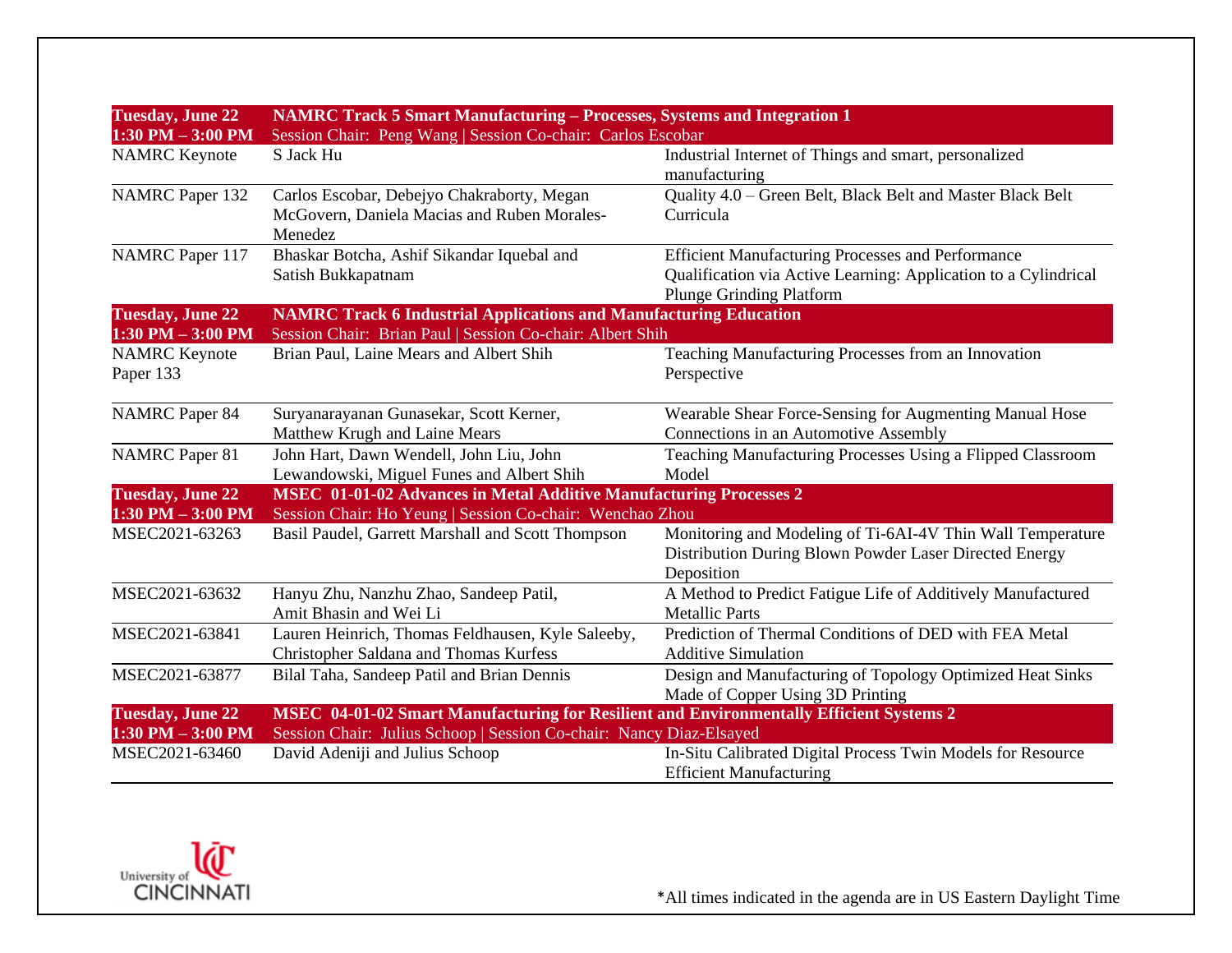| MSEC2021-63822                                  | Lei Di, Gaurav Manish Shah, Yiran Yang and Weiwei                                                                                             | Greenhouse Gas Emission Analysis of Integrated Production-                                                                                                  |
|-------------------------------------------------|-----------------------------------------------------------------------------------------------------------------------------------------------|-------------------------------------------------------------------------------------------------------------------------------------------------------------|
|                                                 | Cui                                                                                                                                           | Inventory-Transportation Supply Chain Enabled by Additive<br>Manufacturing                                                                                  |
| MSEC2021-63966                                  | Hao-Yu Liao, Willie Cade and Sara Behdad                                                                                                      | Forecasting Repair and Maintenance Services of Medical<br>Devices Using Support Vector Machine                                                              |
| <b>Tuesday, June 22</b>                         |                                                                                                                                               | MSEC 05-02-02 Innovations in the Design and Control of Manufacturing Machines and Equipment (ASME-                                                          |
| $1:30$ PM $-3:00$ PM                            | <b>JSME Joint Symposium) 2</b><br>Session Chair: Chandra Nath   Session Co-chair: Martin Jun                                                  |                                                                                                                                                             |
| MSEC2021-60227                                  | Weitao Li, Liping Wang and Guang Yu                                                                                                           | Time Domain Study on the Construction Mechanism of Milling<br><b>Stability Lobe Diagrams with Multiple Modes</b>                                            |
| MSEC2021-63302                                  | Kotaro Mori, Iwao Yamaji, Daisuke Kono, Atsushi<br>Matsubara, Takehiro Ishid, Yuki Kaitani, Eiji<br>Higashi and Taisuke Urakami               | Influence of Contact Positioning of Pivot Support on Machining<br>Vibration                                                                                 |
| MSEC2021-63615                                  | Christopher Martin, Alexandrina Unataroiu,<br>Kemu Xu and S M Mahbobur Rahman                                                                 | A Study of the Efficacy of Flame Electrical Resistance for<br>Standoff Measurements During the Oxyfuel Cutting Process                                      |
| MSEC2021-63617                                  | Prahar Bhatt, Rishi Malhan, Pradeep Rajendran,<br>Aniruddha Shembekar and Satyandra Gupta                                                     | Trajectory-Dependent Compensation Scheme to Reduce<br>Manipulator Execution Errors for Manufacturing Applications                                           |
| MSEC2021-63693                                  | Yesiliang Qiu, Janet Dong and Caroline "Niki" Harrison Platform Development of Tick Collection Robot<br>Moretto                               |                                                                                                                                                             |
| <b>Tuesday, June 22</b><br>$1:30$ PM $-3:00$ PM | <b>MSEC</b> 06-02 Tool Wear Mechanisms, Measurements, and Monitoring<br>Session Chair: Rui Liu   Session Co-chair: Steven Liang               |                                                                                                                                                             |
| MSEC2021-62021                                  | Ben Stuhr and Rui Liu                                                                                                                         | A Flexible Similarity Based Algorithm for Tool Condition<br>Monitoring                                                                                      |
| MSEC2021-63468                                  | Zongwei Ren, Zhenglong Fang, Takuhiro Arakane,<br>Toru Kizaki, Yannan Feng, Junshi Kugo, Tsukasa<br>Nishikawa and Eiji Nabata, Naohiko Sugita | Predictions of Cutting Force and Tool Wear in Gear Power<br>Skiving                                                                                         |
| MSEC2021-63510                                  | Patrick Kwon, Ryan Khawarizmi, Dave Kim,<br>Md Abdulla Sayem and Yinyin Han                                                                   | The Effect of Carbon Fiber Types on Tool Wear During Edge<br>Trimming of $0^\circ$ , 45°, 90°, and 135° carbon Fiber Reinforced<br><b>Plastic Laminates</b> |
| MSEC2021-63573                                  | Guisen Wang, Fuzhu Han and Liang Zhu                                                                                                          | Evolution of White Layer and Residual Stress in Electrical<br><b>Discharge Machining</b>                                                                    |
| MSEC2021-63576                                  | Kuo Liu, Yongqing Wang, Mengmeng Niu, Honghui<br>Wang, Mingrui Shen and Bo Qin                                                                | Tool Condition Monitoring Method Based on Generative<br>Adversarial Network for Data Augmentation                                                           |

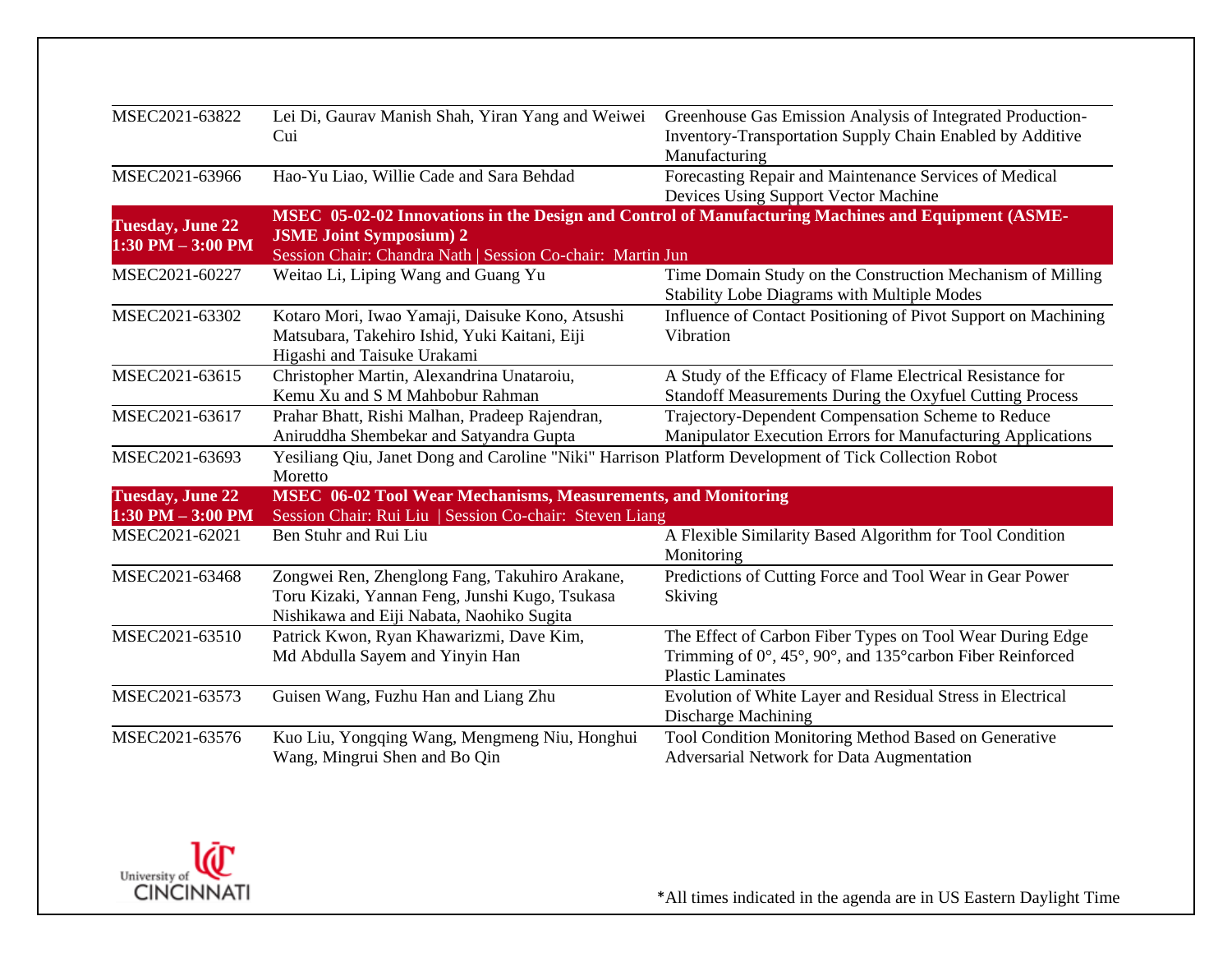| <b>Tuesday, June 22</b> | MSEC 07-06-02 Industrial Internet, Cloud and Digital Twins in the Wake of COVID-19 (2) |                                                           |  |
|-------------------------|----------------------------------------------------------------------------------------|-----------------------------------------------------------|--|
| $1:30$ PM $-3:00$ PM    | Session Chair: Yujie Chen   Session Co-chair: Xi (Vincent) Wang                        |                                                           |  |
| MSEC2021-63647          | Chuan Xiao, Chun Zhao, Yue Liu and Lin Zhang                                           | A FPGA-Based Cloud-Edge Collaboration Platform in Cloud   |  |
|                         |                                                                                        | Manufacturing                                             |  |
| MSEC2021-63700          | Xiaobin Li and Chao Yin                                                                | A Cloud Solution for Service Oriented Workshop Management |  |
| MSEC2021-63857          | Xiaobin Li and Chao Yin                                                                | An OSGi-Based Adaptation Access of Machine Tool in the    |  |
|                         |                                                                                        | Cloud Manufacturing Environment                           |  |
| MSEC2021-64438          | Huiyue Huan and Xun Xu                                                                 | Edge Computing Enhanced Digital Twins for Smart           |  |
|                         |                                                                                        | Manufacturing                                             |  |

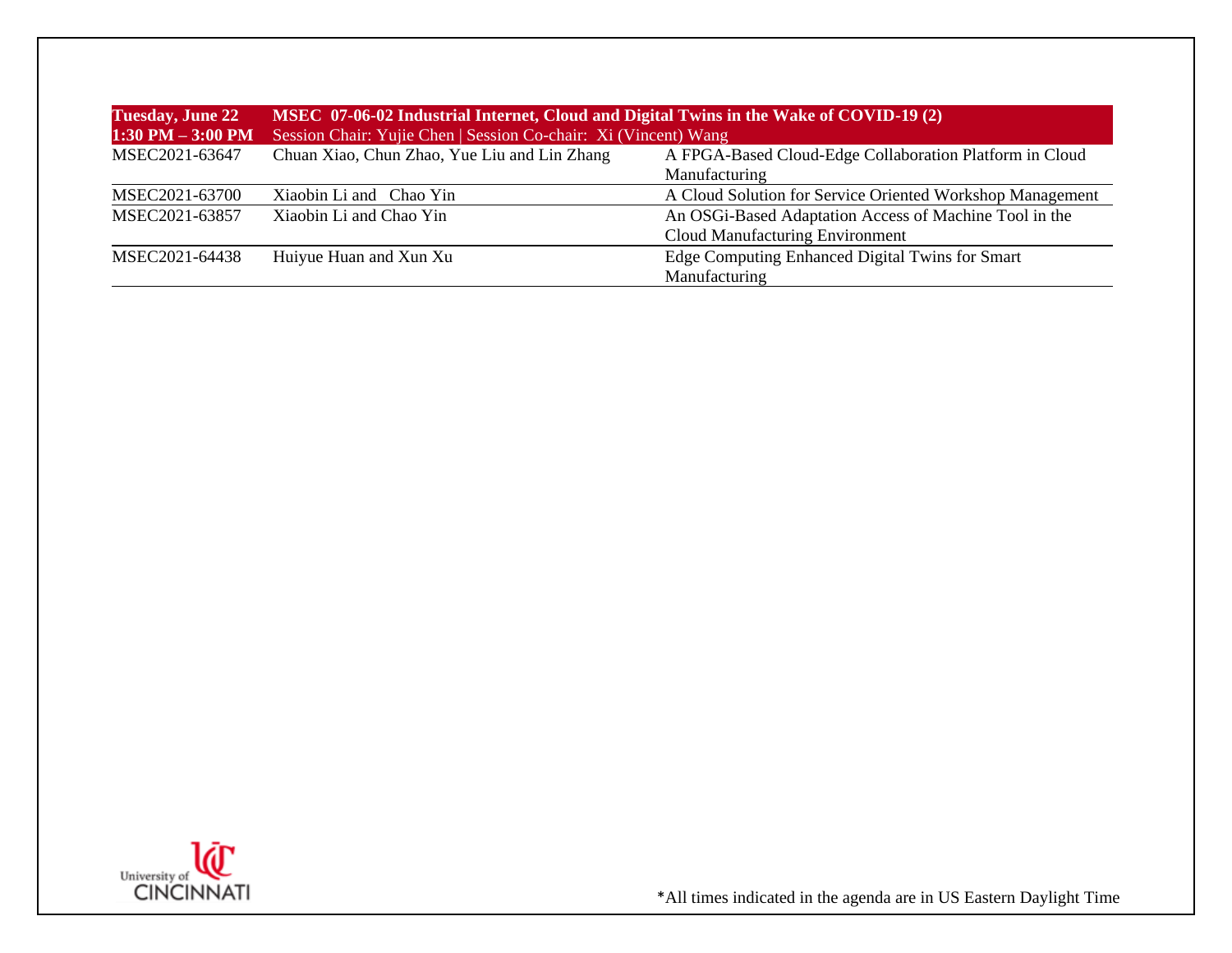## Wednesday, June 23, 2021

| Time*                | <b>Event</b>                                                                       | <b>Organizers</b> |
|----------------------|------------------------------------------------------------------------------------|-------------------|
| 10:50 AM to 11:20 AM | Keynote Session 3 (Pre-Recorded Event) by Sarah Kleinbaum,                         | Dr. Sam Anand     |
|                      | Program Manager for Materials Technology in the Department of Energy's (DOE)       |                   |
|                      | Vehicle Technologies Office                                                        |                   |
| 11:25 AM to 11:55 AM | Keynote Session 4 (Live Event) by Kevin Eustace,                                   | Dr. Sam Anand     |
|                      | Senior Vice President and General Manager, Engineering and Consulting Services,    |                   |
|                      | Siemens Digital Industry Software (Siemens Digital Industry)                       |                   |
| 12:00 PM to 1:00 PM  | <b>Pre-recorded Technical Presentations</b>                                        |                   |
|                      | <b>Student Competition</b><br>$\blacksquare$                                       |                   |
|                      | NAMRC Track 1- Manufacturing Systems Session 2<br>٠                                |                   |
|                      | NAMRC Track 2- Manufacturing Processes Session 2<br>٠                              |                   |
|                      | MSEC 01-05 Smart Additive Manufacturing<br>٠                                       |                   |
|                      | MSEC 05-02-03 Innovations in the Design and Control of Manufacturing Machines<br>٠ |                   |
|                      | and Equipment (ASME-JSME Joint Symposium) 3                                        |                   |
|                      | MSEC 06-03 Advances in Finishing Processes: Hard Machining, Grinding, and<br>п     |                   |
|                      | <b>Abrasive Finishing</b>                                                          |                   |
|                      | MSEC 08-03-01 Advances in Micro- and Nano-scale Additive Manufacturing 1<br>٠      |                   |
| 12:00 PM to 1:30 PM  | Blue Sky Competition- I (Live Event)                                               | Dr. Pfefferkorn   |
| 1:00 PM to 1:30 PM   | Live discussion for Technical Presentations                                        |                   |
| 1:30 PM to 2:30 PM   | <b>Pre-recorded Technical Presentations</b>                                        |                   |
|                      | <b>Student Competition</b><br>п                                                    |                   |
|                      | <b>NAMRC Track 3- Material Removal Session 2</b><br>п                              |                   |
|                      | NAMRC Track 4- Additive Manufacturing Session 2<br>п                               |                   |

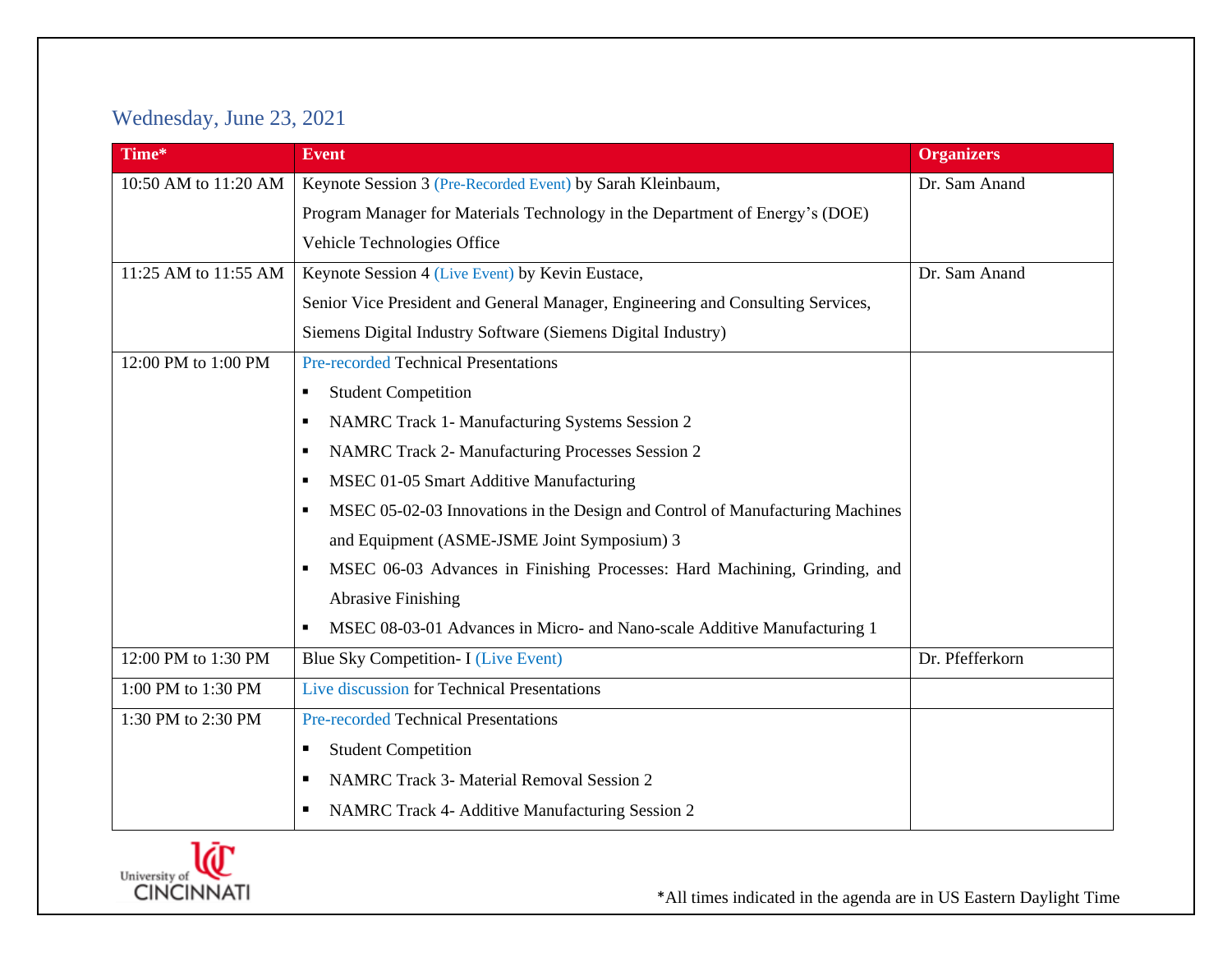|                    | NAMRC Track 5- Smart Manufacturing and Cyber Physical Systems Session 2  |                        |
|--------------------|--------------------------------------------------------------------------|------------------------|
|                    | MSEC 01-02 Advances in Bioinspired Additive Manufacturing                |                        |
|                    | MSEC 06-04 Advances in Processing of Polymers and Polymer Composites     |                        |
|                    | MSEC 07-05 Robotic Manufacturing and Assembly in Smart Factories         |                        |
|                    | MSEC 08-03-02 Advances in Micro- and Nano-scale Additive Manufacturing 2 |                        |
| 1:30 PM to 3:00 PM | Blue Sky Competition- II (Live Event)                                    | Dr. Pfefferkorn        |
| 2:30 PM to 3:00 PM | Live discussion for Technical Presentations                              |                        |
| 3:10 PM to 4:40 PM | <b>NSF Early Career Forum (Live Event)</b>                               | Dr. Linke, Dr. Z J Pei |

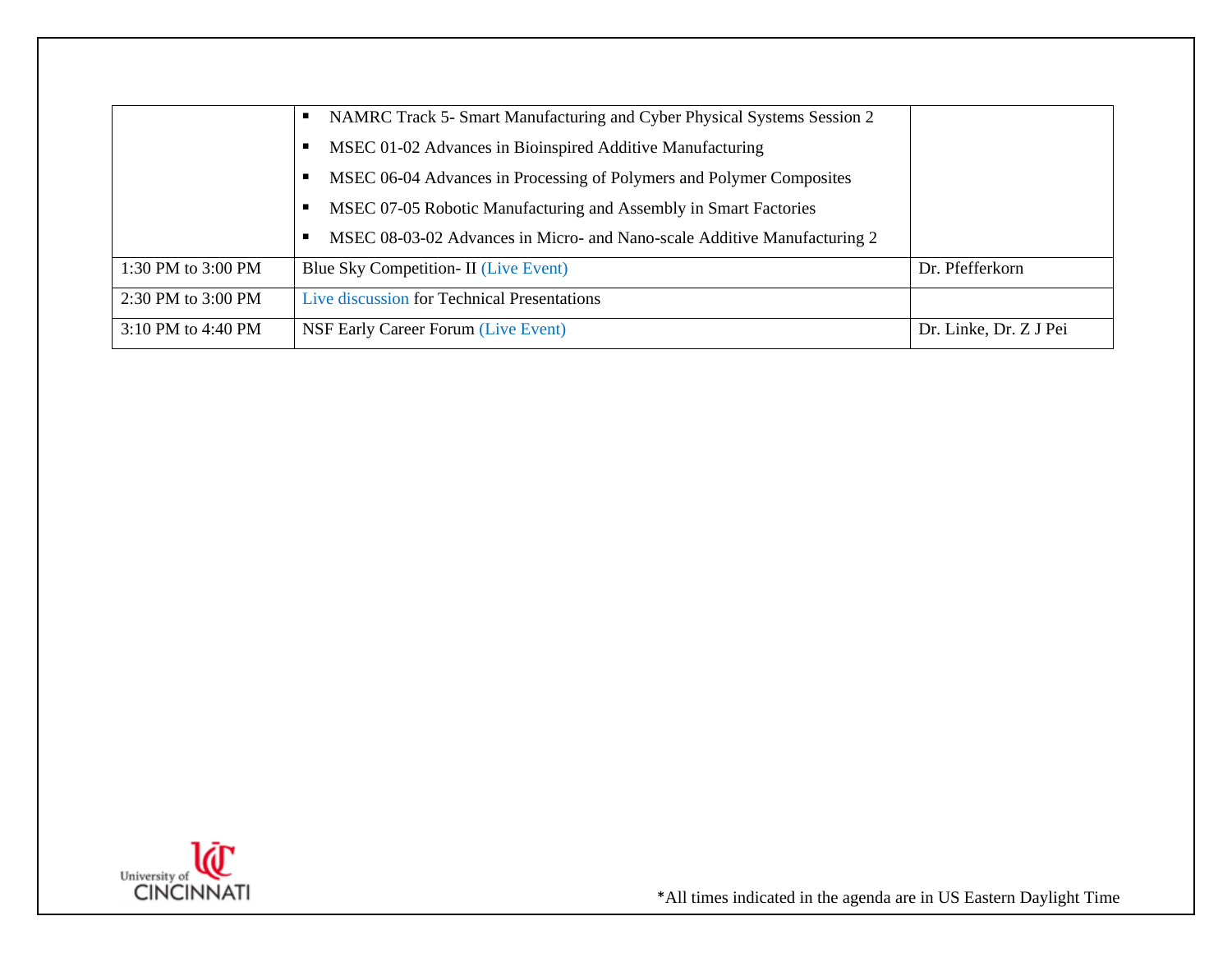## Presentation Details for Wednesday, June 23, 2021

| <b>Wednesday</b> , June<br>23                             | <b>NAMRC Student Competition 1</b>                                                                                                                           |                                                                                                                                         |
|-----------------------------------------------------------|--------------------------------------------------------------------------------------------------------------------------------------------------------------|-----------------------------------------------------------------------------------------------------------------------------------------|
| $12:00$ PM $- 1:30$<br>PM                                 | Session Chair: Xi Vincent Wang   Session Co-chair: Tony Schmitz                                                                                              |                                                                                                                                         |
| <b>NAMRC</b> Paper 80                                     | Scott Kerner, Suryanarayanan Gunasekar,<br>Rishabh Vedant, Matthew Krugh and Laine Mears                                                                     | Parametrization of Manual Work in Automotive Assembly for<br><b>Wearable Force Sensing</b>                                              |
| <b>NAMRC</b> Paper 4                                      | Timothy No, Michael Gomez and Tony Schmitz                                                                                                                   | Contributions of Scanning Metrology Uncertainty to Milling Force<br>Prediction                                                          |
| <b>NAMRC</b> Paper 16                                     | Xiao Zhang, Weijun Shen, Vignesh Suresh, Jakob<br>Hamilton, Li-Hsin Yeh, Xuepeng Jiang, Zhan<br>Zhang, Qing Li, Beiwen Li, Iris V. Rivero<br>and Hantang Qin | In-situ Monitoring of Direct Energy Deposition via Structured Light<br>System and its Application in Remanufacturing Industry           |
|                                                           | NAMRC Paper 113 Md Moinuddin Shuvo and Guha Manogharan                                                                                                       | Novel Riser Designs via 3D Sand Printing to Improve Casting<br>Performance                                                              |
| <b>NAMRC</b> Paper 92                                     | Abdullah Al Mamun, Chenang Liu, Chen Kan<br>and Wenmeng Tian                                                                                                 | Real-time Process Authentication for Additive Manufacturing<br>Processes based on In-situ Video Analysis                                |
| <b>Wednesday</b> , June<br>23<br>$12:00$ PM $-1:30$<br>PM | <b>NAMRC Track 1 Manufacturing Systems 2</b><br>Session Chair: Laine Mears   Session Co-chair: Matthew Krugh                                                 |                                                                                                                                         |
|                                                           | NAMRC Paper 103 Mohammed Shafae, Lee Wells and Jaime Camelio                                                                                                 | Modeling in Process Machining Data Using Spatial Point Cloud vs.<br><b>Time Series Data Structures</b>                                  |
|                                                           | NAMRC Paper 124 Miguel Saez and Patrick Spicer                                                                                                               | Fixtureless Assembly in the Automotive Industry: A Body Closure<br>Case Study (Presentation Only)                                       |
| NAMRC Paper 88 Behin Elahi                                |                                                                                                                                                              | Manufacturing Plant Layout Improvement: Case Study of a High<br>Temperature Heat Treatment Tooling Manufacturer in Northeast<br>Indiana |
|                                                           | NAMRC Paper 112 Farhang Momeni and Jun Ni                                                                                                                    | Quality Can Improve as Productivity Increases: Machining as Proof                                                                       |
| <b>NAMRC</b> Paper 24                                     | Waleed Ahmed, Hussien Hegab, Atef Mohany and<br>Hossam Kishawy                                                                                               | Sustainability Assessment of Difficult-to-Cut Materials Using<br>Rotary Tools: A Step Towards Sustainable Machining<br>Environment      |

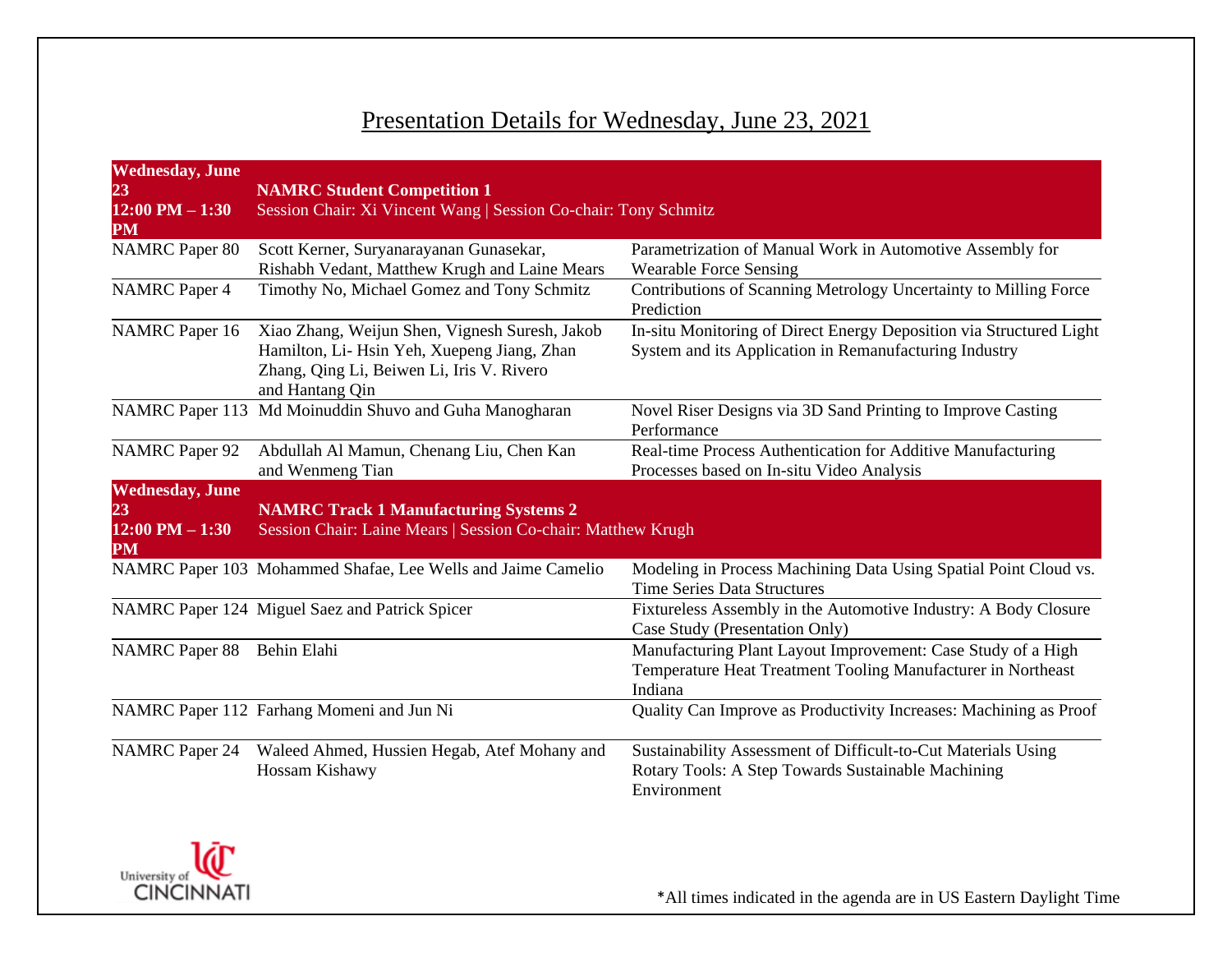| <b>Wednesday</b> , June<br>23<br>$12:00$ PM $-1:30$<br>PM | <b>NAMRC Track 2 Manufacturing Processes 2</b><br>Session Chair: Rohan Shirwaiker   Session Co-chair: Sangkee Min    |                                                                                                                                                                                                        |
|-----------------------------------------------------------|----------------------------------------------------------------------------------------------------------------------|--------------------------------------------------------------------------------------------------------------------------------------------------------------------------------------------------------|
| <b>NAMRC</b> Paper 13                                     | Abishek B. Kamaraj, Natalie Reed and Murali<br>Sundaram                                                              | Effect of Ultra-High Pulse Frequency on the Resolution in the<br><b>Electrochemical Deposition of Nickel</b>                                                                                           |
|                                                           | NAMRC Paper 101 Davide Campanella, Gianluca Buffa and Livan<br>Fratini                                               | A Two Steps Lagrangian-Eulerian Numerical Model for The<br>Simulation of Explosive Welding of Three Dissimilar Materials<br>Joints (Presentation Only)                                                 |
| <b>NAMRC</b> Paper 18                                     | Andreas Hetzel, Marion Merklein and Michael<br>Lechner                                                               | Influence of A Local Short-Term Heat Treatment on The<br>Formability of Orbital Formed Functional Components                                                                                           |
|                                                           | NAMRC Paper 130 Justin Morrow, Francis Deck, Aditya Nagaraj<br>and Sangkee Min                                       | Evaluating Sub-Surface Stress of Precision Machined Single-<br>Crystal Sapphire with Raman Spectroscopy (Presentation Only)                                                                            |
| NAMRC Paper 127 John Agapiou                              |                                                                                                                      | Filling Friction Stir Welding In-Process Exit Holes in Copper<br>Squirrel Cage Rotors for Electric Motors                                                                                              |
| <b>Wednesday</b> , June<br>23<br>$12:00$ PM $- 1:30$      | <b>MSEC 01-05 Smart Additive Manufacturing</b><br>Session Chair: Chinedum Okwudire   Session Co-chair: Prahalada Rao |                                                                                                                                                                                                        |
| <b>PM</b>                                                 |                                                                                                                      |                                                                                                                                                                                                        |
| MSEC2021-68940                                            | David Rosen                                                                                                          | Smart Additive Manufacturing Process Chains for Part Production<br>and Design                                                                                                                          |
| MSEC2021-63623                                            | Juan Diego Toscan, Sahand Hajifar, Christian<br>Oswaldo Segura, Luis Javier Segura<br>and Hongyue Sun                | Deformation Analysis of 3-D Printed Metacarpophalangeal and<br>Interphalangeal Joints via Transfer Learning,                                                                                           |
| MSEC2021-63870                                            | Keval Ramani, Ehsan Malekipour and<br>Chinedum Okwudire                                                              | Toward Intelligent Online Scan Sequence Optimization for Uniform<br>Temperature Distribution in LPBF Additive Manufacturing                                                                            |
| <b>Wednesday</b> , June<br>23<br>$12:00$ PM $-1:30$<br>PM | <b>JSME Joint Symposium) 3</b><br>Session Chair: Atsushi Matsubara   Session Co-chair: Naruhiro Irino                | MSEC 05-02-03 Innovations in the Design and Control of Manufacturing Machines and EquiPMent (ASME-                                                                                                     |
| MSEC2021-63199                                            | Daisuke Kono and Tomoyuki Osumi                                                                                      | A Friction Fluctuation Model of Rolling Guideways                                                                                                                                                      |
| MSEC2021-63720                                            | Yasuhiro Kakinuma                                                                                                    | Shotaro Ogawa, Takuhiro Tsukada, Katsuki Koto and Enhancement of Force Control Performance of Macro-Micro<br>System Based Polishing Robot with Gravity Compensation                                    |
| MSEC2021-63809                                            | Eiichi Aoyama                                                                                                        | Nobutoshi Ozaki, Shota Matsui, Toshiki Hirogaki, and Cutting State Estimation via Chatter Mark on End Milled Surface<br>and Analysis of Its Formation Mechanism Using Voxel<br><b>Model Simulation</b> |

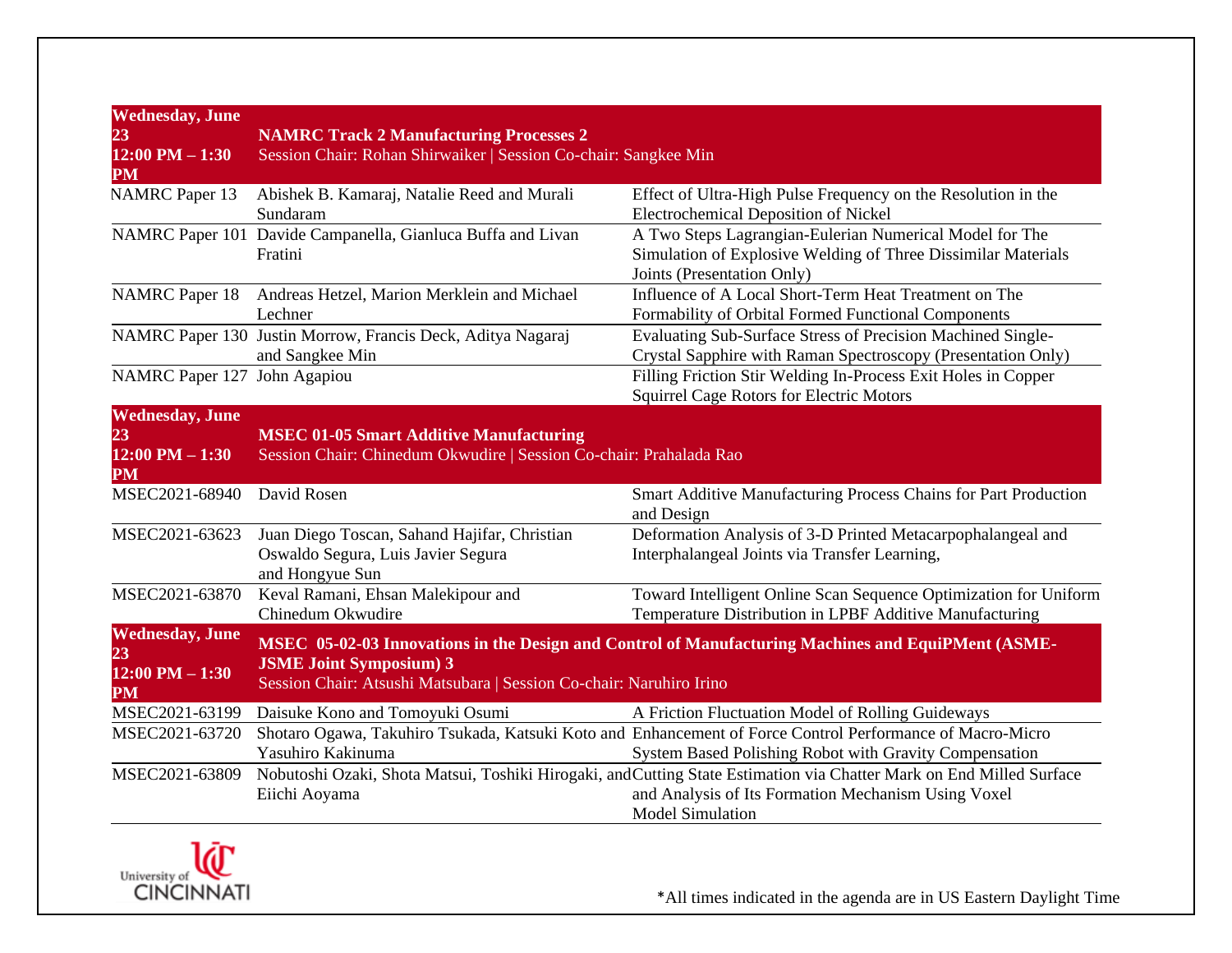| MSEC2021-63721                                                        | Yasuhiro Kakinuma                                                                                                                                                            | Katsuki Koto, Takuhiro Tsukada, Shotaro Ogawa and Performance Evaluation of Robot Polishing in Macro-Micro System<br><b>Based Polishing Robo</b> |
|-----------------------------------------------------------------------|------------------------------------------------------------------------------------------------------------------------------------------------------------------------------|--------------------------------------------------------------------------------------------------------------------------------------------------|
| MSEC2021-65062                                                        | Yoshitaka Morimoto, Akio Hayashi, Yoshiyuki<br>Kaneko, Naohiko Suzuki, Akane Ishizuka<br>and Narimasa Ueda                                                                   | Study on Non-Axisymmetric 3-D Curved Surface Turning by<br>Driven-Type Rotary Tool Synchronized with Spindle                                     |
| <b>Wednesday</b> , June<br>23<br>$12:00$ PM $- 1:30$<br>$\mathbf{PM}$ | MSEC 06-03 Advances in Finishing Processes: Hard Machining, Grinding, and Abrasive Finishing<br>Session Chair: Hitomi Yamaguchi Greenslet   Session Co-chair: Changsheng Guo |                                                                                                                                                  |
| MSEC2021-59981                                                        | Xin Li, Xueping Zhang and<br>Rajiv Shivpuri                                                                                                                                  | Microstructure Alteration in the High-Speed Machining of Titanium<br>Alloy Involved with Tool Wear and Cryogenic Condition                       |
| MSEC2021-63535                                                        | Jin Zhang and Fuzhu Han                                                                                                                                                      | High-Speed EDM Milling Using Rotating Short Arcs Under<br><b>Composite Field</b>                                                                 |
| MSEC2021-63712                                                        | Yun Huang, Shaochuan Li, Guijian Xiao,<br>Benqiang Chen, Yi He, Wenxi Wang and Kun Zhou                                                                                      | Experimental Study on the Effect of Surface Integrity on Fatigue<br>Performance of Aero-Engine Blade                                             |
| MSEC2021-63805                                                        | Wolfgang Lortz and Radu Pavel                                                                                                                                                | New Perspectives Regarding the Chip Formation Process of Ti-6Al-<br>4V                                                                           |
| <b>Wednesday</b> , June<br>23<br>$12:00$ PM $- 1:30$<br><b>PM</b>     | <b>MSEC 08-03-01 Advances in Micro- and Nano-scale Additive Manufacturing 1</b><br>Session Chair: Sourabh Saha   Session Co-chair: Brian Giera                               |                                                                                                                                                  |
| MSEC2021-72956                                                        | Jonathan Hopkins                                                                                                                                                             | Manufacturing Micro-Granular Crystals and Other Advanced<br>Microstructures Using Optical Tweezers                                               |
| MSEC2021-63929                                                        | Andriy Sherehiy, Andres Montenegro,<br>Danming Wei and Dan Popa                                                                                                              | Adhesive Deposition Process Characterization for<br>Microstructure Assembly                                                                      |
| MSEC2021-63942                                                        | Olalekan Olowo, Ruoshi Zhang, Zhong Yang, Brian<br>Goulet and Dan Popa                                                                                                       | Organic Piezoresistive Robotic Skin Sensor Fabrication, Integration<br>and Characterization                                                      |
| $1:30$ PM $-3:00$ PM                                                  | <b>Wednesday, June 23 NAMRC Student Competition 2</b><br>Session Chair: Dale Lombardo Session Co-chair: Peng Wang                                                            |                                                                                                                                                  |
| <b>NAMRC</b> Paper 51                                                 | Karl Schuchard, Abhay Joijode, Vincent Willard,<br>Bruce Anderson, Pierre Grondin,<br>Behnam Pourdeyhimi and Rohan Shirwaiker                                                | Fabrication of Drug-Loaded Ultrafine Polymer Fibers via Solution<br>Blowing and their Drug Release Kinetics                                      |
| <b>NAMRC</b> Paper 19                                                 | Aaron Cornelius, Jaydeep Karandikar, Michael<br>Gomez and Tony Schmitz                                                                                                       | A Bayesian Framework for Milling Stability Prediction and<br>Reverse Parameter Identification                                                    |
| <b>NAMRC</b> Paper 38                                                 | Christopher Henson, Nathan Decker<br>and Qiang Huang                                                                                                                         | A Digital Twin Strategy for Major Failure Detection in Fused<br><b>Deposition Modeling Processes</b>                                             |

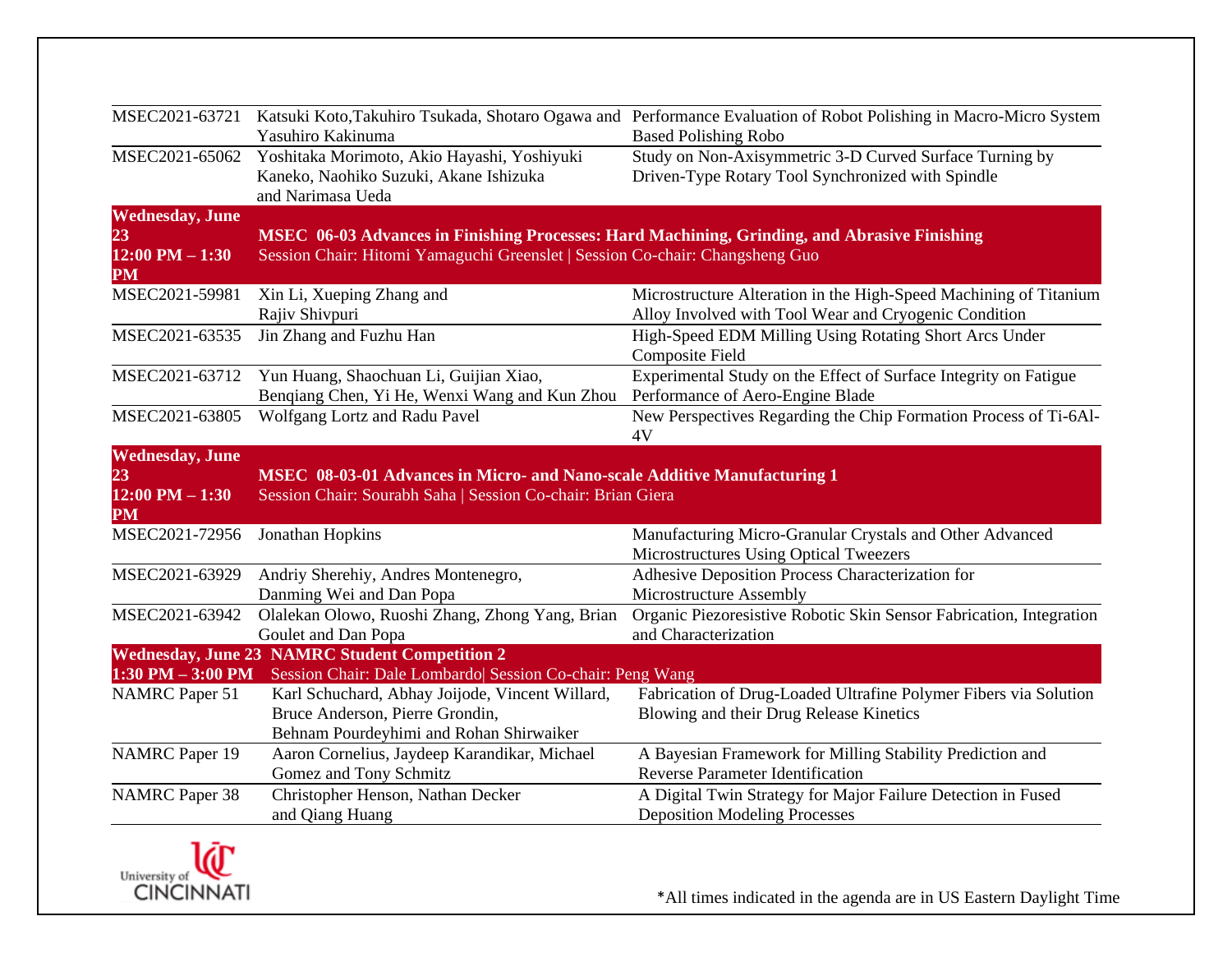| <b>NAMRC</b> Paper 21  |                                                                         | Matthew Russell, Evan King, Chadwick Parrish and Stochastic Modeling for Tracking and Prediction of Gradual and                           |
|------------------------|-------------------------------------------------------------------------|-------------------------------------------------------------------------------------------------------------------------------------------|
|                        | Peng Wang                                                               | <b>Transient Battery Performance Degradation</b>                                                                                          |
| <b>NAMRC</b> Paper 54  | Nathan Hertlein, Philip Buskohl, Andrew Gillman,                        | Generative Adversarial Network for Early-Stage Design Flexibility                                                                         |
|                        | Kumar Vemaganti and Sam Anand                                           | in Topology Optimization for Additive Manufacturing                                                                                       |
|                        | <b>Wednesday, June 23 NAMRC Track 3 Material Removal 2</b>              |                                                                                                                                           |
| $1:30$ PM $-3:00$ PM   | Session Chair: N Arunachalam   Session Co-chair: Zhaoyan Fan            |                                                                                                                                           |
| <b>NAMRC</b> Paper 45  | R Vignesh and N Arunachalam                                             | Design and Development of Spiral Grooved Grinding Wheel and<br>their Influence on the Performance of Vertical Surface Grinding<br>Process |
| <b>NAMRC</b> Paper 60  | Leonardo Rosa Ribeiro Da Silva, Felipe dos Anjos                        | Evaluation of the Tool Wear in the Turning Process of INCONEL                                                                             |
|                        | Rodrigues Campos, Wisley Falco Sales and Alisson                        | 718 Using PCD Tools                                                                                                                       |
|                        | Rocha Machado                                                           |                                                                                                                                           |
| <b>NAMRC</b> Paper 46  | J Rajaguru and N Arunachalam                                            | Effect of Ultrasonic Vibration on the Performance of the Deep                                                                             |
|                        |                                                                         | <b>Hole Drilling Process</b>                                                                                                              |
| <b>NAMRC</b> Paper 94  | Eddie Taewan Lee, Zhaoyan Fan and Burak Sencer                          | Estimation of CBN Grinding Wheel Condition Using Image                                                                                    |
|                        |                                                                         | Sensor                                                                                                                                    |
| <b>NAMRC</b> Paper 48  | Deep Singh, N Arunachalam and D S Srinivasu                             | A Novel Iterative- Based Field Search Technique for Roundness                                                                             |
|                        |                                                                         | Evaluation                                                                                                                                |
|                        | Wednesday, June 23 NAMRC Track 4 Additive Manufacturing 2               |                                                                                                                                           |
| $1:30$ PM $-3:00$ PM   | Session Chair: Frank Pfefferkorn  Session Co-chair: Mathew Kuttolamadom |                                                                                                                                           |
| <b>NAMRC</b> Paper 34  | Stefan Ball, Milad Ghayoor, Somayeh Pasebani and                        | Statistical Analysis of Porosity and Process Parameter                                                                                    |
|                        | Ali Tabei                                                               | Relationships in Metal Additive Manufacturing                                                                                             |
| <b>NAMRC</b> Paper 33  |                                                                         | James Bevis, Shane Dunlavey and Rodrigo Martinez-Development and Preliminary Validation of a Robocasting                                  |
|                        | Duarte                                                                  | Platform for the Additive Manufacturing of a Composite Paste                                                                              |
|                        |                                                                         | Towards the Fabrication of Complex Geometries of Porous                                                                                   |
|                        |                                                                         | <b>Tungsten Carbide</b>                                                                                                                   |
| <b>NAMRC</b> Paper 121 | Michael Liu, Abhishek Kumar,                                            | A Review of the Anomalies in Directed Energy Deposition (DED)                                                                             |
|                        | Satish Bukkapatnam and Mathew Kuttolamadom                              | Processes & Potential Solutions - Part Quality & Defects                                                                                  |
| <b>NAMRC</b> Paper 40  | Kandice S. B. Ribeiro, Fábio E. Mariani, Henrique                       | Evaluation of Laser Polishing as Post-Processing of Inconel 625                                                                           |
|                        | T. Idogava, Gustavo C. da Silva, Zilda C. Silveira,                     | Produced by Directed Energy Deposition                                                                                                    |
|                        | Milton S. F. de Lima and Reginaldo T. Coelho                            |                                                                                                                                           |
| <b>NAMRC</b> Paper 125 |                                                                         |                                                                                                                                           |
|                        |                                                                         | Marcus Jackson, Aishwarya Deshpande, Aaron Kim A Study of Particle Size Metrics Using Non-Spherical Feedstock                             |
|                        | and Frank Pfefferkorn                                                   | for Metal Additive Manufacturing                                                                                                          |

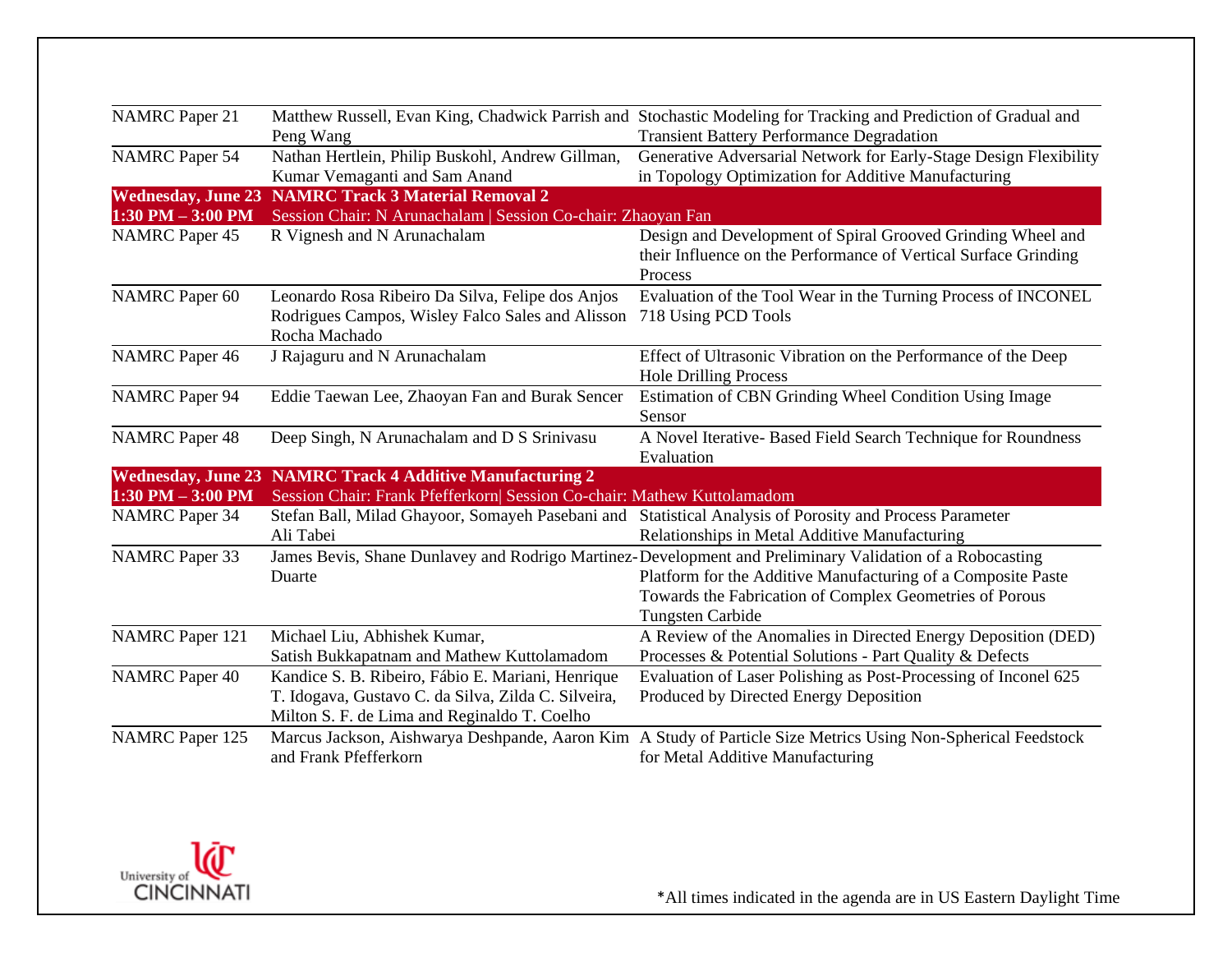| $1:30$ PM $-3:00$ PM   | Wednesday, June 23 NAMRC Track 5 Smart Manufacturing – Processes, Systems and Integration 2<br>Session Chair: Ahmed El-Ghannam   Session Co-chair: Hantang Qin |                                                                                                                                                                              |
|------------------------|----------------------------------------------------------------------------------------------------------------------------------------------------------------|------------------------------------------------------------------------------------------------------------------------------------------------------------------------------|
| <b>NAMRC</b> Paper 11  | Ahmed El-Ghannam, Sujithra Chandrasekaran                                                                                                                      | Mechanism of Epitaxial Growth of Silica Nanowires Reinforcing                                                                                                                |
|                        | and Farjana Sultana                                                                                                                                            | Agent on Porous Sic Scaffold                                                                                                                                                 |
| <b>NAMRC</b> Paper 12  | Li Chen, Jing Huang and Qing Chang                                                                                                                             | Data-Enabled Real-Time Molding for Production Systems with<br>Variable Cycle Time                                                                                            |
| <b>NAMRC</b> Paper 128 | Russell Waddell and Taylor Fry                                                                                                                                 | The Cheaply Connected Factory: A Brief Evaluation of Consumer<br>Sensors and Hardware Deployed in Industrial Applications                                                    |
| <b>NAMRC</b> Paper 17  | Weijun Shen, Xiao Zhang, Xuepeng Jiang, Li-<br>Hsin Yeh, Zhan Zhang, Qing Li, Beiwen Li<br>and Hantang Qin                                                     | Surface Extraction from Micro-Computed Tomography Data for<br><b>Additive Manufacturing</b>                                                                                  |
| <b>NAMRC</b> Paper 118 | Yanglong Lu and Yan Wang                                                                                                                                       | Machine Fault Diagnosis of Fused Filament Fabrication Process<br>with Physics-Constrained Dictionary Learning                                                                |
|                        | Wednesday, June 23 MSEC 01-02 Advances in Bioinspired Additive Manufacturing                                                                                   |                                                                                                                                                                              |
| $1:30$ PM $-3:00$ PM   | Session Chair: Xiangjia (Cindy) Li   Session Co-chair: Yang Yang                                                                                               |                                                                                                                                                                              |
| MSEC2021-60675         | Binjamin Perelman and Vishal Sharma                                                                                                                            | Assessing the Mechanical Properties of 3d Printed Bio-Inspired<br>Structures and Integrating the Structures into a Product                                                   |
| MSEC2021-60894         | Brandon Bethers and Yang Yang                                                                                                                                  | Computational Study of Reinforcement Mechanisms of Cuttlefish<br>Bone Inspired Structure for 3d Printing                                                                     |
| MSEC2021-61050         | Dylan Joralmon, Evangeline Amonoo, Yizhen Zhu<br>and Xiangjia Li                                                                                               | Magnetic Field Assisted 3d Printing of Limpet Teeth Inspired<br>Polymer Matrix Composite With Compression Reinforcement                                                      |
| MSEC2021-63493         | Zipeng Guo, Lu An, Sushil Lakshmanan, Jason<br>Armstrong, Shenqiang Ren and Chi Zhou                                                                           | Additive Manufacturing of Porous Ceramics With Foaming Agent                                                                                                                 |
|                        | Wednesday, June 23 MSEC 06-04 Advances in Processing of Polymers and Polymer Composites                                                                        |                                                                                                                                                                              |
| $1:30$ PM $-3:00$ PM   | Session Chair: Felicia Stan   Session Co-chair: Anasuya Sahoo                                                                                                  |                                                                                                                                                                              |
| MSEC2021-62311         | Carlos Javier Rodriguez Mondejar, Alvaro<br>Rodriguez-Prieto and Ana Maria Camacho                                                                             | Estimation of Maximum Flow Length for Cf-Peek Overmolded<br>Grid Structures Using the Finite Element Method                                                                  |
| MSEC2021-63499         | Felicia Stan, Ionut-Laurentiu Sandu, Adriana-<br>Madalina Turcanu, Nicoleta-Violeta Stanciu and<br>Catalin Fetecau                                             | The Influence of Carbon Nanotubes and Reprocessing on<br>Morphology and Properties of High-Density Polyethylene/carbon<br><b>Nanotube Composites</b>                         |
| MSEC2021-63821         | Fabrizio Quadrini, Daniele Santoro, Leandro Iorio<br>and Loredana Santo                                                                                        | Conical Thermoplastic Composite Anisogrid Lattice Structure by<br>Innovative Out-of-Autoclave Molding Process                                                                |
| MSEC2021-64002         | Austin Andwan, Timothy Osborn and Robert Lowe                                                                                                                  | Asma Ul Hosna Meem, Kyle Rudolph, Allyson Cox, Impact of Process Parameters on the Tensile Properties<br>of Dlp Additively Manufactured Elast-Blk 10 Uv-Curable<br>Elastomer |

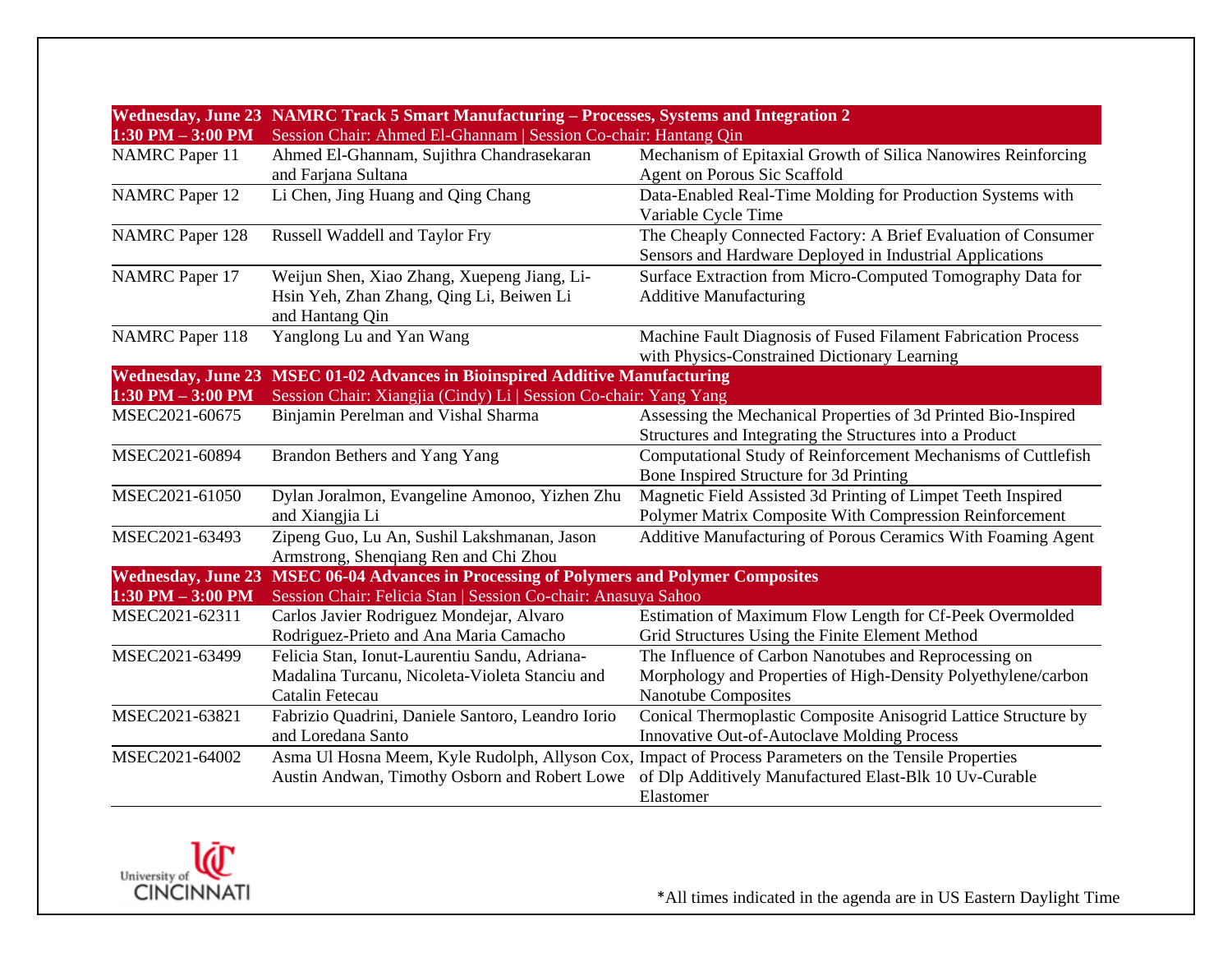| Weiheng Xu, Dharneedar Ravichandran, Sayli                                                            | Fabrication of Multilayered Polymer Composite Fibers for                                                                                                                                           |  |
|-------------------------------------------------------------------------------------------------------|----------------------------------------------------------------------------------------------------------------------------------------------------------------------------------------------------|--|
| Jambhulkar, Yuxiang Zhu and Kenan Song                                                                | <b>Enhanced Functionalities</b>                                                                                                                                                                    |  |
| Wednesday, June 23 MSEC 07-05 Robotic Manufacturing and Assembly in Smart Factories                   |                                                                                                                                                                                                    |  |
|                                                                                                       |                                                                                                                                                                                                    |  |
| Yunbo Zhang, Wenhao Yang and Qinqin Xiao                                                              | An Augmented-Reality Based Human-Robot Interface for                                                                                                                                               |  |
|                                                                                                       | Robotics Programming in the Complex Environment                                                                                                                                                    |  |
| Jared Flowers and Gloria Wiens                                                                        | Collaborative Robot Risk of Passage Among Dynamic Obstacles                                                                                                                                        |  |
|                                                                                                       | Danming Wei, Andriy Sherehiy, Alireza Tofangchi, Precision Evaluation of Nexus, a Custom Multi-Robot System for                                                                                    |  |
|                                                                                                       |                                                                                                                                                                                                    |  |
| and Moath Alqatamin                                                                                   |                                                                                                                                                                                                    |  |
| Azadeh Haghighi, Abdullah Mohammed and Lihui                                                          | Energy Efficient Multi-Robotic 3d Printing for Large-Scale                                                                                                                                         |  |
| Wang                                                                                                  | Construction – Framework, Challenges, and a Systematic                                                                                                                                             |  |
|                                                                                                       | Approach                                                                                                                                                                                           |  |
|                                                                                                       | Yang Hu, Yalin Wang, Feng Xu, Bitao Yao, Wenjun Two-Dimensional Image Based Product Connector Recognition                                                                                          |  |
| Xu and Hao Feng                                                                                       | for Robotic Disassembly in Remanufacturing                                                                                                                                                         |  |
| MSEC 08-03-02 Advances in Micro- and Nano-scale Additive Manufacturing 2<br><b>Wednesday, June 23</b> |                                                                                                                                                                                                    |  |
|                                                                                                       |                                                                                                                                                                                                    |  |
| Rushil Pingali and Sourabh Saha                                                                       | Reaction-Diffusion Modeling of Photopolymerization During                                                                                                                                          |  |
|                                                                                                       | Femtosecond Projection Two-Photon Lithography                                                                                                                                                      |  |
| Dilan Ratnayake, Alexander Curry, Chuang Qu,                                                          | Characterizing the Conductivity of Aerosol Jet Printed Silver                                                                                                                                      |  |
| John Usher and Kevin Walsh                                                                            | <b>Features on Glass</b>                                                                                                                                                                           |  |
| Obehi Dibua, Chee Foong and Michael Cullinan                                                          | Advances in Nanoparticle Sintering Simulation: Multiple Layer                                                                                                                                      |  |
|                                                                                                       | Sintering and Sintering Subject to a Heat Gradient                                                                                                                                                 |  |
| Byoungdo Lee, Weishen Chu and Wei Li                                                                  | The Cooling Rate Effect on Graphene Synthesis in Low Pressure                                                                                                                                      |  |
|                                                                                                       | <b>Chemical Vapor Deposition</b>                                                                                                                                                                   |  |
| Joshua Grose, Obehi Dibua, Dipankar Behera, Chee                                                      | Simulation and Characterization of Nanoparticle Thermal                                                                                                                                            |  |
| Foong and Michael Cullinan                                                                            | Conductivity for a Microscale Selective Laser Sintering System                                                                                                                                     |  |
|                                                                                                       | Session Chair: Azadeh Haghighi   Session Co-chair: Bitao Yao<br>Mohammad Hossein Saadatze, Dan Popa, Keng Hsu Microsystem Integration<br>Session Chair: Brian Giera   Session Co-chair: Nilabh Roy |  |

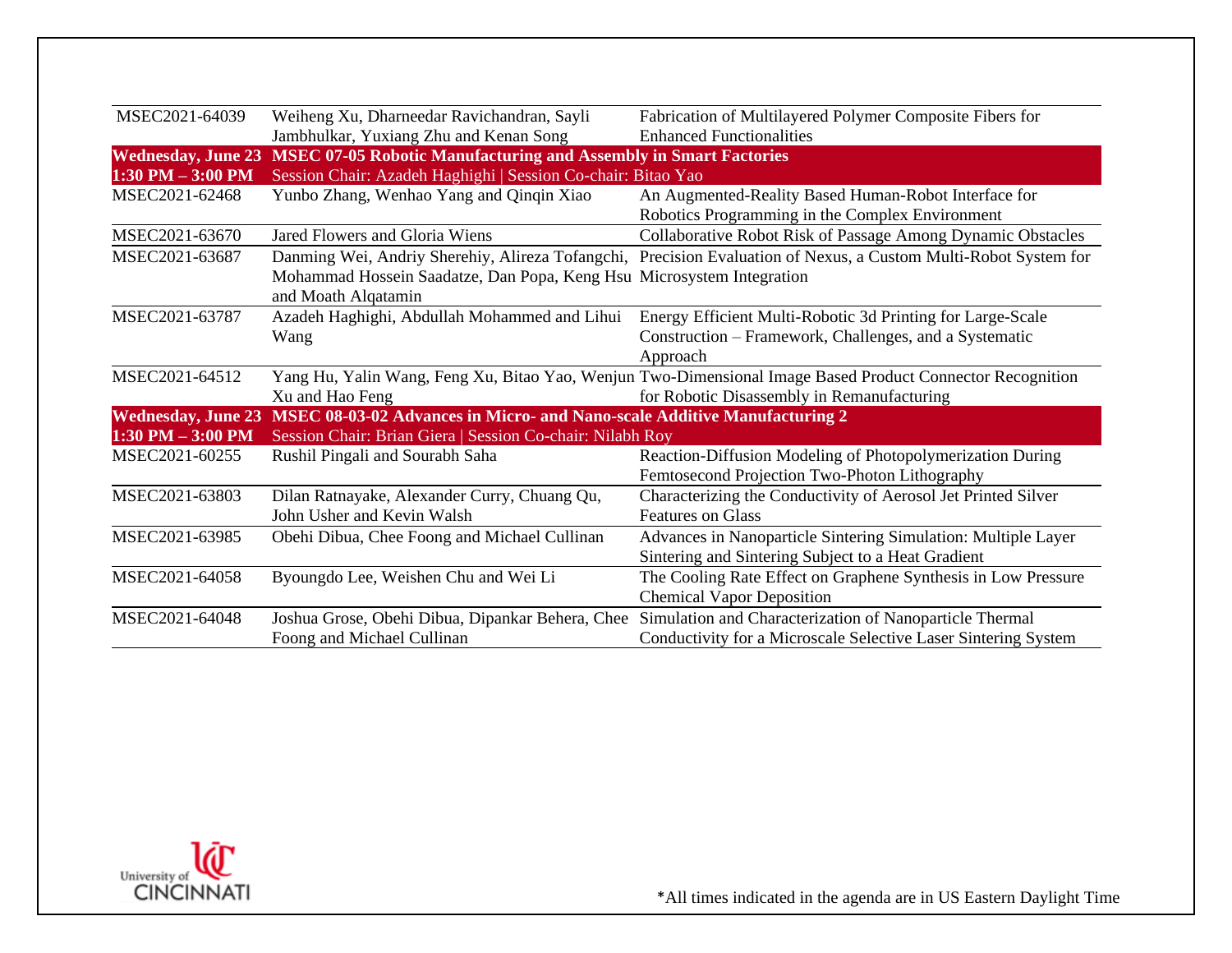# Thursday, June 24, 2021

| Time*               | <b>Event</b>                                                                         | <b>Organizers</b> |
|---------------------|--------------------------------------------------------------------------------------|-------------------|
| 10:50 AM to 11:20   | Keynote Session 5 (Pre-Recorded Event) by Dr.-Ing. Christian Brecher,                | Dr. Sam Anand     |
| AM                  | Ordinary Professor for Machine Tools at the Laboratory for Machine Tools and         |                   |
|                     | Production Engineering (WZL) of the RWTH Aachen & Director of the Department for     |                   |
|                     | Production Machines at the Fraunhofer Institute for Production Technology IPT        |                   |
| 11:25 AM to 11:55   | Keynote Session 6 (Live Event) by Dr. Robert W. Ivester,                             | Dr. Sam Anand     |
| AM                  | Acting MEP Director and the Deputy Director of the Hollings Manufacturing Extension  |                   |
|                     | Partnership (MEP) Program at the National Institute of Standards & Technology (NIST) |                   |
| 12:00 PM to 1:00 PM | <b>Pre-recorded Technical Presentations</b>                                          |                   |
|                     | NAMRC Track 4- Additive Manufacturing Session 3<br>٠                                 |                   |
|                     | NAMRC Track 5- Smart Manufacturing and Cyber Physical Systems Session 3<br>٠         |                   |
|                     | MSEC 01-03 Additive Manufacturing with Functional Polymers, Multi-material<br>٠      |                   |
|                     | <b>Structures and Composites</b>                                                     |                   |
|                     | MSEC 02-01 Advanced Materials Manufacturing<br>٠                                     |                   |
|                     | MSEC 03-01-01 Advances in Biomanufacturing of Tissue-Engineered Scaffolds and<br>٠   |                   |
|                     | Organs 1                                                                             |                   |
|                     | MSEC 05-03-01 Advanced Machining and Metrology for Smart Manufacturing<br>٠          |                   |
|                     | Technologies (ASME-JSME Joint Symposium) 1                                           |                   |
|                     | MSEC 06-06-01 Advances in Lightweight and Dissimilar Materials Joining 1<br>٠        |                   |
|                     |                                                                                      |                   |
| 12:00 PM to 1:30 PM | Federal Agencies Perspective on Advanced Manufacturing (Live Event)                  | Dr. Pfefferkorn   |
| 1:00 PM to 1:30 PM  | Live discussion for Technical Presentations                                          |                   |

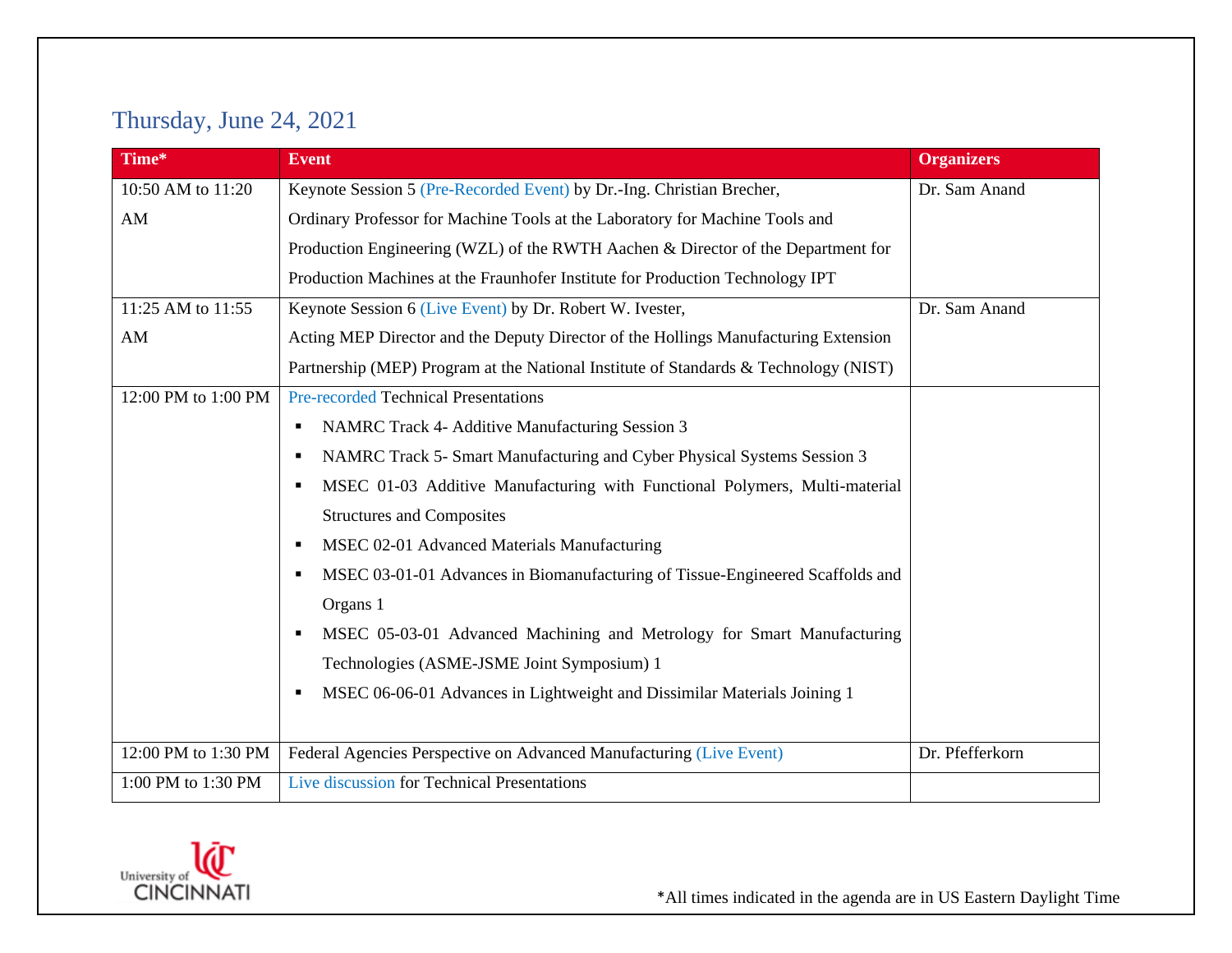| 1:30 PM to 2:30 PM | <b>Pre-recorded Technical Presentations</b>                                 |                     |
|--------------------|-----------------------------------------------------------------------------|---------------------|
|                    | <b>NAMRC Track 2- Manufacturing Processes Session 3</b>                     |                     |
|                    | NAMRC Track 4- Additive Manufacturing Session 4                             |                     |
|                    | NAMRC Track 5- Smart Manufacturing and Cyber Physical Systems Session 4     |                     |
|                    | MSEC 01-04-01 Computational Methods and Process Planning for Additive       |                     |
|                    | Manufacturing 1                                                             |                     |
|                    | MSEC 03-01-02 Advances in Biomanufacturing of Tissue-Engineered Scaffolds   |                     |
|                    | and Organs 2                                                                |                     |
|                    | MSEC 04-02 Advances in Sustainable Manufacturing Processes and Systems      |                     |
|                    | MSEC 06-08 Advances in Assisted and Augmented Manufacturing Processes       |                     |
|                    | MSEC 07-07 Changeable, Transformable Manufacturing & Distributed Green      |                     |
|                    | Supply Chains in Pandemic Recovery Efforts                                  |                     |
| 1:30 PM to 3:00 PM | NSF's Advanced Manufacturing Program: Overview, Update and Q&A (Live Event) | Dr. ZJ Pei          |
| 2:30 PM to 3:00 PM | Live discussion for Technical Presentations                                 |                     |
| 3:10 PM to 4:40 PM | <b>SME Awards Ceremony (Live Event)</b>                                     | <b>Suzy Marzano</b> |

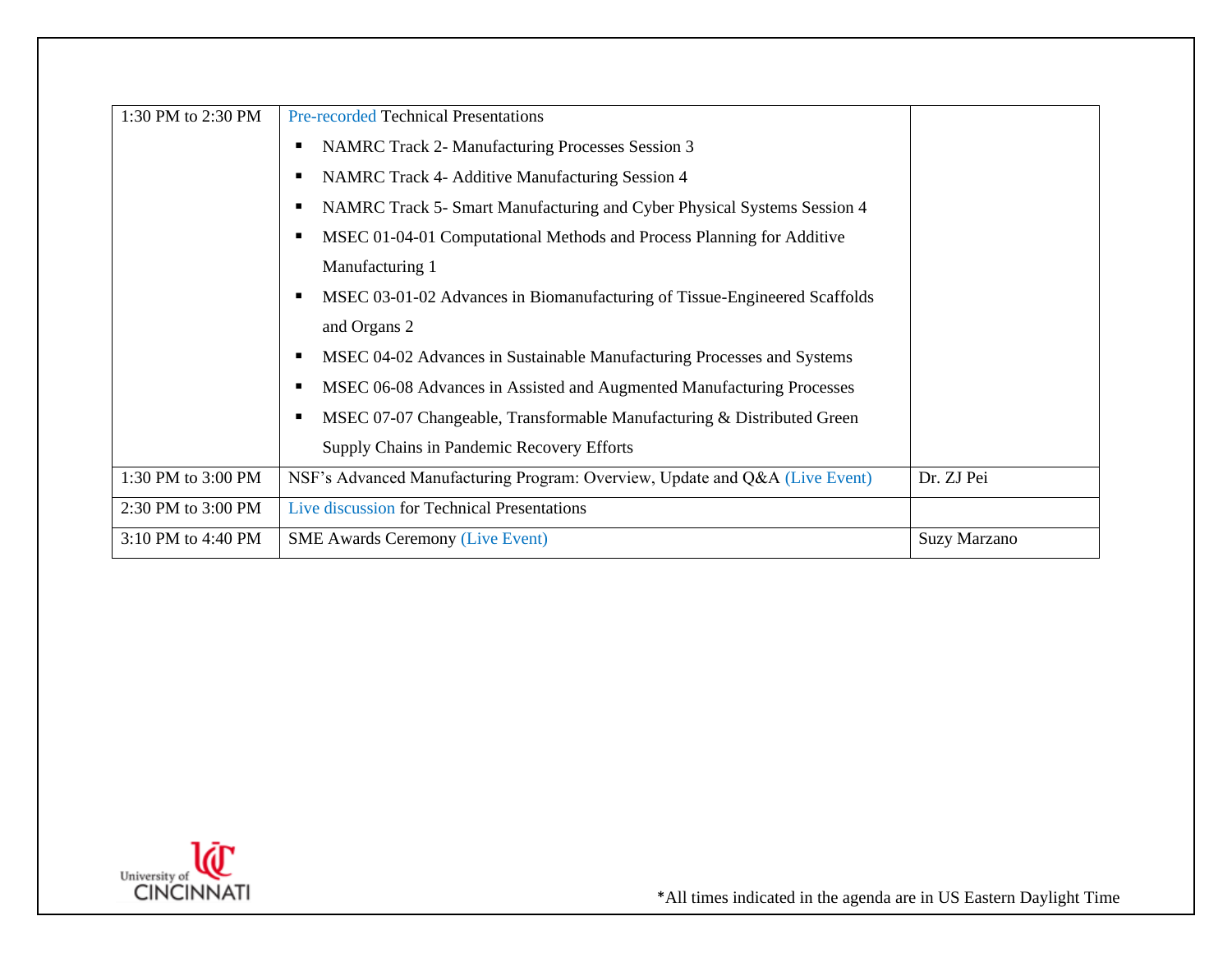# Presentation Details for Thursday, June 24, 2021

| <b>Thursday</b> , June<br>24                                     | <b>NAMRC Track 4 Additive Manufacturing Processes 3</b>                                                                                                                                                      |                                                                                                                                                           |
|------------------------------------------------------------------|--------------------------------------------------------------------------------------------------------------------------------------------------------------------------------------------------------------|-----------------------------------------------------------------------------------------------------------------------------------------------------------|
| $12:00$ PM $- 1:30$<br>PM                                        | Session Chair: Tarik Dickens   Session Co-chair: Wayne Hung                                                                                                                                                  |                                                                                                                                                           |
|                                                                  | NAMRC Paper 50 Vysakh Venugopal, Omkar Ghalsasi, Matthew<br>McConaha, Alice Xu, Jonathan Forbes and Sam Anand Specific Cranial Implant for Additive Manufacturing                                            | Image Processing-based Method for Automatic Design of Patient-                                                                                            |
|                                                                  | NAMRC Paper 56 Vinay Varghese and Soham Mujumdar                                                                                                                                                             | Micromilling-induced Surface Integrity of Porous Additive<br>Manufactured Ti6Al4V Alloy                                                                   |
|                                                                  | NAMRC Paper 131 Shyam-Sundar Balasubramanian, Chris Philpott,<br>James Hyder, Mike Corliss, Bruce Tai and Wayne<br>Hung                                                                                      | Novel Fatigue Tester for Additively Manufactured Metals                                                                                                   |
| <b>NAMRC</b> Paper 68                                            | Chaitanya Vundru, Ramesh Singh, Wenyi Yan<br>and Shyamprasad Karagadde                                                                                                                                       | Effect of Spreading of the Melt Pool on the Deposition<br>Characteristics in Laser Directed Energy Deposition                                             |
|                                                                  | Dickens                                                                                                                                                                                                      | NAMRC Paper 69 Helen Parker, Sean Psulkowski, Phong Tran and Tarik In-Situ Defect Analysis of 3D Printing via Conductive Filament<br>and Ohm's Law        |
| <b>Thursday</b> , June<br>24<br>$12:00$ PM $- 1:30$<br><b>PM</b> | <b>NAMRC Track 5 Smart Manufacturing: Processes, Systems and Integration 3</b><br>Session Chair: Matthew Krugh   Session Co-chair: Binil Starly                                                              |                                                                                                                                                           |
|                                                                  | NAMRC Paper 126 John Karigiannis, Shaopeng Liu, Stephane Harel,<br>Xiao Bian, Peihong Zhu, Feng Xue, Steeves Bouchard,<br>David Cantin, Maxime Beaudoin-Pouliot,<br>Bernard Bewlay and Marie-Christine Caron | Multi-Robot System for Automated Fluorescent Penetrant<br>Indication Inspection with Deep Neural Nets                                                     |
|                                                                  | NAMRC Paper 52 Mahmud Hasan, Kemafor Anyanwu and Binil Starly                                                                                                                                                | Hybrid Blockchain Architecture for Cloud Manufacturing-as-a-<br>service (CMaaS) Platforms with Improved Data Storage and<br><b>Transaction Efficiency</b> |
|                                                                  | NAMRC Paper 44 Jinwoo Song and Young Moon                                                                                                                                                                    | A Layer Image Auditing System Secured by Blockchain                                                                                                       |
|                                                                  | NAMRC Paper 55 Jonathan Rosales Vizuete, Sourabh Deshpande and<br>Sam Anand                                                                                                                                  | IIoT based Augmented Reality for Factory Data Collection and<br>Visualization                                                                             |
|                                                                  | NAMRC Paper 62 Ethan Wescoat, Matthew Krugh and Laine Mears                                                                                                                                                  | Random Forest Regression for Predicting an Anomalous<br>Condition on a UR10 Cobot End-Effector from Purposeful Failure<br>Data                            |

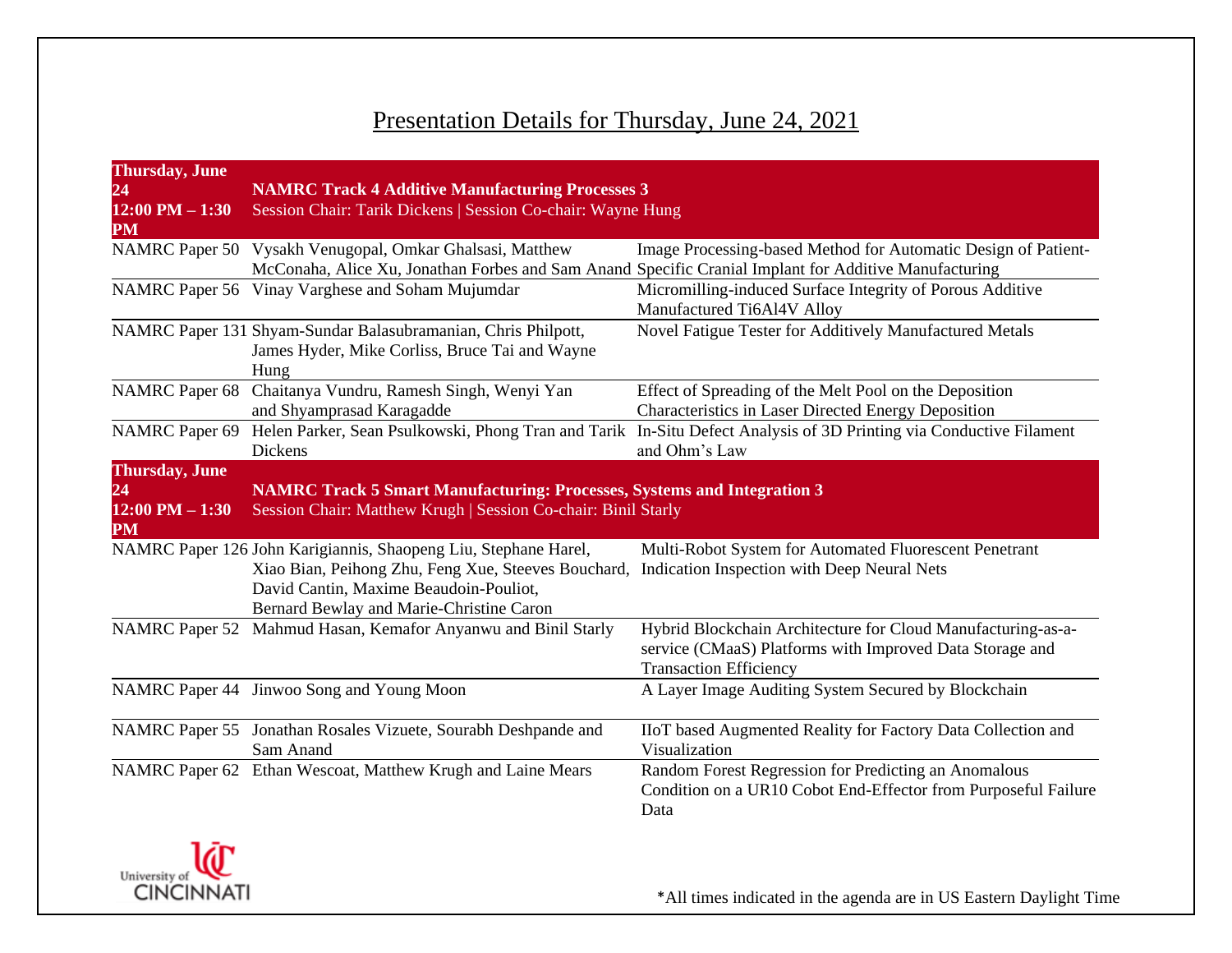| <b>Thursday</b> , June<br>24<br>$12:00$ PM $ 1:30$          | Session Chair: Bulent Arda Gozen   Session Co-chair: Kun (Kelvin) Fu                                                                           | MSEC 01-03 Additive Manufacturing with Functional Polymers, Multi-material Structures and Composites                                                                        |
|-------------------------------------------------------------|------------------------------------------------------------------------------------------------------------------------------------------------|-----------------------------------------------------------------------------------------------------------------------------------------------------------------------------|
| PM                                                          | MSEC2021-62317 Jordan Garcia, Robert Harper and Y. Charles Lu                                                                                  | Anisotropic Material Behaviors of 3D Printed Carbon-Fiber<br>Polymer Composites with Open-Source Printers                                                                   |
|                                                             | MSEC2021-63208 Nor Aiman Sukindar, Azib Azhari Awang Dahan,<br>Sharifah Imihezri Syed Shaharuddin and Farah Huda<br>Abd Halim                  | Performance of Low-Cost 3D Printer in Medical Application                                                                                                                   |
|                                                             | MSEC2021-63412 Roozbeh (Ross) Salary, Mohan Yu, Logan Lawrence,<br>James Day and Pier Paolo Claudio                                            | Pneumatic Microextrusion-Based Additive Biofabrication of<br>Polycaprolactone Bone Scaffolds - Part II: Investigation of the<br><b>Influence of Polymer Flow Parameters</b> |
|                                                             | MSEC2021-63635 Jing Zhao, Muyue Han and Lin Li                                                                                                 | Impacts of Process Parameters on Shape Memory Properties of<br>Stereolithography Manufactured Parts: An Experimental Analysis                                               |
|                                                             | MSEC2021-64133 Murali Sundaram, Zane Decker,<br>Mason Makulinski and Suprita Vispute                                                           | Effects of Size-Reduction on the Failure Mechanism of 3D Printed<br>$PLA + Parts$                                                                                           |
| <b>Thursday</b> , June<br>24<br>$12:00$ PM $- 1:30$<br>PM   | <b>MSEC 02-01 Advanced Materials Manufacturing</b><br>Session Chair: Saeed Farahani   Session Co-chair: Mihaela Banu                           |                                                                                                                                                                             |
|                                                             | MSEC2021-58537 Aspen Glaspell, Jaejoong Ryu and Kyosung Choo                                                                                   | Thermo-Mechanical Simulation of Ti6Al4V-NiTi Dissimilar Laser<br><b>Welding Process</b>                                                                                     |
|                                                             | William Emblom and Scott Wagner                                                                                                                | MSEC2021-64052 Sahil Dhoka, Himansshu Abhi, Nicholas Hendrickson, Integrating Friction-Stir Back Extrusion to Powder Metallurgy                                             |
|                                                             | MSEC2021-64916 Mihaela Banu, Tae Hwa Lee, S. Jack Hu and Pei-<br>Chung Wang                                                                    | Investigation of the Dynamic Response of a Multispot System at<br>Joining Using Ultrasonic Welding                                                                          |
| <b>Thursday</b> , June<br>24<br>$12:00$ PM $-1:30$<br>PM    | MSEC 03-01-01 Advances in Biomanufacturing of Tissue-Engineered Scaffolds and Organs 1<br>Session Chair: Yifei Jin   Session Co-chair: Jun Yin |                                                                                                                                                                             |
| <b>MSEC2021-</b><br>71264 (Invited<br>Symposium<br>Speaker) | Michael McAlpine                                                                                                                               | 3D Printing Bionic Devices                                                                                                                                                  |
|                                                             | MSEC2021-63658 MD Ahasan Habib, Slesha Tuladhar and Cartwright<br>Nelson                                                                       | Rheological Analysis of Low-Viscous Hydrogels for 3D Bio-<br><b>Printing Processes</b>                                                                                      |
| - -                                                         |                                                                                                                                                |                                                                                                                                                                             |

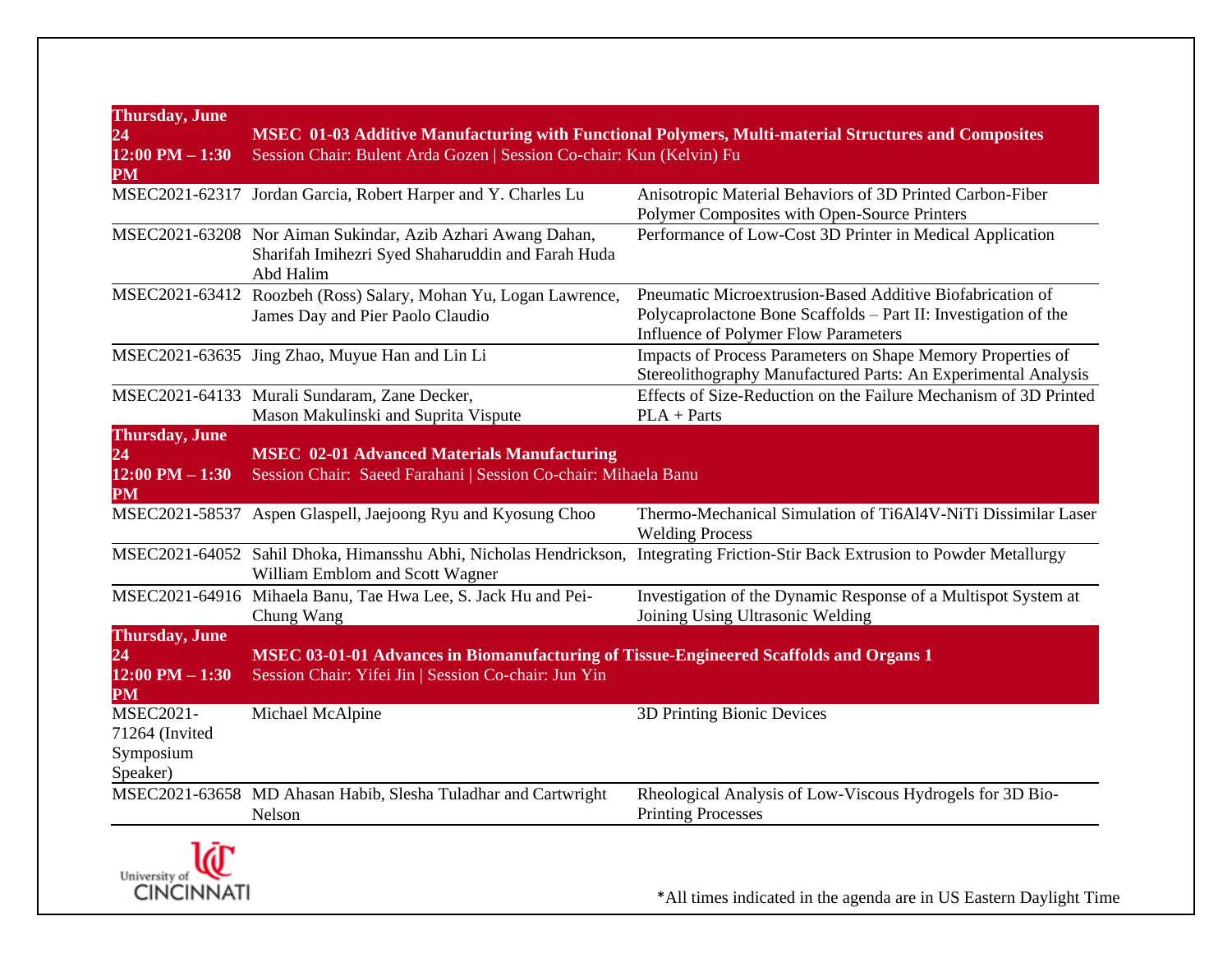MSEC2021-63996 Bashir Khoda and Md Ahasan Habib A Rheological Study of Bio-Ink: Shear Stress and Cell Viability

| <b>Thursday</b> , June<br>24<br>$12:00$ PM $- 1:30$<br>PM       | MSEC 05-03-01 Advanced Machining and Metrology for Smart Manufacturing Technologies (ASME-JSME Joint<br>Symposium) 1<br>Session Chair: Takashi Matsumura   Session Co-chair: Norikazu Suzuki |                                                                                                                                                                                    |
|-----------------------------------------------------------------|----------------------------------------------------------------------------------------------------------------------------------------------------------------------------------------------|------------------------------------------------------------------------------------------------------------------------------------------------------------------------------------|
|                                                                 | MSEC2021-60045 Tsutomu Uenohara, Reza Aulia Rahman, Yasuhiro<br>Mizutani and Yasuhiro Takaya                                                                                                 | Laser Micro Machining Using a Photonic Nanojet in Water<br>Medium                                                                                                                  |
|                                                                 | MSEC2021-60409 Yizhao Guan, Hiromasa Kume, Shotaro Kadoya,<br>Masaki Michihata and Satoru Takahashi                                                                                          | The FDTD Analysis of Near-Field Response for Microgroove<br>Structure with Standing Wave Illumination for the Realization of<br><b>Coherent Structured Illumination Microscopy</b> |
|                                                                 | MSEC2021-60417 Yushen Liu, Shotaro Kadoya, Masaki Michihata and<br>Satoru Takahashi                                                                                                          | Numerical Study on Tip Shape of Near-Field Optical Fiber Probe<br>for Detecting Electric Field Intensity of Whispering Gallery Mode<br>Resonance                                   |
|                                                                 | MSEC2021-64688 John Henry Navarro-Devia, Dzung Viet Dao, Yun<br>Chen and Huaizhong Li                                                                                                        | Analysis of Vibration Signals in Monitoring Titanium End Milling<br>Process Using Triaxial Accelerometer                                                                           |
| <b>Thursday</b> , June<br>24<br>$12:00$ PM $-1:30$<br><b>PM</b> | <b>MSEC</b> 06-06-01 Advances in Lightweight and Dissimilar Materials Joining 1<br>Session Chair: Wayne Cai   Session Co-chair: Xun Liu                                                      |                                                                                                                                                                                    |
| MSEC2021-69636 Jingjing Li<br>(Invited Symposium<br>Speaker)    |                                                                                                                                                                                              | <b>Creation of Dissimilar Materials Structures</b>                                                                                                                                 |
|                                                                 | MSEC2021-61180 Tyler Grimm, Amit Deshpande and Laine Mears                                                                                                                                   | Chipping Reduction Using Thermally-Assisted Friction Element<br>Welding                                                                                                            |
| <b>Thursday</b> , June                                          | MSEC2021-63650 Gowtham Parvathy, Tyler Grimm and Laine Mears                                                                                                                                 | <b>Conduction Heat Assisted Friction Element Welding</b>                                                                                                                           |
| 24<br>$1:30$ PM $-3:00$<br><b>PM</b>                            | <b>NAMRC Track 2 Manufacturing Processes 3</b><br>Session Chair: Laine Mears   Session Co-chair: Arif Malik                                                                                  |                                                                                                                                                                                    |
| <b>NAMRC</b> Paper 27                                           | Andreas Rohrmoser, Hinnerk Hagenah and Marion<br>Merklein                                                                                                                                    | Influence of the Forming Induced Hardening on the Wear<br>Behavior of Aluminum Gears within a Metal-Plastic Material<br>Pairing and Targeted Adaption                              |
|                                                                 | NAMRC Paper 28 Tyler Grimm, Gowtham Parvathy and Laine Mears                                                                                                                                 | Friction Element Riveting: A Novel Aluminum to Aluminum<br><b>Joining Process</b>                                                                                                  |

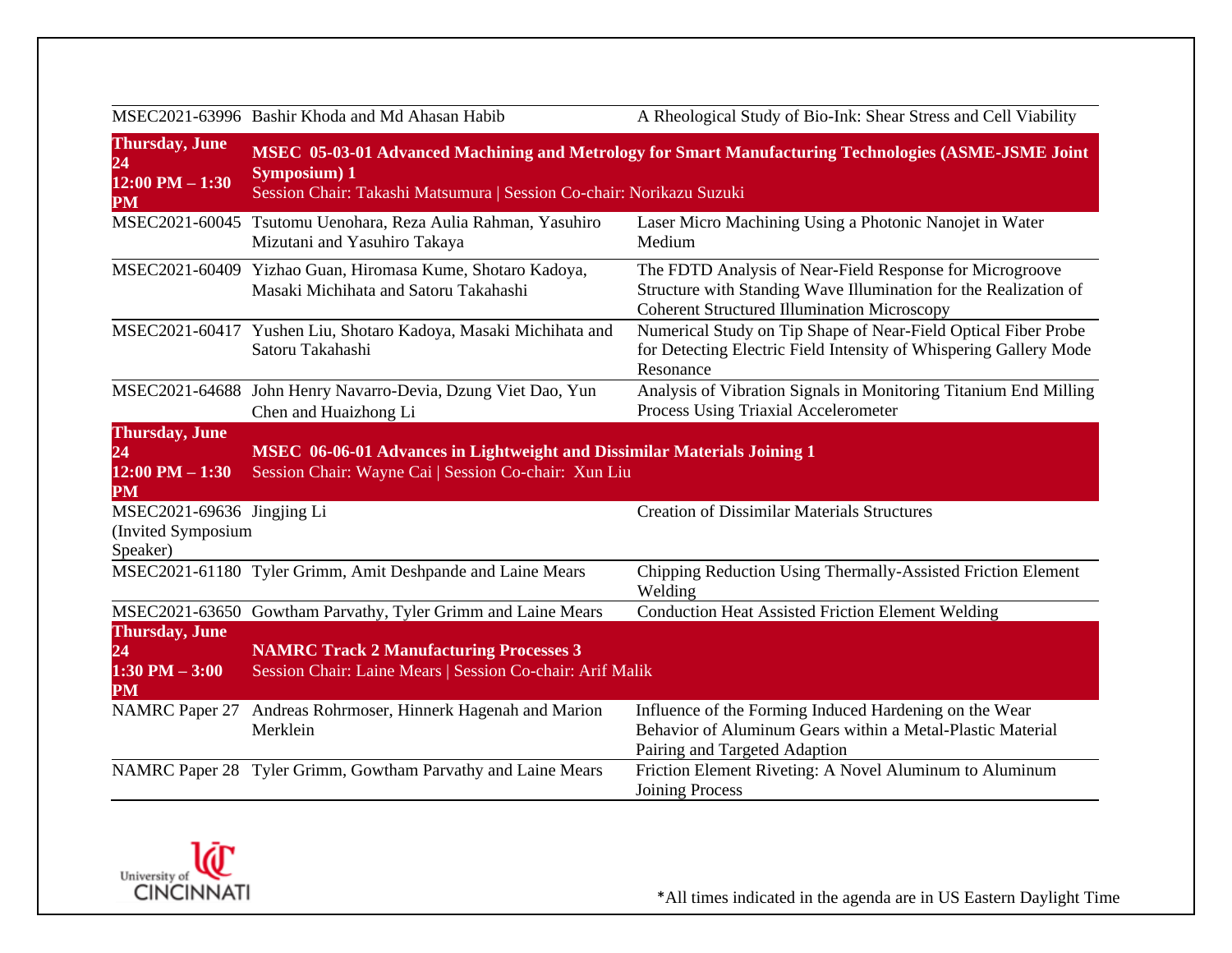|                         | NAMRC Paper 31 Tyler Grimm, Ankit Varma, Amit Deshpande, Laine           | Characterization of Aluminum Flow During Friction Element                                                                |
|-------------------------|--------------------------------------------------------------------------|--------------------------------------------------------------------------------------------------------------------------|
|                         | Mears and Xin Zhao                                                       | Welding                                                                                                                  |
| <b>NAMRC</b> Paper 39   | Rachele Bertolini, Enrico Savio, Andrea Ghiotti and<br>Stefania Bruschi  | The Effect of Cryogenic Cooling and Drill Bit on the Hole Quality<br>when Drilling Magnesium-based Fiber Metal Laminates |
| <b>NAMRC</b> Paper 20   | Sumair Sunny, Glenn Gleason, Karuna Sitaula and                          | Predictive Modeling of Laser Shock Peening Induced Near-Surface                                                          |
|                         | Arif Malik                                                               | Residual Stress in Alumina                                                                                               |
| <b>Thursday</b> , June  |                                                                          |                                                                                                                          |
| 24                      | <b>NAMRC Track 4 Additive Manufacturing 4</b>                            |                                                                                                                          |
| $1:30$ PM $-3:00$<br>PM | Session Chair: Yong Chen   Session Co-chair: Maxwell Praniewicz          |                                                                                                                          |
|                         | NAMRC Paper 91 Pu Han, Sihan Zhang, Alireza Tofangchi and Keng           | Relaxation of Residual Stress in FFF Part with In-Process Laser                                                          |
|                         | Hsu                                                                      | Heating                                                                                                                  |
| <b>NAMRC</b> Paper 98   |                                                                          | Yang Xu, Fangjie Qi, Xiangyun Gao, Yujie Shan, Yun Direct Droplet Writing - A Novel Droplet-punching Capillary-          |
|                         | Zhou and Yong Chen                                                       | splitting 3D Printing Method for Highly Viscous Materials                                                                |
|                         | NAMRC Paper 85 Chao Liu and Junjun Ding                                  | Material Extrusion 3D Printing of Carbon Material                                                                        |
|                         |                                                                          | Reinforced PDMS Matrix Composites and their                                                                              |
|                         |                                                                          | <b>Mechanical Properties</b>                                                                                             |
| NAMRC Paper 109 Jie Sun |                                                                          | An Overview of Scaffolds for Retinal Pigment Epithelium                                                                  |
|                         |                                                                          | Research                                                                                                                 |
|                         | NAMRC Paper 59 Jaime Berez, Maxwell Praniewicz and Christopher           | Assessing Laser Powder Bed Fusion System Geometric                                                                       |
|                         | Saldana                                                                  | Errors through Artifact-Based Methods                                                                                    |
| <b>Thursday</b> , June  |                                                                          |                                                                                                                          |
| 24                      | NAMRC Track 5 Smart Manufacturing - Processes, Systems and Integration 4 |                                                                                                                          |
| $1:30$ PM $-3:00$<br>PM | Session Chair: Weihong Guo   Session Co-chair: N Arunachalam             |                                                                                                                          |
| <b>NAMRC</b> Paper 57   | Dongdong Liu, Weidong Cheng, Jianjing Zhang,                             | Integrated Method of Generalized Demodulation and Artificial                                                             |
|                         | Robert Gao and Weigang Wen                                               | Neural Network for Robust Bearing Fault Recognition                                                                      |
| <b>NAMRC</b> Paper 79   | Nesar Ahmed Titu, Matthew Baucum, Timothy No,                            | Estimating Johnson-Cook Material Parameters using Neural                                                                 |
|                         | Mitchell Trotsky, Jaydeep Karandikar, Tony Schmitz                       | <b>Networks</b>                                                                                                          |
|                         | and Anahita Khojandi                                                     |                                                                                                                          |
| <b>NAMRC</b> Paper 25   | Kandice S. B. Ribeiro, Henrique H. L. Núñez, Jason                       | A Novel Melt Pool Mapping Technique Towards the Online                                                                   |
|                         | Jones, Peter Coates and Reginaldo Coelho                                 | Monitoring of Directed Energy Deposition Operations                                                                      |
|                         | NAMRC Paper 73 Matthew Behnke, Shenghan Guo and Weihong Guo              | Comparison of Early Stopping Neural Network and Random                                                                   |
|                         |                                                                          | Forest for In-Situ Quality Prediction in Laser Based Additive                                                            |
|                         |                                                                          | Manufacturing                                                                                                            |
|                         |                                                                          |                                                                                                                          |

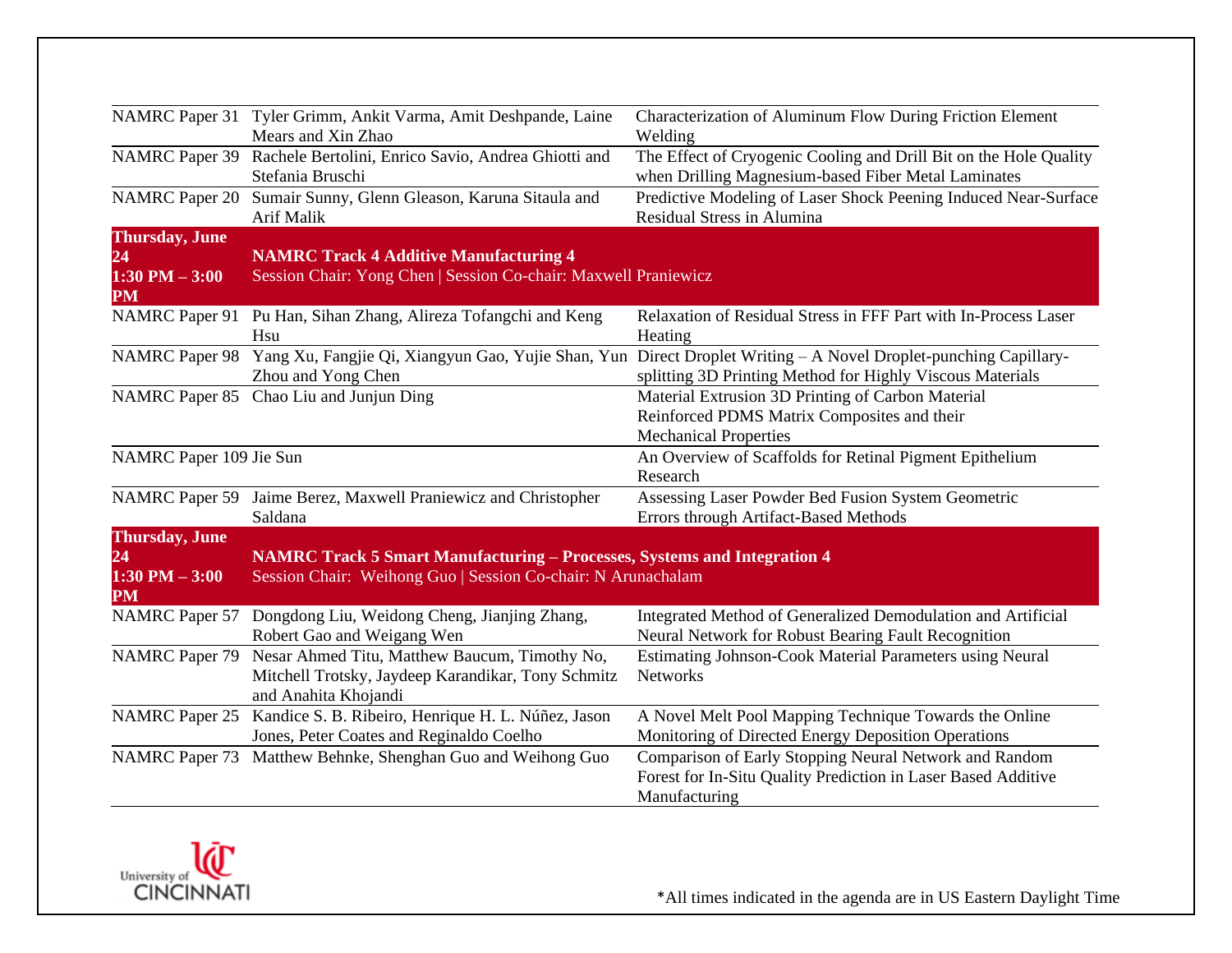|                                                                | $\mathbf N$                                                                                                                                                                                  | NAMRC Paper 77 Rishikesan V, Bhagyesh Chaturvedi and Arunachalam Characterisation of drilling-induced damage in GFRP Honeycomb<br>Sandwich Composites using Acoustic Emission |
|----------------------------------------------------------------|----------------------------------------------------------------------------------------------------------------------------------------------------------------------------------------------|-------------------------------------------------------------------------------------------------------------------------------------------------------------------------------|
| <b>Thursday</b> , June<br>24<br>$1:30$ PM $-3:00$<br><b>PM</b> | <b>MSEC 01-04-01 Computational Methods and Process Planning for Additive Manufacturing 1</b><br>Session Chair: Tsz-Ho Kwok   Session Co-chair: Yunbo 'Will' Zhang                            |                                                                                                                                                                               |
|                                                                | MSEC2021-63351 Ana Paula Clares and Guha Manogharan                                                                                                                                          | Discrete-Element Simulation of Powder Spreading Process in<br>Binder Jetting, and the Effects of Powder Size Distribution.                                                    |
|                                                                | MSEC2021-63375 Liangkui Jiang, Pavithra Premaratne,<br>Yanhua Huang, Zhan Zhang and Hantang Qin                                                                                              | Modeling and Experimental Validation of Droplet Generation in<br>Electrohydrodynamic Inkjet Printing for Prediction of Printing<br>Quality                                    |
|                                                                | MSEC2021-63719 Xiaoqing Tian, Yaling Li, Dingyifei Ma,<br>Jiang Han and Lian Xia                                                                                                             | Closed-Loop Control of Silicone Extrusion-Based Additive<br>Manufacturing Based on Machine Vision                                                                             |
|                                                                | MSEC2021-63642 Zhicheng Rong, Chang Liu and Yingbin Hu                                                                                                                                       | 4D Printing of Complex Ceramic Structures via Controlling<br>Zirconia Contents and Patterns                                                                                   |
|                                                                | MSEC2021-63717 Wenxuan Jia, Yuen-Shan Leung, Huachao Mao, Han<br>Xu, Chi Zhou and Yong Chen                                                                                                  | Hybrid-Light-Source Stereolithography for Fabricating Macro-<br>Objects with Micro-Textures                                                                                   |
| <b>Thursday</b> , June<br>24<br>$1:30$ PM $-3:00$<br><b>PM</b> | MSEC 03-01-02 Advances in Biomanufacturing of Tissue-Engineered Scaffolds and Organs 2<br>Session Chair: Yifei Jin   Session Co-chair: Kyle Christensen                                      |                                                                                                                                                                               |
|                                                                | MSEC2021-63242 Youping gong, Jinlai Qi, Rougang Zhou, Honghao<br>Chen, Junling He, Zizhou Qiao, Zhikai Bi, Huipeng<br>Chen, Furjan M. S. H. Al, Guojin Chen, Xiang Zhang<br>and Huifeng Shao | Three-Dimensional Cell Culture with Alginate Hetero Gel<br>Microspheres                                                                                                       |
| MSEC2021-63411                                                 | Logan Lawrence, James Day, Pier Paolo Claudio<br>and Roozbeh (Ross) Salary                                                                                                                   | Investigation of the Regenerative Potential of Human Bone<br>Marrow Stem Cell-Seeded Polycaprolactone Bone Scaffolds,<br>Fabricated Using Pneumatic Microextrusion Process    |
|                                                                | MSEC2021-63413 Roozbeh (Ross) Salary, Abigail Chaffins,<br>Mohan Yu, James Day and Pier Paolo Claudio                                                                                        | Investigation of the Functional Properties of Additively-<br>Fabricated Triply Periodic Minimal Surface-Based Bone Scaffolds<br>for the Treatment of Osseous Fractures.       |
|                                                                | MSEC2021-63471 Cartwright Nelson, Slesha Tuladhar and MD Ahasan<br>Habib                                                                                                                     | Designing an Interchangeable Multi-Material Nozzle System for<br>3D Bioprinting Process                                                                                       |
|                                                                | MSEC2021-63654 Huifeng Shao, Zhuoluo Jing, Rougang Zhou, Zhiheng<br>Nian, Haiqiang Liu, Youping Gong and Yong He                                                                             | Manufacturing of Biodegradable Intramedullary Nail with High<br>Strength                                                                                                      |
| ٦λΓ                                                            |                                                                                                                                                                                              |                                                                                                                                                                               |

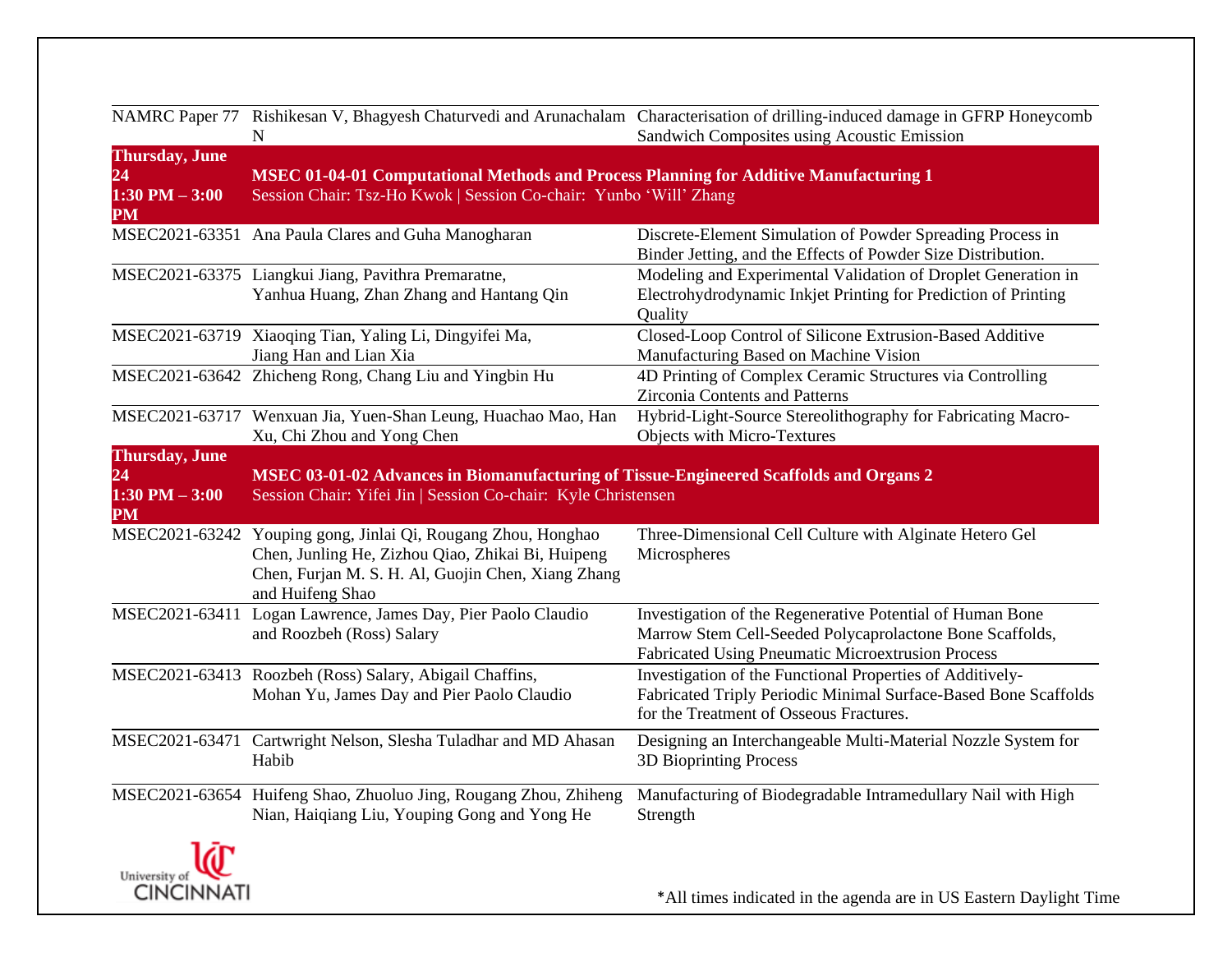| <b>Thursday</b> , June<br>24<br>$1:30$ PM $-3:00$<br>PM | <b>MSEC 04-02 Advances in Sustainable Manufacturing Process and Systems</b><br>Session Chair: Daniel Cooper   Session Co-chair: William Bernstein                                           |                                                                                                                                           |
|---------------------------------------------------------|---------------------------------------------------------------------------------------------------------------------------------------------------------------------------------------------|-------------------------------------------------------------------------------------------------------------------------------------------|
|                                                         | MSEC2021-63507 Xiange Wang, Philip Kent Velbis and Barbara Linke                                                                                                                            | Framework for User-Friendly Modeling of Energy Use in Fused<br><b>Deposition Modeling</b>                                                 |
|                                                         | MSEC2021-63645 Abigail Clarke-Sather, Asad Bashir<br>Tyler Poggiogalle and Christopher Meehan                                                                                               | Material Properties of Discarded Textiles for Manufacturing<br>Feedstocks                                                                 |
| MSEC2021-63739                                          | Reginald Elvis Peter Francis<br>and Senthilkumaran Kumaraguru                                                                                                                               | Material Efficiency and Economics of Hybrid Additive<br>Manufacturing                                                                     |
| <b>Thursday</b> , June<br>24<br>$1:30$ PM $-3:00$<br>PM | <b>MSEC 06-08 Advances in Assisted and Augmented Manufacturing Processes</b><br>Session Chair: Weilong Cong   Session Co-chair: Meng Zhang                                                  |                                                                                                                                           |
|                                                         | MSEC2021-60388 Yunze Li, Dongzhe Zhang and Weilong Cong                                                                                                                                     | Ultrasonic Vibration Assisted-Laser Directed Energy Deposition<br>of B4C-Ti Composite: Effects of Laser Power and Ultrasonic<br>Vibration |
|                                                         | MSEC2021-60520 Rui Dai, Beomjin Kwon and Qiong Nian                                                                                                                                         | A Novel Packing Hollow Dodecahedron Model to Study the<br>Mechanical and Thermal Properties of Stocastic Metallic Foams                   |
|                                                         | MSEC2021-63281 Tom Zhang, Yubin Liu and Lawrence Yao                                                                                                                                        | Effect of Laser Forming on the Energy Absorbing Behavior of<br><b>Metal Foams</b>                                                         |
|                                                         | MSEC2021-63404 Tyler Grimm and Laine Mears                                                                                                                                                  | Electrically Assisted Wire Drawing Polarity Effects                                                                                       |
| <b>Thursday</b> , June<br>24<br>$1:30$ PM $-3:00$<br>PM | MSEC 07-07 Changeable, Transformable Manufacturing & Distributed Green Supply Chain in Pandemic<br><b>Recovery Efforts</b><br>Session Chair: Ahmed Azab   Session Co-chair: Mohamed Gadalla |                                                                                                                                           |
| MSEC2021-65490                                          | Sardar Asif Khan                                                                                                                                                                            | Single Minute Exchange of Die: A Case Study to Improve System<br>Changeability                                                            |
|                                                         | MSEC2021-60408 Saeideh Salimpour and Ahmed Azab                                                                                                                                             | A Dynamic Programming Approach to Solve the Facility Layout<br>Problem for Reconfigurable Manufacturing                                   |
|                                                         | MSEC2021-63766 Yunqing Li, Shivakumar Raman, Binil Starly and<br>Paul Cohen                                                                                                                 | Design of Knowledge Graph in Manufacturing Services<br>Discovery                                                                          |

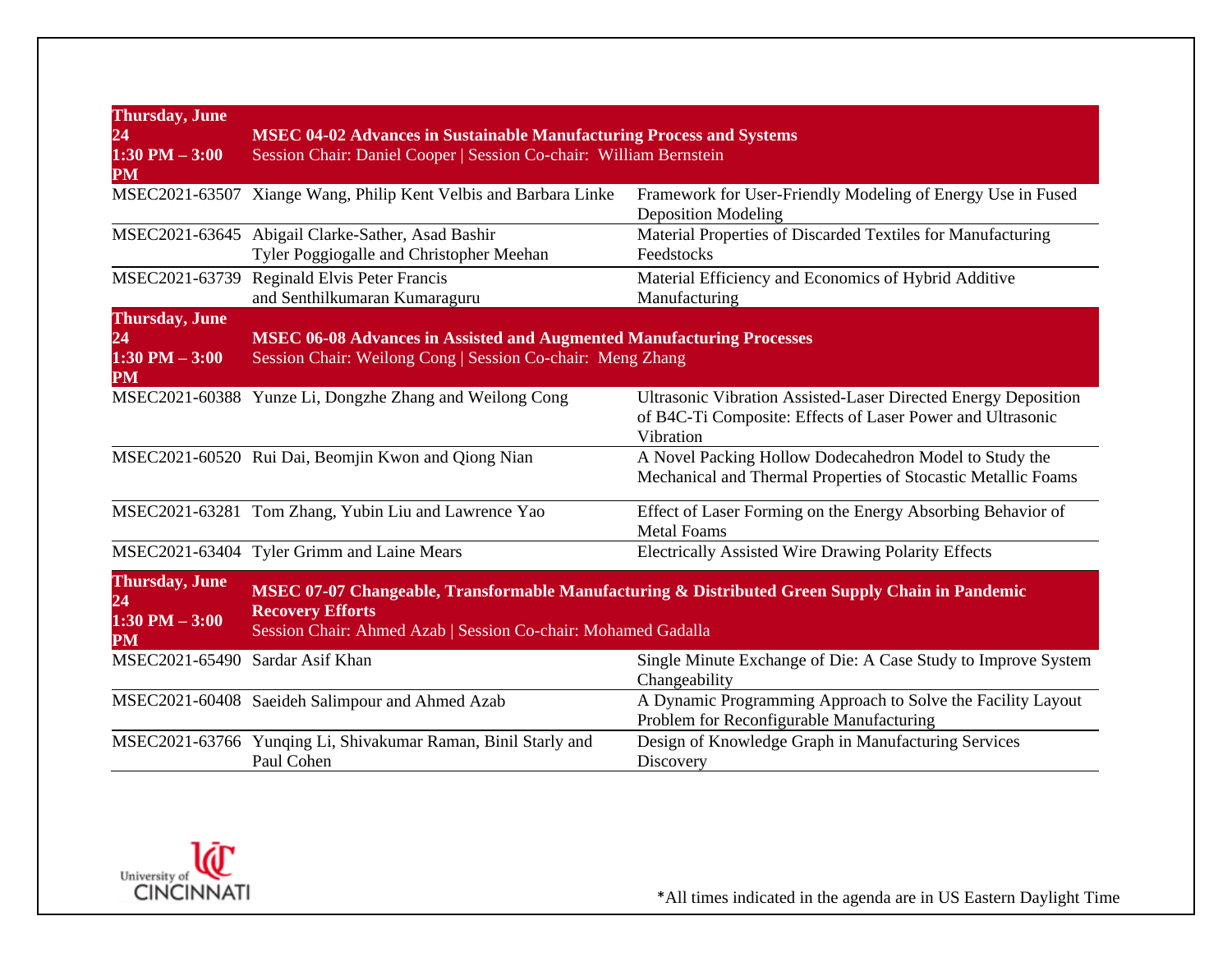# Friday, June 25, 2021

| Time*               | <b>Event</b>                                                                    | <b>Organizers</b>     |
|---------------------|---------------------------------------------------------------------------------|-----------------------|
| 11:25 AM to 11:55   | Keynote Session 7 (Live Event) by Dr. Gen Satoh,                                | Dr. Sam Anand         |
| AM                  | Associate Director at the Raytheon Technologies Additive Manufacturing Process  |                       |
|                     | Capability Center                                                               |                       |
| 12:00 PM to 1:00 PM | <b>Pre-recorded Technical Presentations</b>                                     |                       |
|                     | NAMRC Track 2- Manufacturing Processes Session 4<br>٠                           |                       |
|                     | NAMRC Track 4- Additive Manufacturing Session 5<br>п                            |                       |
|                     | MSEC 06-06-02 Advances in Lightweight and Dissimilar Materials Joining 2<br>٠   |                       |
|                     | MSEC 07-06-03 Industrial Internet, Cloud and Digital Twins in the Wake of<br>п  |                       |
|                     | $COVID-19(3)$                                                                   |                       |
|                     | MSEC 08-02-01 Advances in Micro and Nano Manufacturing 1<br>п                   |                       |
|                     | MSEC 09-02 Data-Enabled Modeling, Detection, Optimization, and Prognostics<br>п |                       |
|                     | for Quality and Reliability Improvement of Advanced Manufacturing Systems       |                       |
|                     | MSEC 12-01-01 MED 100-Year Issue of JSME State-of-the-Art Papers 1<br>٠         |                       |
|                     | Pre-recorded Doctoral Symposium-I Presentations (Process planning and modeling) | Dr. Chen, Dr. Haapala |
| 1:00 PM to 1:30 PM  | Live discussion for Technical Presentations and Doctoral Symposium-I            | Dr. Chen, Dr. Haapala |
| 1:30 PM to 2:30 PM  | <b>Pre-recorded Technical Presentations</b>                                     |                       |
|                     | NAMRC Track 5- Smart Manufacturing and Cyber Physical Systems Session 5         |                       |
|                     | MSEC 01-04-02 Computational Methods and Process Planning for Additive           |                       |
|                     | Manufacturing 2                                                                 |                       |
|                     | MSEC 03-02 Advances in Manufacturing, Development, and Analysis of              |                       |
|                     | <b>Biomedical Devices</b>                                                       |                       |

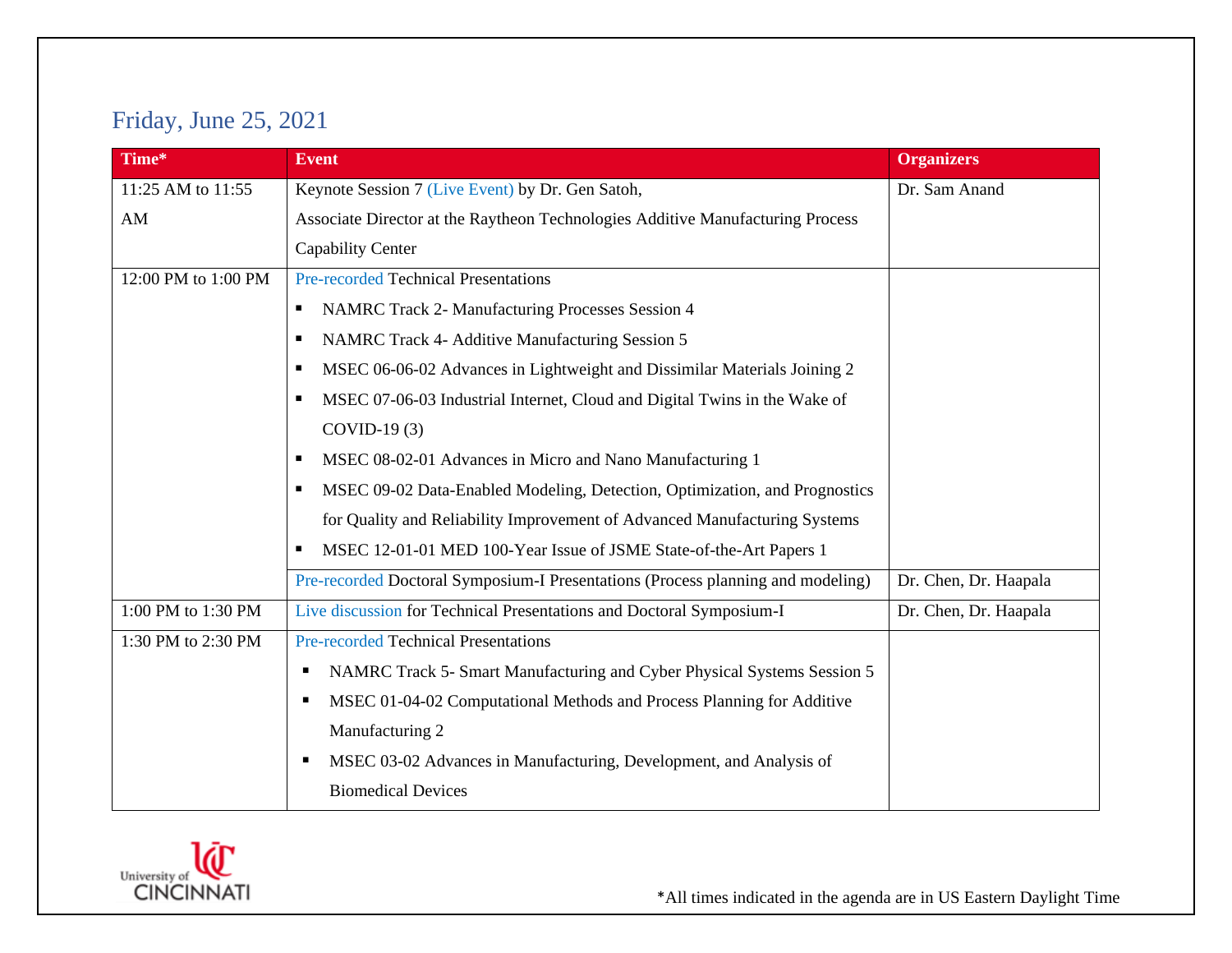|                    | • MSEC 05-03-02 Advanced Machining and Metrology for Smart Manufacturing   |                       |
|--------------------|----------------------------------------------------------------------------|-----------------------|
|                    | Technologies (ASME-JSME Joint Symposium) 2                                 |                       |
|                    | • MSEC 06-06-03 Advances in Lightweight and Dissimilar Materials Joining 3 |                       |
|                    | • MSEC 07-02 Cyber-Physical Systems and Cybersecurity in Industry 4.0      |                       |
|                    | MSEC 08-02-02 Advances in Micro and Nano Manufacturing 2                   |                       |
|                    | MSEC 12-01-02 MED 100-Year Issue of JSME State-of-the-Art Papers 2         |                       |
|                    | Pre-recorded Doctoral Symposium-II Presentations (Processes and materials) | Dr. Chen, Dr. Haapala |
| 2:30 PM to 3:00 PM | Live discussion for Technical Presentations and Doctoral Symposium-II      | Dr. Chen, Dr. Haapala |
| 3:10 PM to 4:10 PM | Pre-recorded Doctoral Symposium-III Presentations (Design, simulation and  | Dr. Chen, Dr. Haapala |
|                    | optimization)                                                              |                       |
| 3:10 PM to 4:40 PM | Poster Session (Live Event)                                                | Dr. Chen, Dr. Haapala |
| 4:10 PM to 4:40 PM | Live discussion for Doctoral Symposium-III                                 | Dr. Chen, Dr. Haapala |
|                    |                                                                            |                       |

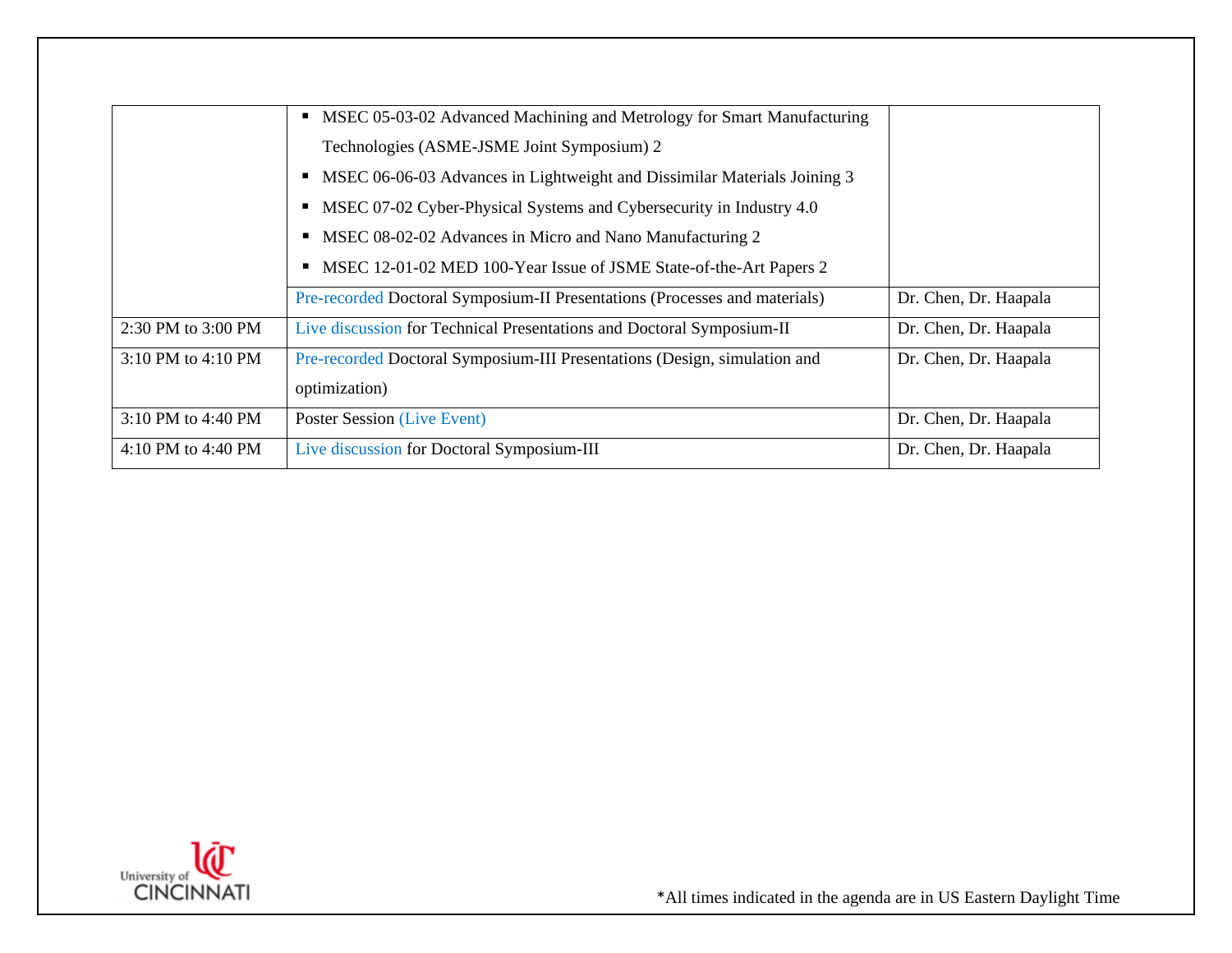# Presentation Details for Friday, June 25, 2021

| <b>Friday, June 25</b><br>$12:00$ PM $-1:30$<br>PM | <b>NAMRC Track 2 Manufacturing Processes 4</b><br>Session Chair: N Arunachalam   Session Co-chair: Sarah J. Wolff           |                                                                                                                                                                            |
|----------------------------------------------------|-----------------------------------------------------------------------------------------------------------------------------|----------------------------------------------------------------------------------------------------------------------------------------------------------------------------|
| <b>NAMRC</b> Paper 66                              | Przemysław Podulka                                                                                                          | Application of Image Processing Methods for the Characterization of<br>Selected Features and Wear Analysis in Surface Topography<br>Measurements                           |
| <b>NAMRC</b> Paper 75                              | Hui Wang, Benjamin Gould,<br>Niranjan Parab, Cang Zhao, Aaron Greco, Tao<br>Sun and Sarah J. Wolff                          | High-Speed Synchrotron X-Ray Imaging of Directed Energy<br>Deposition of Titanium: Effects of Processing Parameters on the<br>Formation of Entrapped-Gas Pores             |
| <b>NAMRC</b> Paper 120                             | T Aravind, S Boominathasellarajan and N<br>Arunachalam                                                                      | Fabrication of Micro-Channels on Polymethyl Methacrylate (PMMA)<br>Plates by Thermal Softening Process Using Nichrome Wire: Tool<br>Design and Surface Property Evaluation |
| <b>NAMRC</b> Paper 96                              | Ching-Tun Peng and Iqbal Shareef                                                                                            | Dry Machining Parameter Optimization for y-TiAl With a Rhombic<br>Insert                                                                                                   |
| <b>NAMRC</b> Paper 108                             | Kelsey Lalka, Aaron Dunn, Hannah Skrbis,<br>Noelle Langmack, Joseph Budzinski and Steven<br>Schmid                          | Hydroforming of Ti-6Al-4V Acetabular Cups                                                                                                                                  |
| <b>Friday, June 25</b><br>$12:00$ PM $-1:30$<br>PM | <b>NAMRC Track 4 Additive Manufacturing 5</b><br>Session Chair: Jing Shi   Session Co-chair: Sam Anand                      |                                                                                                                                                                            |
| <b>NAMRC</b> Paper 70                              | Michael Ogunsanya, Joan Isichei, Santosh<br>Kumar Parupelli, Salil Desai and Yi Cai                                         | In-situ Droplet Monitoring of Inkjet 3D Printing Process using Image<br>Analysis and Machine Learning Models                                                               |
| <b>NAMRC</b> Paper 72                              | Roman Savinov, Yachao Wang, Jin Wang and<br>Jing Shi                                                                        | Comparison of Microstructure and Properties of CoCrFeMnNi High-<br>Entropy Alloy from Selective Laser Melting and Directed Energy<br><b>Deposition Processes</b>           |
| <b>NAMRC</b> Paper 76                              | Edisson Andres Naula Duchi, Biali Fernando<br>Lima Rodriguez, Luis Eduardo<br>Garza Castañon and José Israel Martínez López | Manufacturing of Stereolithography Enabled Soft Tools for Point of<br>Care Micromixing and Sensing Chambers for Underwater Vehicles                                        |
| <b>NAMRC</b> Paper 100                             | Yujie Shan, Dongming Gan and Huachao Mao                                                                                    | Curved Layer Slicing based on Isothermal Surface                                                                                                                           |
| <b>NAMRC</b> Paper 89                              | Lun Li and Sam Anand                                                                                                        | Hatch Pattern Optimization of Powder Bed Fusion Additive<br>Manufacturing Process for Minimizing Part GD&T Errors                                                          |

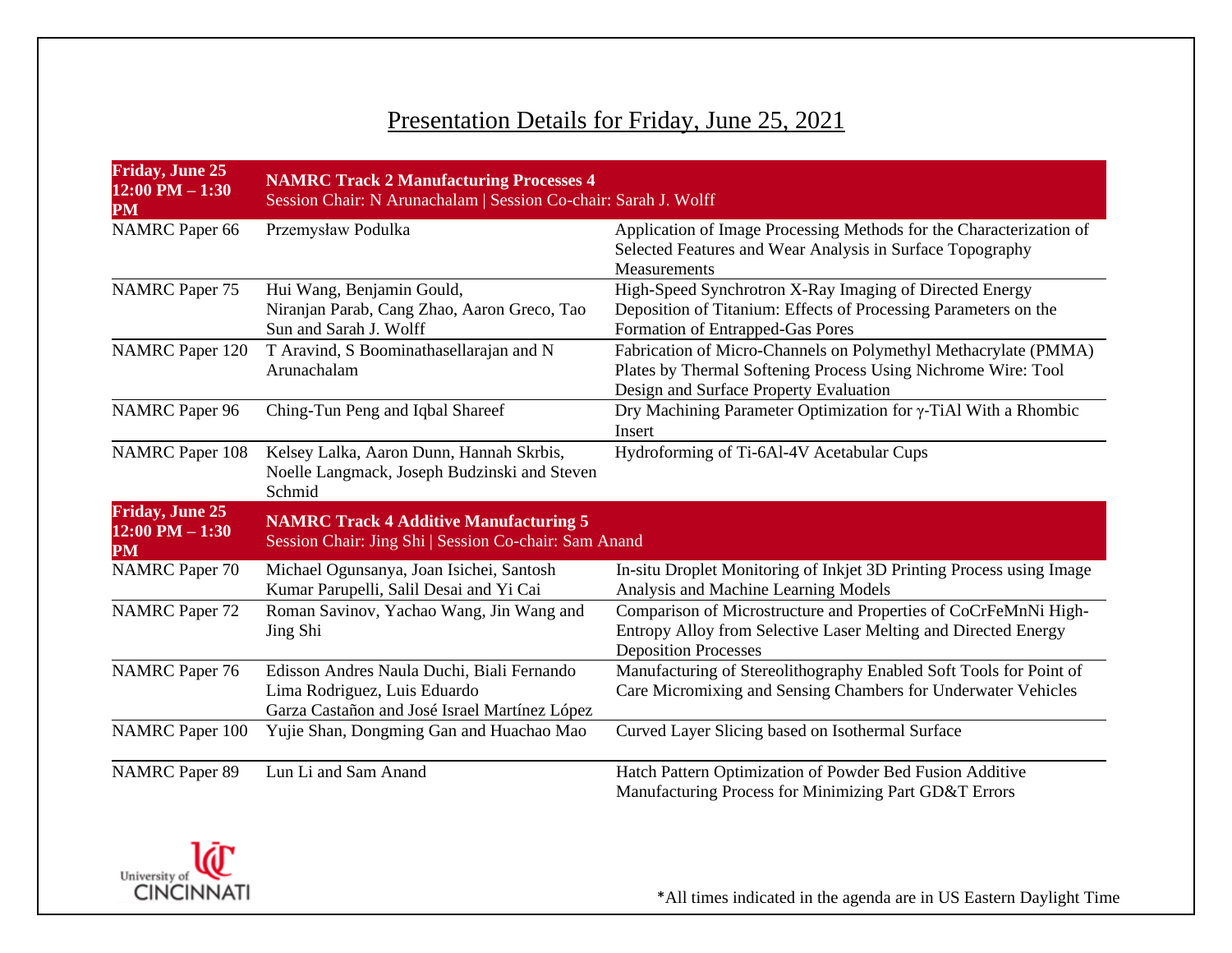| <b>Friday, June 25</b><br>$12:00$ PM $- 1:30$<br>PM | MSEC 06-06-02 Advances in Lightweight and Dissimilar Materials Joining 2<br>Session Chair: Yongbing Lee   Session Co-chair: Wayne Cai                     |                                                                                                                                                                 |
|-----------------------------------------------------|-----------------------------------------------------------------------------------------------------------------------------------------------------------|-----------------------------------------------------------------------------------------------------------------------------------------------------------------|
| MSEC2021-60179                                      | Fadi Al-Badour, Abdulrahman Al-Ghamdi,<br>Akeem Adesina, Rami<br>Suleiman and Nesar Merah                                                                 | Friction Stir Diffusion Bonding of Magnesium Alloy ZK 60 to Steel                                                                                               |
| MSEC2021-61036                                      | Jiangchao Wang, Bin Yi and Xiaoli Zhou                                                                                                                    | Influence of Clamping for Out-of-Plane Welding Distortion Mitigation<br>During Thin Steel Plates Welding                                                        |
| MSEC2021-61250                                      | Koen Faes, Jens Vermeersch and Rafael Gomes<br>Nunes Silva                                                                                                | Joining of Metal-Plastic Composites with Advanced Welding<br>Processes                                                                                          |
| MSEC2021-63321                                      | Giovanni Chianese, Pasquale Franciosa, Jonas<br>Nolte, Darek Ceglarek and Stanislao Patalano                                                              | Photodiode-Based In-Process Monitoring of Part-to-Part Gap and Weld<br>Penetration Depth in Remote Laser Welding of Automotive Battery<br><b>Tab Connectors</b> |
| MSEC2021-64320                                      | Daniel Franke, Shiva Rudraraju, Michael<br>Zinn and Frank Pfefferkorn                                                                                     | Effect of Tool Eccentricity on the Development of Force Based Defect<br>Detection During Friction Stir Welding of Aluminum Alloy 6061-T6                        |
| <b>Friday, June 25</b><br>$12:00$ PM $- 1:30$<br>PM | MSEC 07-06-03 Industrial Internet, Cloud and Digital Twins in the Wake of COVID-19 (3)<br>Session Chair: Yujie Chen   Session Co-chair: Xi (Vincent) Wang |                                                                                                                                                                 |
| MSEC2021-61672                                      | Dong Han, Wangming Li, Xinyu Li, Liang Gao<br>and Yang Li                                                                                                 | A Data-driven Proactive Scheduling Approach for Hybrid Flow Shop<br><b>Scheduling Problem</b>                                                                   |
| MSEC2021-63407                                      | David Stock, Aditi Mukhopadhyay, Rob Potter<br>and Andy Henderson                                                                                         | Tool Wear Analysis of MTConnect Production Data                                                                                                                 |
| MSEC2021-63522                                      | Yilin Fang and Kai Mei                                                                                                                                    | Multi-Robotic Disassembly Line Balancing Using Deep Reinforment<br>Learning                                                                                     |
| MSEC2021-64407                                      | Yang Hu, Zitong Liu, Feng Xu, Jiayi Liu, Wenjun<br>Xu and Hao Feng                                                                                        | Human Motion Position Prediction for Human-Robot Collaboration in<br>Manufacturing Considering Human Joint Repair                                               |
| MSEC2021-64642                                      | Yang Hu, Yiwen Ding, Feng<br>Xu, Jiayi Liu, Wenjun Xu and Hao Feng                                                                                        | Knowledge Recommendation System for Human-Robot Collaborative<br>Disassembly Using Knowledge Graph                                                              |
| <b>Friday, June 25</b><br>$12:00$ PM $- 1:30$<br>PM | <b>MSEC 08-02-01 Advances in Micro and Nano Manufacturing 1</b><br>Session Chair: Ping Guo   Session Co-chair: Bashir Khoda                               |                                                                                                                                                                 |
| MSEC2021-59847                                      | Chuang Qu, Bruce Alphenaar,<br>Shamus Mcnamara and Kevin Walsh                                                                                            | Optimization of Ultra-High Aspect Ratio Nanostructures Fabricated<br><b>Using Glancing Angle Deposition</b>                                                     |
| MSEC2021-59982                                      | Peiqiang Yang, Xueping Zhang, Zhenqiang Yao<br>and Rajiv Shivpuri                                                                                         | Molecular Dynamics Modeling the Nano-Indentation of Titanium                                                                                                    |
| - -                                                 |                                                                                                                                                           |                                                                                                                                                                 |

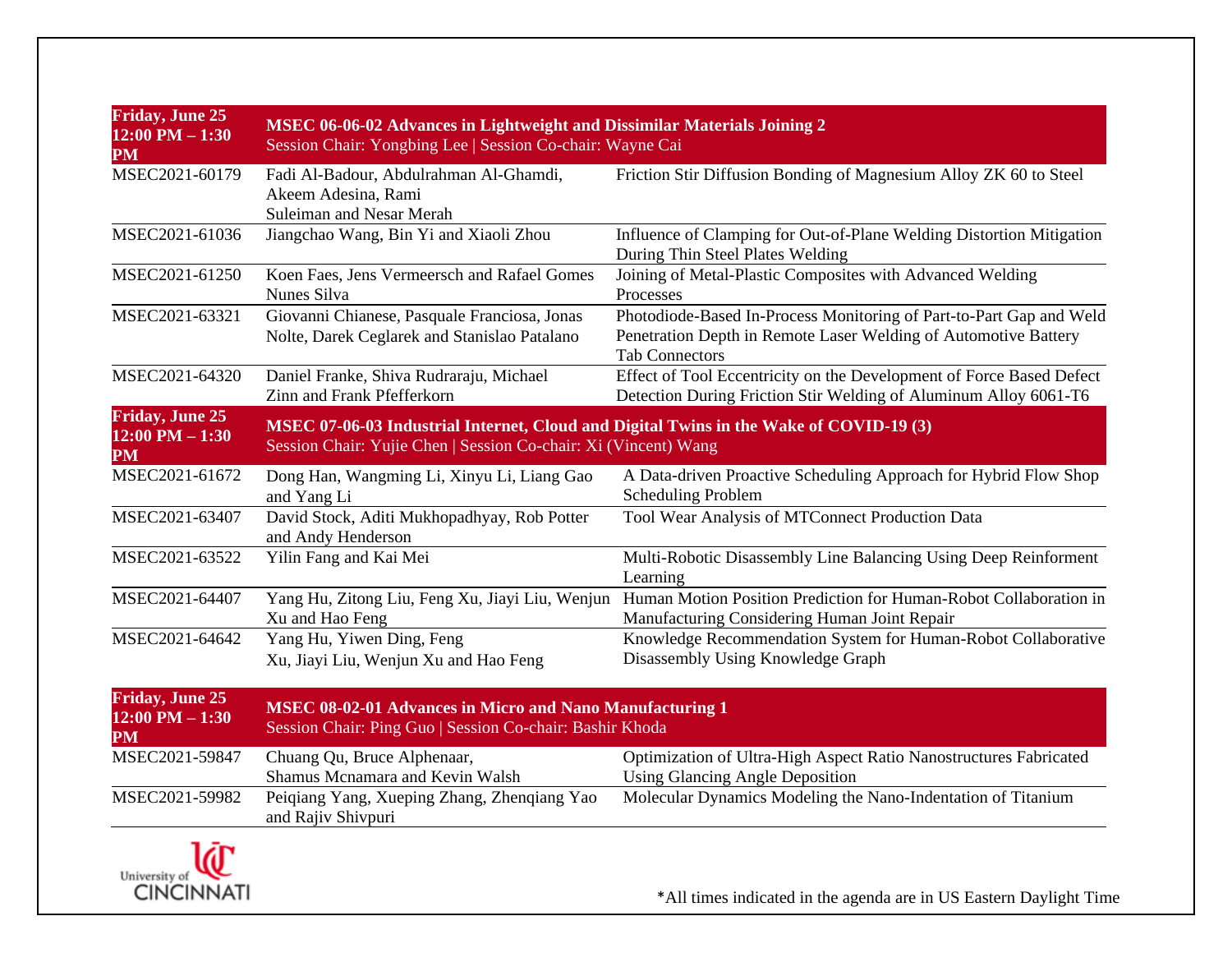| MSEC2021-60390                                      | Stanislau Niauzorau, Aliaksandr Sharstniou,<br>Natalya Kublik, Venkata Sampath and<br><b>Bruno Azeredo</b>                       | Synthesis of Nanoporous Gold by Chemical Dealloying of Co-<br>Sputtered Gold-Silver Thin Films and Study of Its Variability                         |
|-----------------------------------------------------|----------------------------------------------------------------------------------------------------------------------------------|-----------------------------------------------------------------------------------------------------------------------------------------------------|
| MSEC2021-60460                                      | Madhu Vadali and Utsavkumar Mistry                                                                                               | Influence of Surface Geometry on Melt Pool Flows and Shape in<br><b>Pulsed Laser Surface Melting</b>                                                |
| MSEC2021-63347                                      | Michael Grzenda, Arielle Gamboa, James<br>Mercado, Lin Lei, Jennifer Guzman, Lisa<br>Klein, Andrei Jitianu and Jonathan Singer   | Parametric Control of Melting Gel Morphology and Chemistry via<br><b>Electrospray Deposition</b>                                                    |
| <b>Friday, June 25</b>                              |                                                                                                                                  | MSEC 09-02 Data-Enabled Modeling, Detection, Optimization, and Prognostics for Quality and Reliability                                              |
| $12:00$ PM $- 1:30$<br>PM                           | <b>Improvement of Advanced Manufacturing Systems</b><br>Session Chair: Xiaowei Yue   Session Co-chair: Xiaolei Fang              |                                                                                                                                                     |
| MSEC2021-58639                                      | Shenglei Du, Jingmei Guo, Lin Yi, Chen Zhang<br>and Shi Liu                                                                      | Real-Time Reliability Assessment of Wind Turbine Components<br>Using a Back-Propagation Neural Network and SCADA Data                               |
| MSEC2021-62056                                      | Rajshekhar Singhania,<br>Chinmay Sawkar and Manoj Tiwari                                                                         | Optimal Sensor Deployment to Diagnose Large-Scale Manufacturing<br>Systems Using a Convergence-Trajectory Controlled Ant Colony<br>System Algorithm |
| MSEC2021-62348                                      | Xiaolei Fang and Xin Li                                                                                                          | Multistream Sensor Fusion-Based Prognostics Model for Systems<br><b>Under Multiple Operational Conditions</b>                                       |
| MSEC2021-63465                                      | Joseph Cohen and Jun Ni                                                                                                          | A Semi-Supervised Multiclass Anomaly Detection Approach for<br>Partially Labeled In-Process Measurement Data                                        |
| MSEC2021-63661                                      | Hao Wang, Yassine Qamsane, James Moyne and<br>Kira Barton                                                                        | Merging Subject Matter Expertise and Deep Convolutional Neural<br>Network for State-Based Online Machine-Part Interaction<br>Classification         |
| <b>Friday, June 25</b><br>$12:00$ PM $- 1:30$<br>PM | MSEC 12-01-01 MED 100-Year Issue of JSME State-of-the-Art Papers 1<br>Session Chair: Laine Mears   Session Co-chair: Albert Shih |                                                                                                                                                     |
| MSEC2021-72735                                      | <b>Yuming Zhang</b>                                                                                                              | Advanced Welding Manufacturing - A Brief Analysis and Review of<br><b>Challenges and Solutions</b>                                                  |
| MSEC2021-73103                                      | Jay Lee                                                                                                                          | Intelligent Maintenance Systems and Predictive Manufacturing                                                                                        |
| MSEC2021-73166                                      | Yung C. Shin, Benxin Wu, Shuting Lei, Gary J.<br>Cheng and Y. Lawrence Yao                                                       | Overview of Laser Applications in Manufacturing and Materials<br>Processing in Recent Years                                                         |
| <b>Friday, June 25</b><br>$12:00$ PM $- 1:30$<br>PM | <b>Doctoral Symposium-Session 1 Process planning and modeling</b><br>Session Chair: Yong Chen   Session Co-chair: Karl Haapala   |                                                                                                                                                     |
| MSEC2021-68367                                      | Donghua Zhao and Weizhong Guo                                                                                                    | Research on Design Methodology and Key Technology of Rotary 3d<br>Printer for Curved Layer Slicing                                                  |

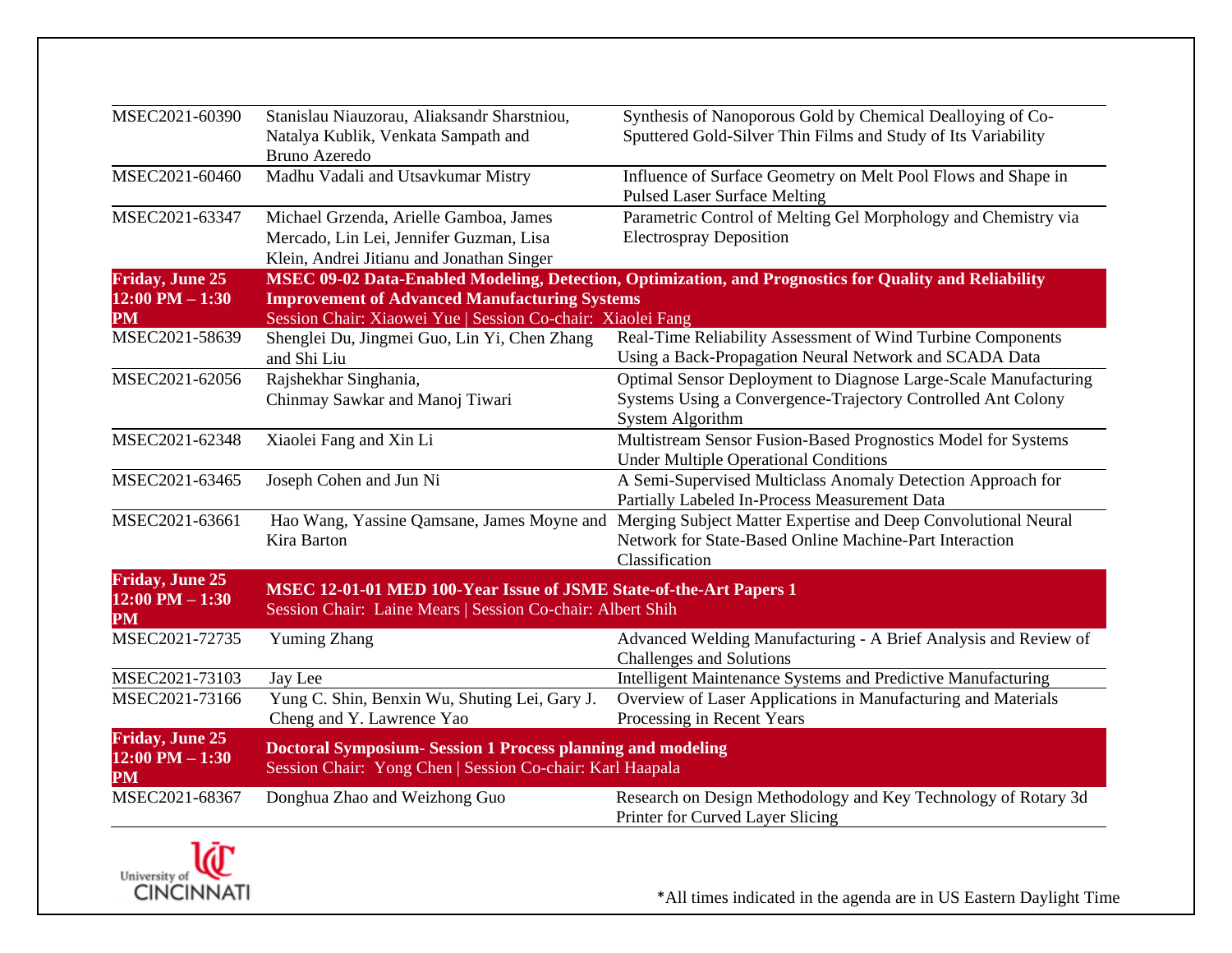| MSEC2021-68804          | Ankit Agarwal                                                                         | Modeling and Control of Geometric Tolerances in End Milling of<br>Thin-Walled Component                     |
|-------------------------|---------------------------------------------------------------------------------------|-------------------------------------------------------------------------------------------------------------|
| MSEC2021-68865          | Karl Schuchard                                                                        | Computational and Experimental Characterization of 3d-Melt Blowing                                          |
|                         |                                                                                       | Process-Structure-Function Interrelationships for Tissue Engineering                                        |
|                         | Rishi Malhan                                                                          |                                                                                                             |
| MSEC2021-68992          |                                                                                       | Manipulator Trajectory Planning Under Motion Constraints                                                    |
| MSEC2021-68998          | Joseph Kubalak, Alfred Wicks and Christopher                                          | Topology and Toolpath Optimization via Layer-Less Multi-Axis                                                |
|                         | Williams                                                                              | <b>Material Extrusion</b>                                                                                   |
| MSEC2021-69071          | Muhammad-Ali Ablat                                                                    | Mechanics of Origami-Based Sheet Metal Bending                                                              |
| <b>Friday, June 25</b>  | <b>NAMRC Track 5 Smart Manufacturing - Processes, Systems and Integration 5</b>       |                                                                                                             |
| $1:30$ PM $-3:00$ PM    | Session Chair: Zhaoyan Fan   Session Co-chair: Ali Tabei                              |                                                                                                             |
| <b>NAMRC</b> Paper 78   | Cheng Zhu, Tian Yu and Qing Chang                                                     | Applying Task-Oriented Safety Field Calibration in Human Robot                                              |
|                         |                                                                                       | <b>Collaborative Systems</b>                                                                                |
| <b>NAMRC</b> Paper 61   | Shohanuzzaman Shohan, Jordan Harm, Mahmud                                             | Non-Destructive Quality Monitoring of 3D Printed Tissue                                                     |
|                         | Hasan, Binil Starly and Rohan Shirwaiker                                              | Scaffolds via Dielectric Impedance Spectroscopy and Supervised                                              |
|                         |                                                                                       | Machine Learning                                                                                            |
| <b>NAMRC</b> Paper 87   | Niechen Chen                                                                          | An Evolutionary Neural Network Approach to Machining Process                                                |
|                         |                                                                                       | Planning: A Proof of Concept                                                                                |
| <b>NAMRC</b> Paper 53   | Asmaa Harfoush, Karl Haapala and Ali Tabei                                            | Application of Artificial Intelligence in Incremental Sheet Metal                                           |
|                         |                                                                                       | Forming: A Review                                                                                           |
| <b>NAMRC</b> Paper 97   |                                                                                       | Mitch Woodside, Joseph Fischer, Patrick Bazzoli, A Kinematic Error Controller for Real-Time Kinematic Error |
|                         | Douglas Bristow and Robert Landers                                                    | <b>Correction of Industrial Robots</b>                                                                      |
| <b>Friday, June 25</b>  |                                                                                       | MSEC 01-04-02 Computational Methods and Process Planning for Additive Manufacturing 2                       |
| $1:30$ PM $-3:00$ PM    | Session Chair: Chi Zhou   Session Co-chair: Tsz Ho Kwok                               |                                                                                                             |
| MSEC2021-63540          | Muyue Han, Jing Zhao and Lin Li                                                       | Emissions of Volatile Organic Compounds From 4D Printing and                                                |
|                         |                                                                                       | Associated Control Strategies Towards Workplace Safety                                                      |
| MSEC2021-63751          | Shubhra Kamal Nandi, Rakesh Kumar, Anubhav                                            | Prediction of Melt-Pool Characteristics in SLM Process                                                      |
|                         | Anubhav and Anupam Agrawal                                                            | for Ti6Al4V Using a Semi-Analytical Model                                                                   |
| MSEC2021-63823          | Ryan Stebbins, Philip King and                                                        | A Computational Study on Novel Runner Extension Designs via 3D                                              |
|                         | Guha Manogharan                                                                       | Sand-Printing to improve Casting Performance                                                                |
| MSEC2021-63965          | Irfan Mustafa and Tsz Ho Kwok                                                         | Development of Intertwined Infills to Improve Multi-Material                                                |
|                         |                                                                                       | <b>Interfacial Bond Strength</b>                                                                            |
| <b>Friday</b> , June 25 | MSEC 03-02 Advances in Manufacturing, Development, and Analysis of Biomedical Devices |                                                                                                             |
| $1:30$ PM $-3:00$ PM    | Session Chair: Yihao Zheng   Session Co-chair: Yancheng Wang                          |                                                                                                             |
| MSEC2021-63406          | Prasannavenkadesan Varatharajan and                                                   | Prediction of Cutting Force in Bone Cutting Using Finite Element                                            |
|                         | Pandithevan Ponnusamy                                                                 | Analysis                                                                                                    |
| MSEC2021-63715          | Yong Lei, Yingda Hu and Murong Li                                                     | Friction Analysis in Needle Insertion into Soft Tissue                                                      |
|                         |                                                                                       |                                                                                                             |

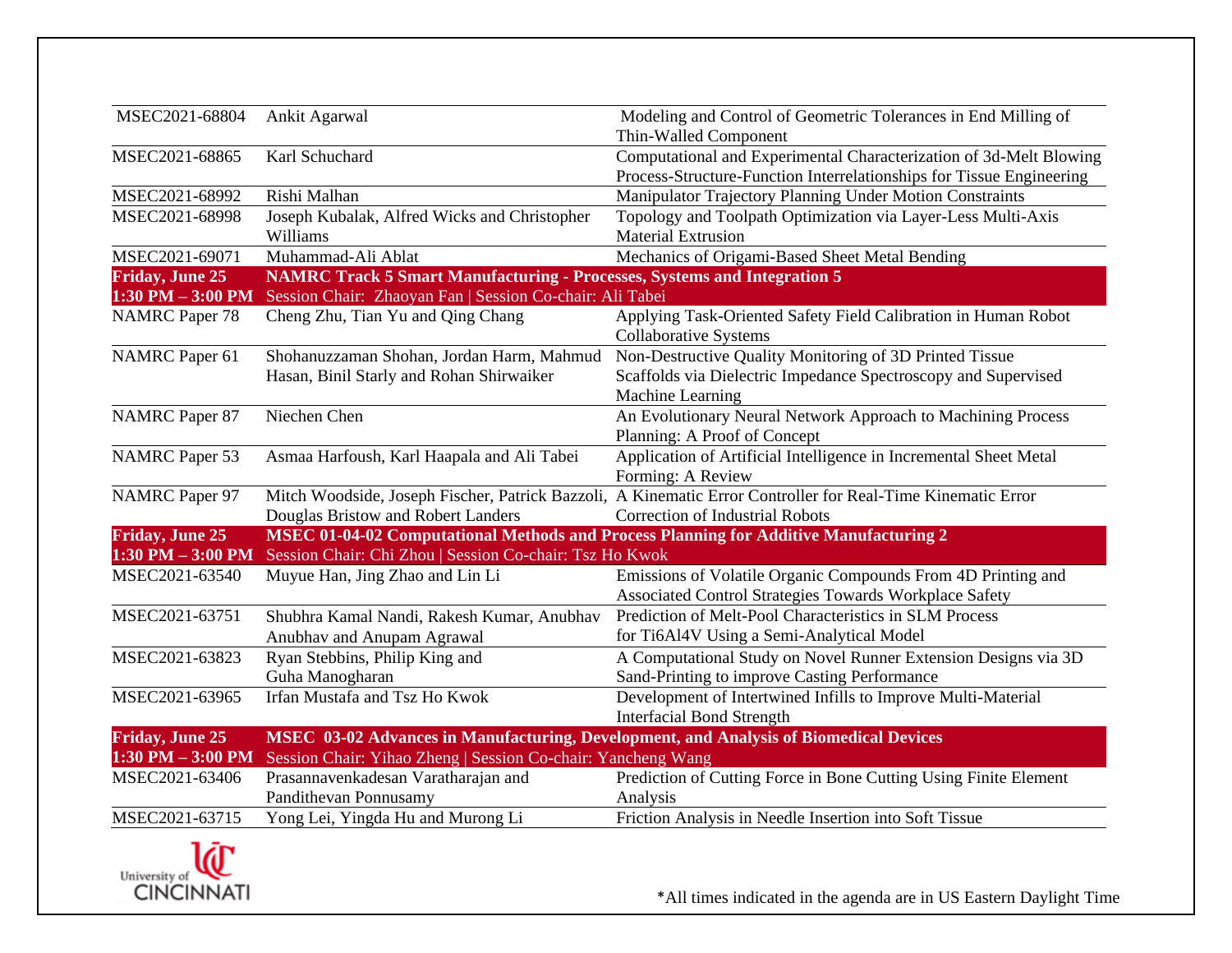| MSEC2021-63952                                 | Yuan-Shin Lee, Yi Wang and Yen Yu Ian Shih                                                                                       | Vibration-Assisted Insertion of Flexible Cortical Neural Micro-<br>Electrodes with Bio-Dissolvable Guides for Medical Implantation           |
|------------------------------------------------|----------------------------------------------------------------------------------------------------------------------------------|----------------------------------------------------------------------------------------------------------------------------------------------|
| MSEC2021-64056                                 | Xinxiao Li, Patrick Chernjavsky,<br>Katerina Angjeli, Sola Hoffman,<br>Sara Frunzi and Yihao Zheng                               | Experimental Investigation of the Material Removal Rate in Grinding<br>of Calcified Plaque by Rotational Atherectomy                         |
| <b>Friday, June 25</b><br>$1:30$ PM $-3:00$ PM | <b>Symposium</b> ) 2<br>Session Chair: Yasuhiro Takaya   Session Co-chair: Satoru Maruyama                                       | MSEC 05-03-02 Advanced Machining and Metrology for Smart Manufacturing Technologies (ASME-JSME Joint                                         |
| MSEC2021-60651                                 | Norikazu Suzuki, Hiroki Hayashi, Eiji<br>Shamoto, Naruhiro Irino and Yasuhiro<br>Imabeppu                                        | Time Domain Simulation of Dynamic Corner Milling Process<br>Considering Chatter Vibration with Finite Amplitude                              |
| MSEC2021-63373                                 | Mitsuru Hasegawa and Tatsuya Sugihara                                                                                            | Development of Cutting Tools with Micro-Textured Surface for High-<br>Speed Machining of Ti-6Al-4V                                           |
| MSEC2021-63704                                 | Shoichi Tamura, Takashi Matsumura,<br>Atsushi Ezura and Kazuo Mori                                                               | Anisotropic Cutting Force Characteristics in Milling of Maraging Steel<br>Processed through Selective Laser Melting                          |
| MSEC2021-63727                                 | Isamu Nishida and Keiichi Shirase                                                                                                | Automated Tool Path Generation for End-Milling Operation using<br><b>CAD Model in STL Format</b>                                             |
| <b>Friday, June 25</b><br>$1:30$ PM $-3:00$ PM | MSEC 06-06-03 Advances in Lightweight and Dissimilar Materials Joining 3<br>Session Chair: Xun Liu   Session Co-chair: Wayne Cai |                                                                                                                                              |
| MSEC2021-60412                                 | Jan-Tore Jakobsen, R. M Chandima Ratnayake,<br>Arnfinn Neverdal and Sølve Sætre Sem                                              | Investigating Optimal Parameter combination for Friction Stir Spot<br>Welding on Al7075-T6: Engineering Robust Design Approach               |
| MSEC2021-60759                                 | Nannan Chen, Hongliang Wang, Jingjing Li,<br>Vic Liu and James Schroth                                                           | Evolution of Interfacial Microstructure during Resistance Spot Welding<br>of Cu and Al with Ni-P Coating                                     |
| MSEC2021-61775                                 | Shenghan Guo, Dali Wang, Jian Chen,<br>Zhili Feng and Weihong Guo                                                                | Predicting Nugget Size of Resistance Spot Welds using Infrared<br>Thermal videos with Image Segmentation and Convolutional Neural<br>Network |
| <b>Friday, June 25</b><br>$1:30$ PM $-3:00$ PM | MSEC 07-02 Cyber-Physical Systems and Cybersecurity in Industry 4.0                                                              |                                                                                                                                              |
| MSEC2021-63892                                 | Session Chair: Rui Liu   Session Co-chair: Dazhong Wu<br>Helen Guixiu Qiao and Guangkun Li                                       | Auto-Calibration for Vision-Based 6-D sensing system to support<br>Monitoring and Health Management for Industrial Robots                    |
| MSEC2021-63960                                 | David Gamero, Andrew Dugenske,<br>Thomas Kurfess, Christopher Saldana and<br>Katherine Fu                                        | SQL and NoSQL Databases for Cyber Physical Production Systems in<br>Internet of Things for Manufacturing                                     |
| MSEC2021-63990                                 | Zhaojun Qin and Yuqian Lu                                                                                                        | Multi-Agent-Based Self-Organising Manufacturing Network Towards<br><b>Mass Personalisation</b>                                               |

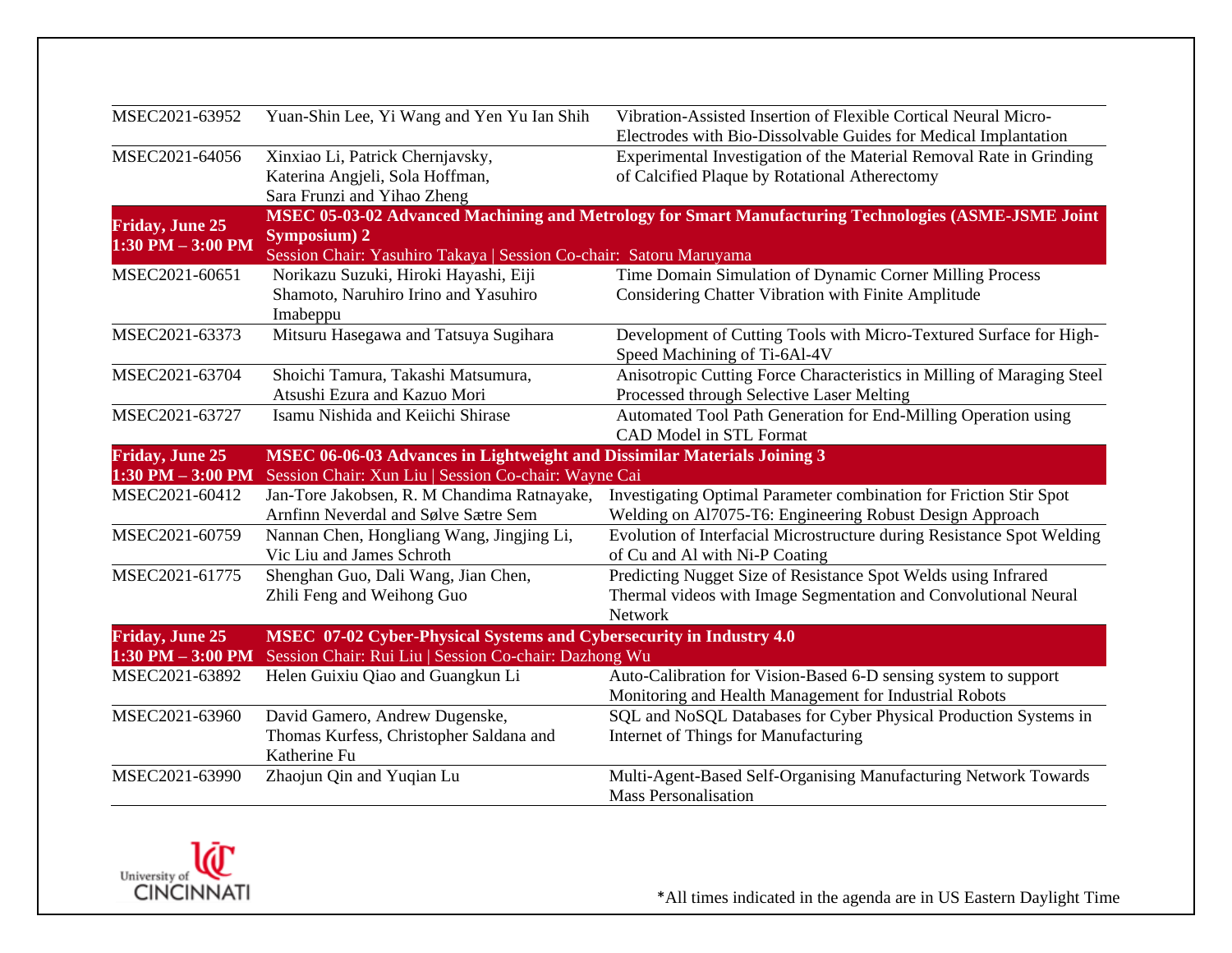| MSEC2021-63974         | Junying Yao, Yongkui Liu, Tingyu                                   | Robotic Grasping Training Using Deep Reinforcement Learning with       |
|------------------------|--------------------------------------------------------------------|------------------------------------------------------------------------|
|                        | Lin, Xubin Ping, He Xu, Wenxiao Wang,                              | Policy Guidance Mechanism                                              |
|                        | Yingying Xiao, Lin Zhang and Lihui Wang                            |                                                                        |
| MSEC2021-64065         | Yongzhi Qu, Gregory Vogl and Zechao Wang                           | A Deep Neural Network Model for Learning Generalized Frequency         |
|                        |                                                                    | <b>Response Function Using Sensor Measurements</b>                     |
| <b>Friday, June 25</b> | <b>MSEC 08-02-02 Advances in Micro and Nano Manufacturing 2</b>    |                                                                        |
| $1:30$ PM $-3:00$ PM   | Session Chair: Martin Jun   Session Co-chair: Chandra Nath         |                                                                        |
| MSEC2021-63864         | Sri Sukanta Chowdhury, Zhong Yang, Patrick                         | Untethered Microrobots with Serpentine Actuators: The Role of Elastics |
|                        | W. Clapacs and Dan O. Popa                                         | Point Contact & Laser Beam Shape on Their Locomotion                   |
| MSEC2021-63887         | Sushmita Challa, M. Shafquatul Islam,                              | Functional Fiber Junctions for Circuit Routing in E-Textiles:          |
|                        | Danming Wei, Cindy Kathleen Harnett,                               | Deterministic Alignment of MEMS Layout with Fabric Structure           |
|                        | Jasmin Beharic and Dan Popa                                        |                                                                        |
| MSEC2021-63902         | Sayli Jambhulkar, Weiheng Xu, Yuxiang Zhu,                         | Microscale 3D Printed Patterns for Nanoscale Particle Assembly         |
|                        | Dharneedar Ravichandran and Kenan Song                             |                                                                        |
| MSEC2021-63916         | Andrea Grisell and Murali Sundaram                                 | Creation of Functionally Graded Glass Channels by Electrochemical      |
|                        |                                                                    | Discharge Machining Process: A Feasibility Study                       |
| MSEC2021-64079         | Bashir Khoda, S M Naser Shovon and AMM                             | Solid Transfer of Large Particles by Dipping in a Heterogeneous        |
|                        | Nazmul Ahsan                                                       | Mixture                                                                |
| <b>Friday, June 25</b> | MSEC 12-01-02 MED 100-Year Issue of JSME State-of-the-Art Papers 2 |                                                                        |
| $1:30$ PM $-3:00$ PM   | Session Chair: Albert Shih   Session Co-chair: Laine Mears         |                                                                        |
| MSEC2021-68677         | Jian Cao and Mihaela Banu                                          | Opportunities and Challenges in Metal Forming for Lightweighting:      |
|                        |                                                                    | <b>Review and Future Work</b>                                          |
| MSEC2021-72613         | Yusuf Altintas, Gabor Stepan, Erhan                                | <b>Chatter Stability of Machining Operations</b>                       |
|                        | Budak, Tony Schmitz and Zekai Murat Kilic                          |                                                                        |
| MSEC2021-73443         | I. Jawahir                                                         | Modeling and Optimization of Sustainable Machining Processes:          |
|                        |                                                                    | <b>Recent Advances and Outlook</b>                                     |
| <b>Friday, June 25</b> | <b>Doctoral Symposium- Session 2 Processes and materials</b>       |                                                                        |
| $1:30$ PM $-3:00$ PM   | Session Chair: Karl Haapala   Session Co-chair: Yong Chen          |                                                                        |
| MSEC2021-67567         | <b>Yizhou Jiang</b>                                                | Direct Ink Writing of Functional Fiber Composites                      |
| MSEC2021-68705         | Padmalatha Kakanuru and Kishore Pochiraju                          | Additively Manufactured High-Performance Silicon Carbide               |
|                        |                                                                    | Composite                                                              |
| MSEC2021-68869         | Daniel Franke                                                      | Sub-Surface Void Formation and Detection During Friction Stir          |
|                        |                                                                    | <b>Welding of Aluminum Alloys</b>                                      |
| MSEC2021-68873         | Yang Xu                                                            | Direct Droplet Writing - a Novel Droplet-Punching Capillary-Splitting  |
|                        |                                                                    | 3D Printing Method for Highly Viscous Materials                        |

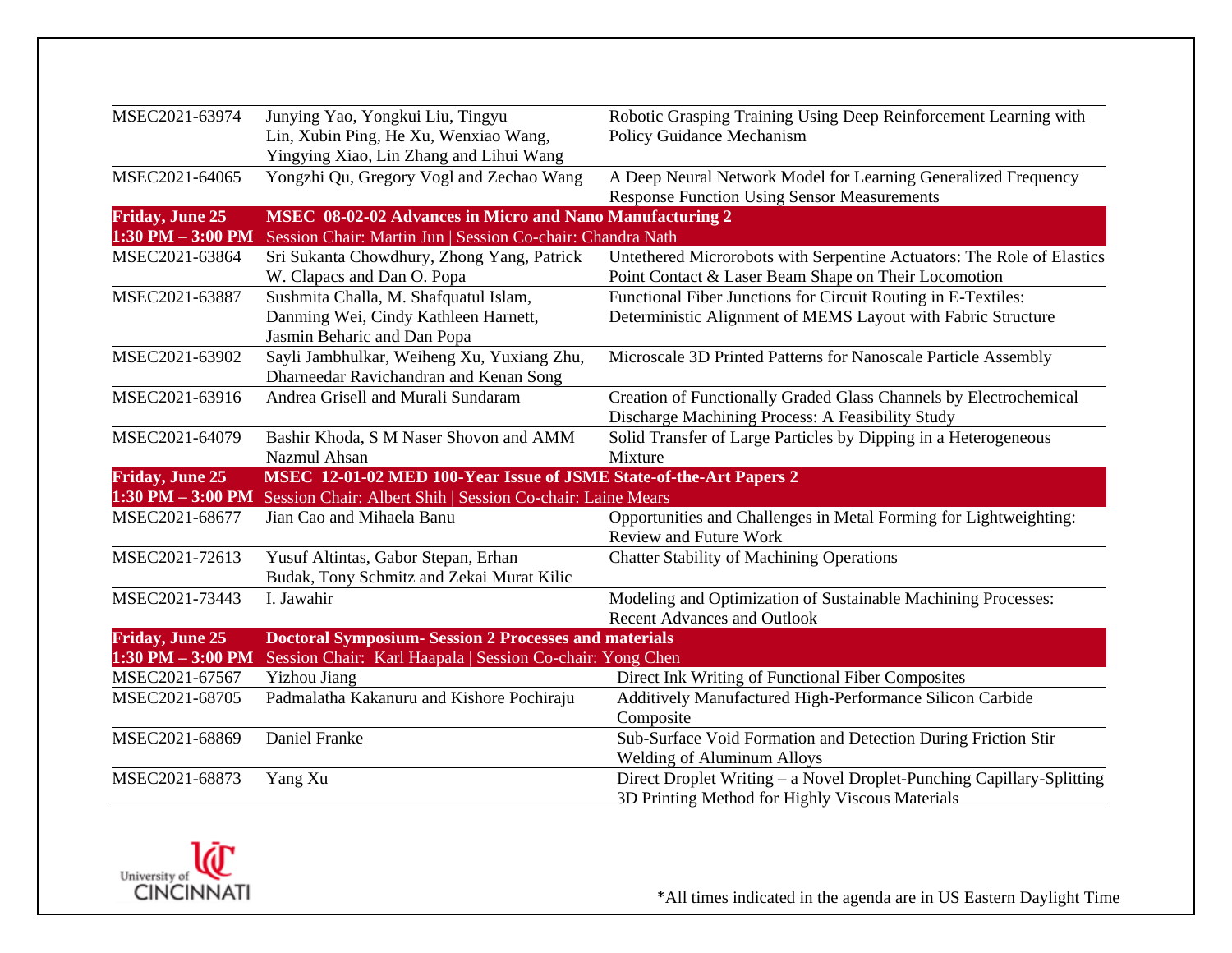| MSEC2021-68999         | Hemant Agiwal, Frank Pfefferkorn, Kumar<br>Sridharan and Hwasung Yeom                                          | Low Force Friction Surfacing for Crack Repair in 3041 Austenitic<br><b>Stainless Steels</b>                                 |
|------------------------|----------------------------------------------------------------------------------------------------------------|-----------------------------------------------------------------------------------------------------------------------------|
| <b>Friday, June 25</b> | Doctoral Symposium- Session 3 Design, simulation, and optimization                                             |                                                                                                                             |
| $3:10$ PM $-$ 4:40 PM  | Session Chair: Yong Chen                                                                                       |                                                                                                                             |
| MSEC2021-68770         | Zhuo Wang and Lei Chen                                                                                         | Machine Learning Boosted Modeling and Simulation of Additive<br>Manufacturing: Process, Structure and Property              |
| MSEC2021-68811         | Nathan Hertlein                                                                                                | Optimal Design and Processing for Additive Manufacturing Using<br>Machine Learning                                          |
| MSEC2021-68991         | Vysakh Venugopal                                                                                               | Numerical Optimization and Machine Learning Techniques for Part<br>Design and Process Parameters for Additive Manufacturing |
| MSEC2021-69048         | Lun Li                                                                                                         | Fast Additive Manufacturing Simulation and Optimization                                                                     |
| MSEC2021-69068         | Matthew Krugh                                                                                                  | Evaluation of Product Quality Through Technologically Augmented<br>Workers in Industry 4.0 Assembly                         |
| <b>Friday, June 25</b> | <b>Poster Session- Manufacturing Systems</b>                                                                   |                                                                                                                             |
| $3:10$ PM $-$ 4:40 PM  | Session Chair: Ahmed Azab   Session Co-chair: Chi Zhou                                                         |                                                                                                                             |
| MSEC2021-67770         | Barbara S. Linke, Peter Groche, Zhijian Pei<br>and Petra Wiederkehr                                            | Promoting U.S. - Germany Collaborative Research in Advanced<br>Manufacturing                                                |
| MSEC2021-73030         | Philipp Sembdner, Bernhard Bust, Lars<br>Dornheim, Stefan Holtzhausen and Ralph<br>Stelzer                     | Parametrically Adjustable Surgical Template Models to Support the<br>Insertion of Individual Knee Joint Implants            |
| MSEC2021-70118         | Scott Kerner, Shamali Laxman Nevase,<br>Matthew Krugh and Laine Mears                                          | Wearable Force Sensing Glove for Manual Work in Automotive<br>Assembly                                                      |
| MSEC2021-72796         | Yinan Wang and Xiaowei Yue                                                                                     | NP-ODE: Neural Process Aided Ordinary Differential Equations for<br>Uncertainty Quantification of Finite Element Analysis   |
| MSEC2021-68691         | David Merayo, Alvaro Rodriguez-Prieto<br>and Ana Maria Camacho                                                 | Prediction of Material Properties by Using the Finite Element Method<br>and Artificial Intelligence                         |
| MSEC2021-73167         | Ethan Wescoat, Matthew Krugh and Laine<br>Mears                                                                | Purposeful Failure Methodology: Generating Training Data for<br><b>Predicting Equipment Failure</b>                         |
| MSEC2021-69077         | Purvee Bhatia and Nancy Diaz-Elsayed                                                                           | A Framework to Aid Decision-Making for Investing in Smart<br><b>Manufacturing Technologies</b>                              |
| MSEC2021-68958         | Chenang Liu and Zhangyue Shi                                                                                   | A Blockchain-Enabled Approach for Cyber-Physical Security in<br><b>Advanced Manufacturing</b>                               |
| MSEC2021-68971         | Aniruddha Gaikwad, Brian Giera, Gabriel Guss,<br>Jean-Baptiste Forien, Manyalibo Matthews and<br>Prahalada Rao | Sensing and Physics-based Machine Learning for Quality Assurance in<br>L-PBF                                                |

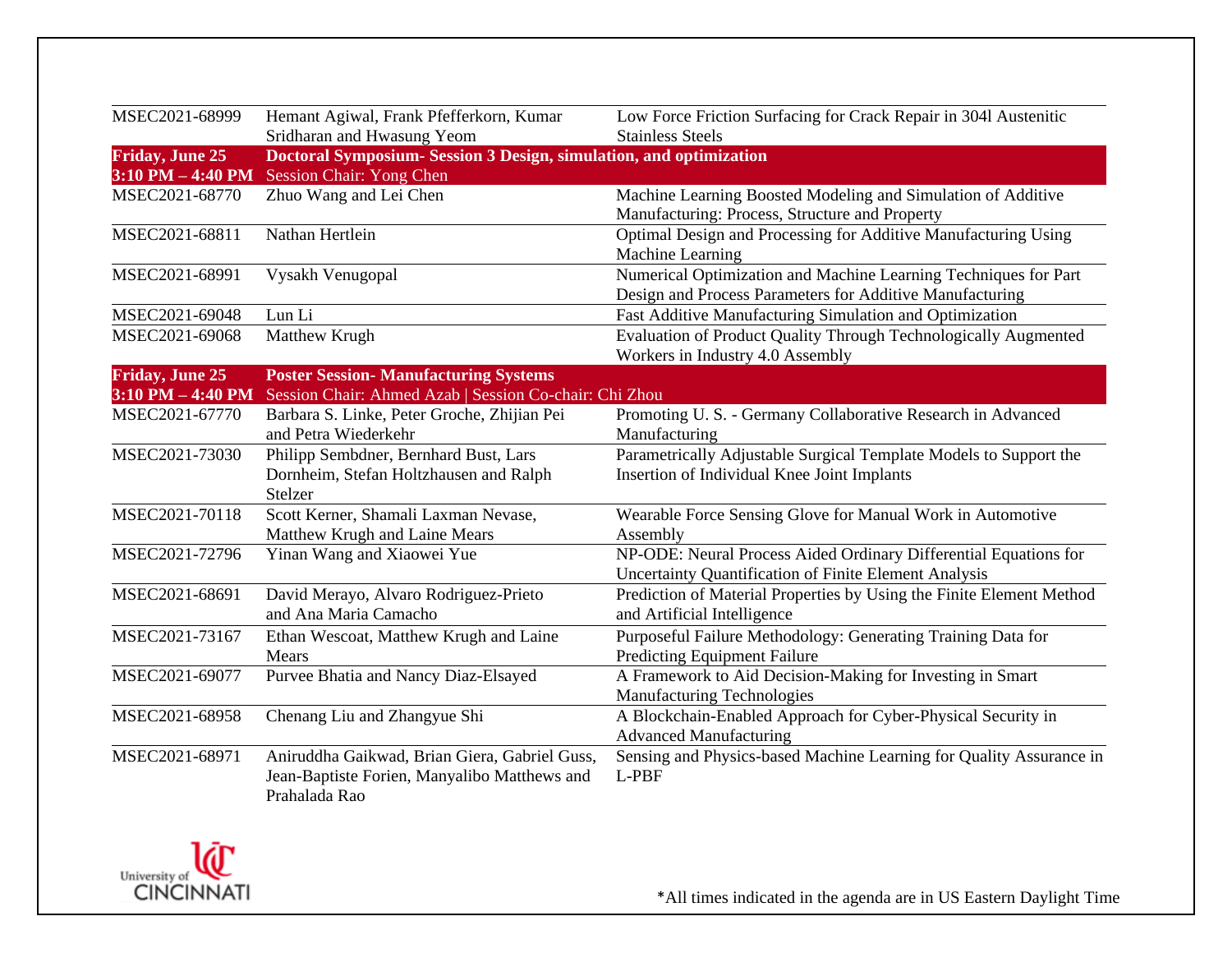| <b>Friday, June 25</b><br>$3:10$ PM $-$ 4:40 PM | <b>Poster Session- Additive Manufacturing - Metal</b><br>Session Chair: Yifei Jin                                                               |                                                                                                                                                                        |
|-------------------------------------------------|-------------------------------------------------------------------------------------------------------------------------------------------------|------------------------------------------------------------------------------------------------------------------------------------------------------------------------|
| MSEC2021-64845                                  | Santosh Rauniyar and Kevin Chou                                                                                                                 | 3D Transient Zone in Conduction and Keyhole Mode Melting in                                                                                                            |
|                                                 |                                                                                                                                                 | <b>Laser Powder Bed Fusion Process</b>                                                                                                                                 |
| MSEC2021-68848                                  | Kolbe Kirlin and James Garofalo                                                                                                                 | Design and Testing of Wire Arc Additive Manufacturing (WAAM)<br>End Effector                                                                                           |
| MSEC2021-68965                                  | Benjamin Bevans, Ziyad Smoqi, James<br>Craig, Alan Abul-Haj, Brent Roeder, Bill<br>Macy, Jeffery Shield and Prahalada Rao                       | Closed-Loop Control of Meltpool Temperature in Directed Energy<br>Deposition                                                                                           |
| MSEC2021-69049                                  | Reza Yavari, Ziyad Smoqi, Alex Rienschie, Ben<br>Bevans, Humaun Kobir, Heimdall Mendoza,<br>Hyeyun Song, Kevin Cole and Prahalada Rao           | Part-Scale Thermal Simulation of Laser Powder Bed Fusion Using<br>Graph Theory: Effect of Thermal History on Porosity, Microstructure<br>Evolution, and Recoater Crash |
| MSEC2021-69073                                  | Xiaoqing Wang, Yi Yao, Shanshan Zhang, Lin<br>Li, Wenjun Cai, Natalia Esparragoza, Matthew<br>Rosser, Dana Ingalsbe and Kaiwen Wang             | Microstructure and Mechanical Properties of 18Ni-<br>300 Maraging Steel Fabricated by Selective Laser Melting                                                          |
| MSEC2021-69078                                  | Ziyad Smoqi, Benjamin Bevans, Harold (Scott)<br>Halliday, Joshua Toddy, Jeffery Shield and<br>Prahalada Rao                                     | Directed Energy Deposition of Cobalt-Chromium Stellite Wear<br>Coating                                                                                                 |
| MSEC2021-67397                                  | Rana Dabaja, Robert Buechler, Sun-Yung<br>Bak, Gustavo Mendonca, Bogdan Ioan Popa<br>and Mihaela Banu                                           | <b>Intelligent Dental Implant Design</b>                                                                                                                               |
| MSEC2021-62855                                  | Fucheng Zhang and Robert Chang                                                                                                                  | Design and Fabrication of Heterogeneous Scaffolds using Melt<br>Electrowriting                                                                                         |
| <b>Friday, June 25</b><br>$3:10$ PM $-$ 4:40 PM | <b>Poster Session- Additive Manufacturing-Polymer</b><br><b>Session Chair: Dong Lin</b>                                                         |                                                                                                                                                                        |
| MSEC2021-68643                                  | India Dykes, Mahmoud Amr, Arda Gozen,<br>Michelle Counts, Joshua Kernan, Alia Mallah,<br>Juana Mendenhall, Nehal Abu-Lail and Bernard<br>Vanwie | 3D Printed Sa-Gel-Ga Scaffolds with Tunable Mechanical Properties                                                                                                      |
| MSEC2021-68863                                  | Karl Schuchard, Bruce Anderson, Behnam<br>Pourdeyhimi and Rohan Shirwaiker                                                                      | Characterization of 3d-Melt Blowing for Tissue Engineering<br>Applications                                                                                             |
| MSEC2021-72866                                  | Moataz Abdulhafez and Mostafa Bedewy                                                                                                            | Direct Laser-Induced Nanocarbon Formation on Flexible Polymers:<br>Tailoring Porous and Fibrous Morphologies                                                           |
| MSEC2021-73147                                  | Chao Sui and Wenchao Zhou                                                                                                                       | Effects of Driving Signal on Piezo Inkjet Printing                                                                                                                     |
| MSEC2021-68771                                  | Mingman Sun and Meng Zhang                                                                                                                      | Physics-Based Modeling for Two Photon Polymerization Additive<br>Manufacturing                                                                                         |

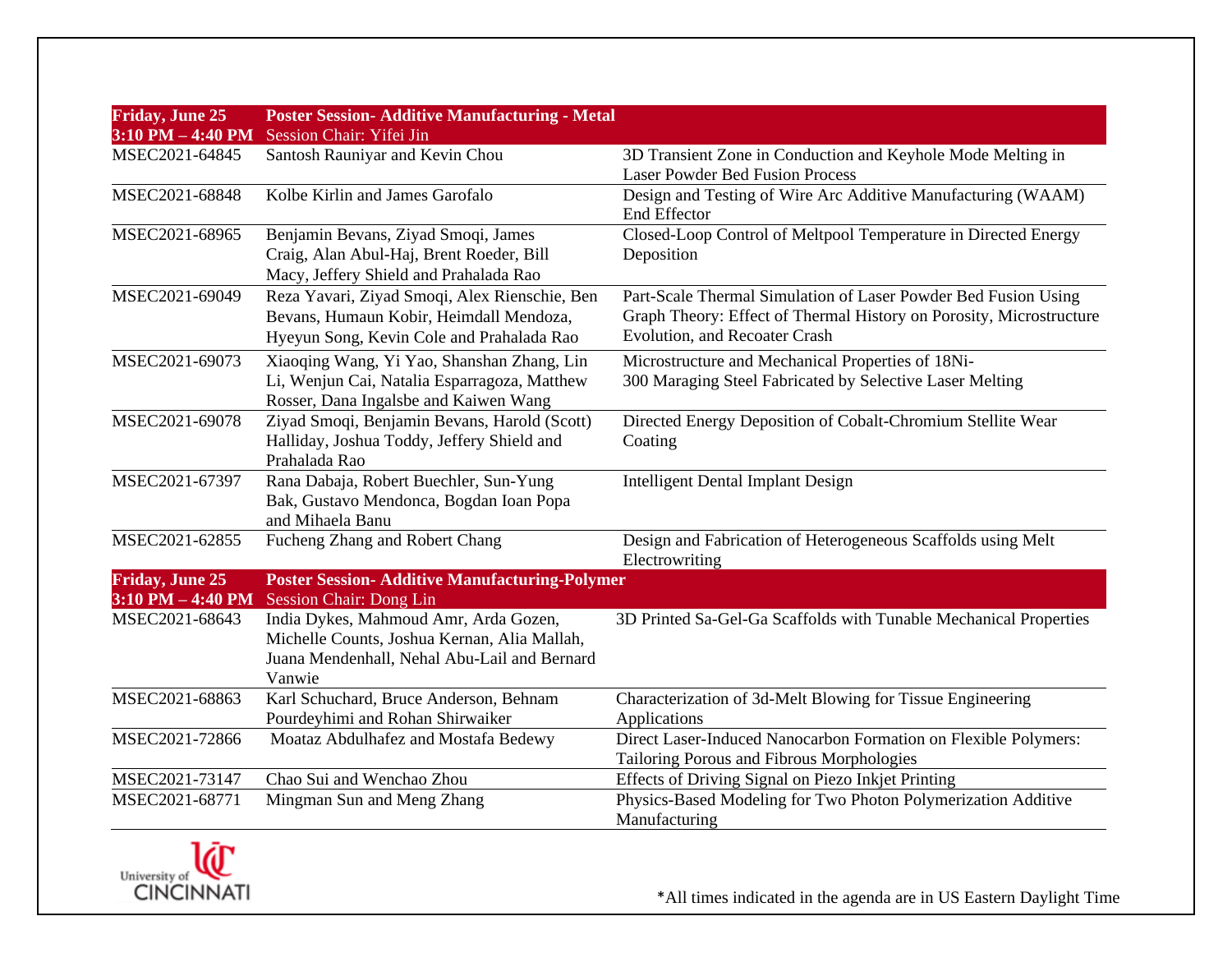| MSEC2021-68949         | Liangkui Jiang, Pavithra Premaratne, Yanhua                | Modeling of Droplet Generation in Electro Hydrodynamic Inkjet                   |
|------------------------|------------------------------------------------------------|---------------------------------------------------------------------------------|
|                        | Huang, Zhan Zhang and Hantang Qin                          | Printing                                                                        |
| MSEC2021-68608         | Ala Qattawi, Ala'aldin Alafaghani, Muhammad                | Data-Driven Modeling and Optimization of FDM Processing                         |
|                        | Ali Ablat Nuryar, Hossein Abedi and Jian-Qiao              | Parameters                                                                      |
|                        | Sun                                                        |                                                                                 |
| MSEC2021-68726         | Christopher Indrarto and Burak Sencer                      | Machine Tool Vibration Mitigation by Optimal Trajectory Pre-Filter              |
|                        |                                                            | Design                                                                          |
| <b>Friday, June 25</b> | <b>Poster Session - Machining</b>                          |                                                                                 |
| $3:10$ PM $-$ 4:40 PM  | Session Chair: Zheng Yihao                                 |                                                                                 |
| MSEC2021-68185         | Ian Garretson, Qiuhao Guo and Barbara Linke                | Simulations of a Stand for a Grinding Machine for Improved Energy<br>Efficiency |
| MSEC2021-68798         | Marija Glisic, Badrinath Veluri and Devarajan<br>Ramanujan | Reusable Life Cycle Inventory Models for Centerless Grinding                    |
| MSEC2021-68852         | <b>Tyler Grimm and Laine Mears</b>                         | <b>Electrically Assisted Milling</b>                                            |
| MSEC2021-68968         | Julianne Jonsson, Christopher Chighizola,                  | Wafer Experiments to Assess Machining Distortion in Aluminum                    |
|                        | Christopher D'elia, Michael Hill, Barbara Linke,           |                                                                                 |
|                        | Daniel Weber, Benjamin Kirsch and Jan Aurich               |                                                                                 |
| MSEC2021-71239         | Nilesh Ashok Kharat, Tyler Grimm and Laine                 | 3D Stochastic Milling for Freeform Surfaces                                     |
|                        | Mears                                                      |                                                                                 |
| MSEC2021-69521         | Felicia Fashanu and Barbara Linke                          | Analysis of Force Controlled Grinding with a Multi-Grit Scratch Test            |
|                        |                                                            | on a Polishing Machine                                                          |
| MSEC2021-73165         | Sohan Nagaraj and Nancy Diaz-Elsayed                       | Correlation Between the Tool Temperature and Workpiece Surface                  |
|                        |                                                            | Characteristics in CNC Milling                                                  |
| MSEC2021-68966         | Masafumi Endo, Burak Sencer                                | Machining Cycle-Time Prediction by Machine Learning of CNC                      |
|                        |                                                            | <b>Interpolator Dynamics</b>                                                    |
| MSEC2021-68994         | Nishant Ojal, Harish Cherukuri, Ryan                       | SPH Simulations of Modulated Tool Path Machining                                |
|                        | Copenhaver, Tony Schmitz, Adam W. Jaycox                   |                                                                                 |
|                        | and Kyle Devlugt                                           |                                                                                 |
| <b>Friday, June 25</b> | <b>Poster Session- Modeling &amp; Welding</b>              |                                                                                 |
| $3:10$ PM $-$ 4:40 PM  | Session Chair: Karl Haapala                                |                                                                                 |
| MSEC2021-67424         | Lydia Mika, Arthur Hilbig, Stefan                          | Process Optimization for the Manufacturing of Individualized Ankle              |
|                        | Holtzhausen and Ralph Stelzer                              | Foot Orthoses via Digitalization and AM                                         |
| MSEC2021-69005         | Ru Yang and Ping Guo                                       | Deep-learning based Point-light Photometric Stereo for 3D                       |
|                        |                                                            | Reconstruction of Metal Surface                                                 |